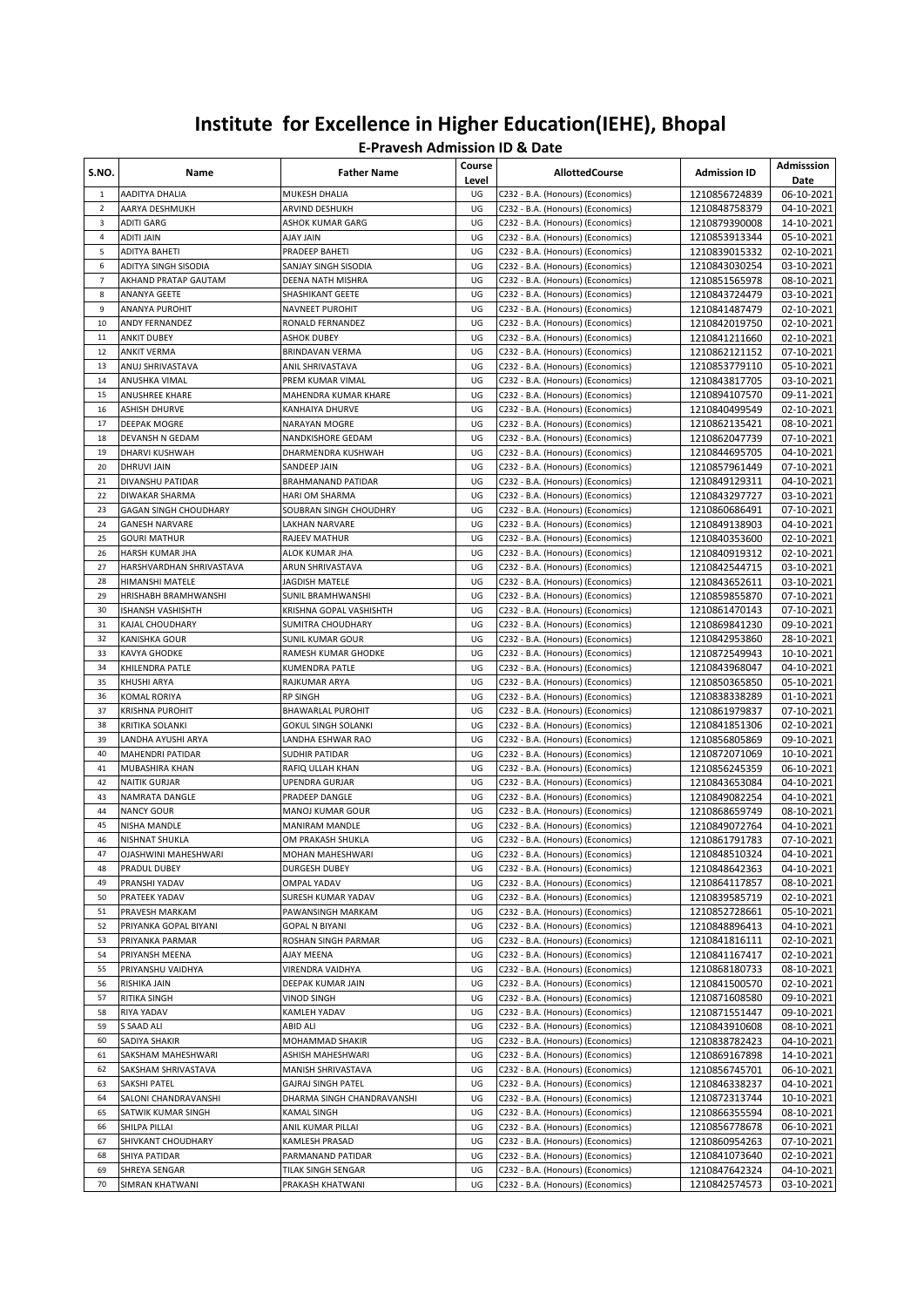| S.NO.      | Name                                     | <b>Father Name</b>                             | Course<br>Level | <b>AllottedCourse</b>                                                                  | <b>Admission ID</b>            | Admisssion<br>Date       |
|------------|------------------------------------------|------------------------------------------------|-----------------|----------------------------------------------------------------------------------------|--------------------------------|--------------------------|
| 71         | <b>SIMRAN RAJAK</b>                      | <b>ASHOK RAJAK</b>                             | UG              | C232 - B.A. (Honours) (Economics)                                                      | 1210860490453                  | 07-10-2021               |
| 72         | SNEHA GUPTA                              | <b>SHALEEN GUPTA</b>                           | UG              | C232 - B.A. (Honours) (Economics)                                                      | 1210858628551                  | 07-10-2021               |
| 73         | SOMYA DANGI                              | SURENDRA SINGH DANGI                           | UG              | C232 - B.A. (Honours) (Economics)                                                      | 1210858820495                  | 07-10-2021               |
| 74         | <b>SWATI SINHA</b>                       | <b>ANJAN SINHA</b>                             | UG              | C232 - B.A. (Honours) (Economics)                                                      | 1210843557324                  | 03-10-2021               |
| 75         | TANMAY YADAV                             | DEVENDRA YADAV                                 | UG              | C232 - B.A. (Honours) (Economics)                                                      | 1210859388979                  | 07-10-2021               |
| 76         | <b>TANU YADAV</b>                        | <b>BHAGMAL YADAV</b>                           | UG              | C232 - B.A. (Honours) (Economics)                                                      | 1210864306025                  | 08-10-2021               |
| 77<br>78   | TARUSHI ANSHWANI                         | MUKESH ANSHWANI                                | UG<br>UG        | C232 - B.A. (Honours) (Economics)                                                      | 1210841226215                  | 02-10-2021               |
| 79         | TAYYEBA OVAIS<br><b>TWINKLE SONEKAR</b>  | MOHD OVAIS TIRMIZI<br>THAKUR PRASAD SONEKAR    | UG              | C232 - B.A. (Honours) (Economics)<br>C232 - B.A. (Honours) (Economics)                 | 1210853119569<br>1210858420416 | 05-10-2021<br>07-10-2021 |
| 80         | UTKARSH                                  | GAUTAM KUMAR                                   | UG              | C232 - B.A. (Honours) (Economics)                                                      | 1210848639335                  | 04-10-2021               |
| 81         | VANSHITA KUKREJA                         | KAILASH KUKREJA                                | UG              | C232 - B.A. (Honours) (Economics)                                                      | 1210879749341                  | 14-10-2021               |
| 82         | <b>VANYA DUBEY</b>                       | ATUL KUMAR DUBEY                               | UG              | C232 - B.A. (Honours) (Economics)                                                      | 1210870559334                  | 09-10-2021               |
| 83         | YASH KUMAR RAHANGDALE                    | <b>GANESH RAHANGDALE</b>                       | UG              | C232 - B.A. (Honours) (Economics)                                                      | 1210860317176                  | 08-10-2021               |
| 84         | ZAINAB NAEEM                             | HAJI NAEEM AHMED                               | UG              | C232 - B.A. (Honours) (Economics)                                                      | 1210871204321                  | 09-10-2021               |
| 85         | ANISHA RATHORE                           | <b>BHARAT SINGH RATHORE</b>                    | UG              | C234 - B.A. (Honours) (History)                                                        | 1210856628346                  | 06-10-2021               |
| 86         | ANMOL RATAN THAKUR                       | CHHOTELAL THAKUR                               | UG              | C234 - B.A. (Honours) (History)                                                        | 1210865251629                  | 08-10-2021               |
| 87         | ANUSHKA PANJWANI                         | MUKESH PANJWANI                                | UG              | C234 - B.A. (Honours) (History)                                                        | 1210856887138                  | 07-10-2021               |
| 88         | <b>ASHOK PADAM</b>                       | DEVRUSINGH PADAM                               | UG              | C234 - B.A. (Honours) (History)                                                        | 1210864497753                  | 08-10-2021               |
| 89         | ASTHA SINGH CHAUHAN                      | NAGENDRA PT SINGH                              | UG              | C234 - B.A. (Honours) (History)                                                        | 1210869696304                  | 08-10-2021               |
| 90         | <b>AVIRAL TIWARI</b>                     | AWADHESH KUMAR TIWARI                          | UG              | C234 - B.A. (Honours) (History)                                                        | 1210882137684                  | 21-10-2021               |
| 91         | <b>BABLI SHARMA</b>                      | <b>BRIJMOHAN SHARMA</b>                        | UG              | C234 - B.A. (Honours) (History)                                                        | 1210854626143                  | 06-10-2021               |
| 92         | CHIRAG SHARMA                            | <b>BHAGWAN LAL SHARMA</b>                      | UG              | C234 - B.A. (Honours) (History)                                                        | 1210861297409                  | 07-10-2021               |
| 93         | DEVANGANA SANTOSH                        | SANTOSH KUMAR SUKUMARAN                        | UG              | C234 - B.A. (Honours) (History)                                                        | 1210856314958                  | 06-10-2021               |
| 94         | HARSHITA MALVIYA                         | SANTOSH MALVIYA                                | UG              | C234 - B.A. (Honours) (History)                                                        | 1210858594652                  | 07-10-2021               |
| 95         | JAGESHWAR CHADAR                         | SHYAMLAL CHADAR                                | UG              | C234 - B.A. (Honours) (History)                                                        | 1210862343096                  | 07-10-2021               |
| 96<br>97   | <b>KEERTI TRIVEDI</b>                    | SANDEEP TRIVEDI                                | UG<br>UG        | C234 - B.A. (Honours) (History)<br>C234 - B.A. (Honours) (History)                     | 1210863516970                  | 08-10-2021               |
| 98         | KRISHNA BAIRAGI<br><b>KUMAR PRANSHAV</b> | KISHOR KUMAR BAIRAGI<br>VINOD KUMAR RAI        | UG              | C234 - B.A. (Honours) (History)                                                        | 1210871871196<br>1210861271055 | 09-10-2021<br>07-10-2021 |
| 99         | LOKESH LILHORE                           | <b>JAGDISH LILHORE</b>                         | UG              | C234 - B.A. (Honours) (History)                                                        | 1210854531722                  | 06-10-2021               |
| 100        | <b>MAHAK VERMA</b>                       | LAKHAN VERMA                                   | UG              | C234 - B.A. (Honours) (History)                                                        | 1210852857793                  | 05-10-2021               |
| 101        | <b>MAHAVIR SINGH</b>                     | PREM SINGH                                     | UG              | C234 - B.A. (Honours) (History)                                                        | 1210840877191                  | 02-10-2021               |
| 102        | NIYATI JAIN                              | VINAY KUMAR JAIN                               | UG              | C234 - B.A. (Honours) (History)                                                        | 1210891367219                  | 28-10-2021               |
| 103        | RAHUL KASTWAR                            | RAMNARAYAN KASTWAR                             | UG              | C234 - B.A. (Honours) (History)                                                        | 1210839433496                  | 02-10-2021               |
| 104        | RAJ PATIDAR                              | DALCHAND PATIDAR                               | UG              | C234 - B.A. (Honours) (History)                                                        | 1210862829290                  | 08-10-2021               |
| 105        | RAJAT KUMAR SINGH                        | SANTOSH KUMAR SINGH                            | UG              | C234 - B.A. (Honours) (History)                                                        | 1210838960686                  | 02-10-2021               |
| 106        | RAVI                                     | MANSARAM                                       | UG              | C234 - B.A. (Honours) (History)                                                        | 1210900508392                  | 25-11-2021               |
| 107        | RITANSHI BISORIYA                        | DILIP SINGH                                    | UG              | C234 - B.A. (Honours) (History)                                                        | 1210894761821                  | 10-11-2021               |
| 108        | RUPALI                                   | <b>JAGAN SINGH</b>                             | UG              | C234 - B.A. (Honours) (History)                                                        | 1210879732399                  | 14-10-2021               |
| 109        | SAGAR MEENA                              | LALSINGH MEENA                                 | UG              | C234 - B.A. (Honours) (History)                                                        | 1210879207661                  | 14-10-2021               |
| 110        | SAGAR PANDOLE                            | NARAYAN PANDOLE                                | UG              | C234 - B.A. (Honours) (History)                                                        | 1210862149724                  | 07-10-2021               |
| 111        | SANSKRITI TRIPATHI                       | <b>ALOK TRIPATHI</b>                           | UG              | C234 - B.A. (Honours) (History)                                                        | 1210877863839                  | 12-10-2021               |
| 112<br>113 | SHRUTI CHOUHAN<br>SHRUTI HALDKAR         | CHOUHAN SINGH CHOUHAN                          | UG              | C234 - B.A. (Honours) (History)                                                        | 1210879448720                  | 14-10-2021               |
| 114        | SNEHA RAGHUWANSHI                        | VINAY KUMAR HALDKAR<br>UTTAM SINGH RAGHUWANSHI | UG<br>UG        | C234 - B.A. (Honours) (History)<br>C234 - B.A. (Honours) (History)                     | 1210862357590<br>1210853204738 | 07-10-2021<br>05-10-2021 |
| 115        | <b>TASHU SINGH</b>                       | RANVEER SINGH                                  | UG              | C234 - B.A. (Honours) (History)                                                        | 1210862501174                  | 07-10-2021               |
| 116        | VARSHA BANSHKAR                          | NATHOORAM                                      | UG              | C234 - B.A. (Honours) (History)                                                        | 1210855707025                  | 07-10-2021               |
| 117        | <b>VINAY DHADSE</b>                      | RAMDASH DHADSE                                 | UG              | C234 - B.A. (Honours) (History)                                                        | 1210862056495                  | 07-10-2021               |
| 118        | <b>VRITTIKA PANDE</b>                    | VAIBHAV PANDE                                  | UG              | C234 - B.A. (Honours) (History)                                                        | 1210839608480                  | 02-10-2021               |
| 119        | YASH CHOUHAN                             | PRAMENDRA SINGH CHOUHAN                        | UG              | C234 - B.A. (Honours) (History)                                                        | 1210861709005                  | 07-10-2021               |
| 120        | <b>ABHISHEK JATAV</b>                    | <b>MANOJ JATAV</b>                             | UG              | C235 - B.A. (Honours) (Political Science)                                              | 1210869187526                  | 08-10-2021               |
| 121        | ANADI KHATRI                             | MANSHARAM KHATRI                               | UG              | C235 - B.A. (Honours) (Political Science)                                              | 1210861992404                  | 07-10-2021               |
| 122        | ANANTA HAJELA                            | JITENDRA NATH HAJELA                           | UG              | C235 - B.A. (Honours) (Political Science)                                              | 1210853828940                  | 05-10-2021               |
| 123        | ANKIT KUMAR PATEL                        | RAMSAKHA PATEL                                 | UG              | C235 - B.A. (Honours) (Political Science)                                              | 1210841835689                  | 02-10-2021               |
| 124        | ARPIT SHARMA                             | AKSHAY SHARMA                                  | UG              | C235 - B.A. (Honours) (Political Science)                                              | 1210855208401                  | 06-10-2021               |
| 125        | <b>ARSH AMEEN</b>                        | NITIN CHOUHAN                                  | UG              | C235 - B.A. (Honours) (Political Science)                                              | 1210846091382                  | 04-10-2021               |
| 126        | AYUSH GOHDIYA                            | PRADEEP GOHDIYA                                | UG              | C235 - B.A. (Honours) (Political Science)                                              | 1210871768966                  | 09-10-2021               |
| 127        | CHARIKA BARASKAR                         | MANCHIT BARASKAR                               | UG              | C235 - B.A. (Honours) (Political Science)                                              | 1210858536857                  | 07-10-2021               |
| 128        | CHARITTRA DEV TIWARI                     | UMESH KUMAR TIWARI                             | UG              | C235 - B.A. (Honours) (Political Science)                                              | 1210873622732                  | 11-10-2021               |
| 129        | DEEPAK BATHAM                            | RAJU BATHAM                                    | UG              | C235 - B.A. (Honours) (Political Science)                                              | 1210844439702                  | 05-10-2021               |
| 130        | DIKSHA RAGHUWANSHI                       | MANOJ RAGHUWANSHI                              | UG              | C235 - B.A. (Honours) (Political Science)<br>C235 - B.A. (Honours) (Political Science) | 1210871725364                  | 09-10-2021               |
| 131<br>132 | <b>GAURAV SHENI</b><br><b>HARSH MORE</b> | RAMPAL SNEHI<br>RAKESH KUMAR                   | UG<br>UG        | C235 - B.A. (Honours) (Political Science)                                              | 1210843564787<br>1210848677394 | 03-10-2021               |
| 133        | HARSHEEN KOUR                            | S PARVINDER SINGH                              | UG              | C235 - B.A. (Honours) (Political Science)                                              | 1210860446052                  | 04-10-2021<br>07-10-2021 |
| 134        | KULDEEP PATEL                            | NARAYAN SINGH PATEL                            | UG              | C235 - B.A. (Honours) (Political Science)                                              | 1210856389758                  | 06-10-2021               |
| 135        | <b>KUMKUM KHARE</b>                      | DEEPAK KHARE                                   | UG              | C235 - B.A. (Honours) (Political Science)                                              | 1210856595355                  | 07-10-2021               |
| 136        | LAKSHITA HADA                            | MAHENDRA SINGH HADA                            | UG              | C235 - B.A. (Honours) (Political Science)                                              | 1210862513644                  | 08-10-2021               |
| 137        | MANAS SHARMA                             | PRAMOD SHARMA                                  | UG              | C235 - B.A. (Honours) (Political Science)                                              | 1210856492458                  | 06-10-2021               |
| 138        | MEGHA GREWAL                             | <b>BRAJESH GREWAL</b>                          | UG              | C235 - B.A. (Honours) (Political Science)                                              | 1210857875921                  | 07-10-2021               |
| 139        | NIBHA KUMARI PANIKA                      | BRINDAVAN PADWAR                               | UG              | C235 - B.A. (Honours) (Political Science)                                              | 1210900396678                  | 24-11-2021               |
| 140        | PINTOO SILU                              | BISRAM                                         | UG              | C235 - B.A. (Honours) (Political Science)                                              | 1210861192802                  | 07-10-2021               |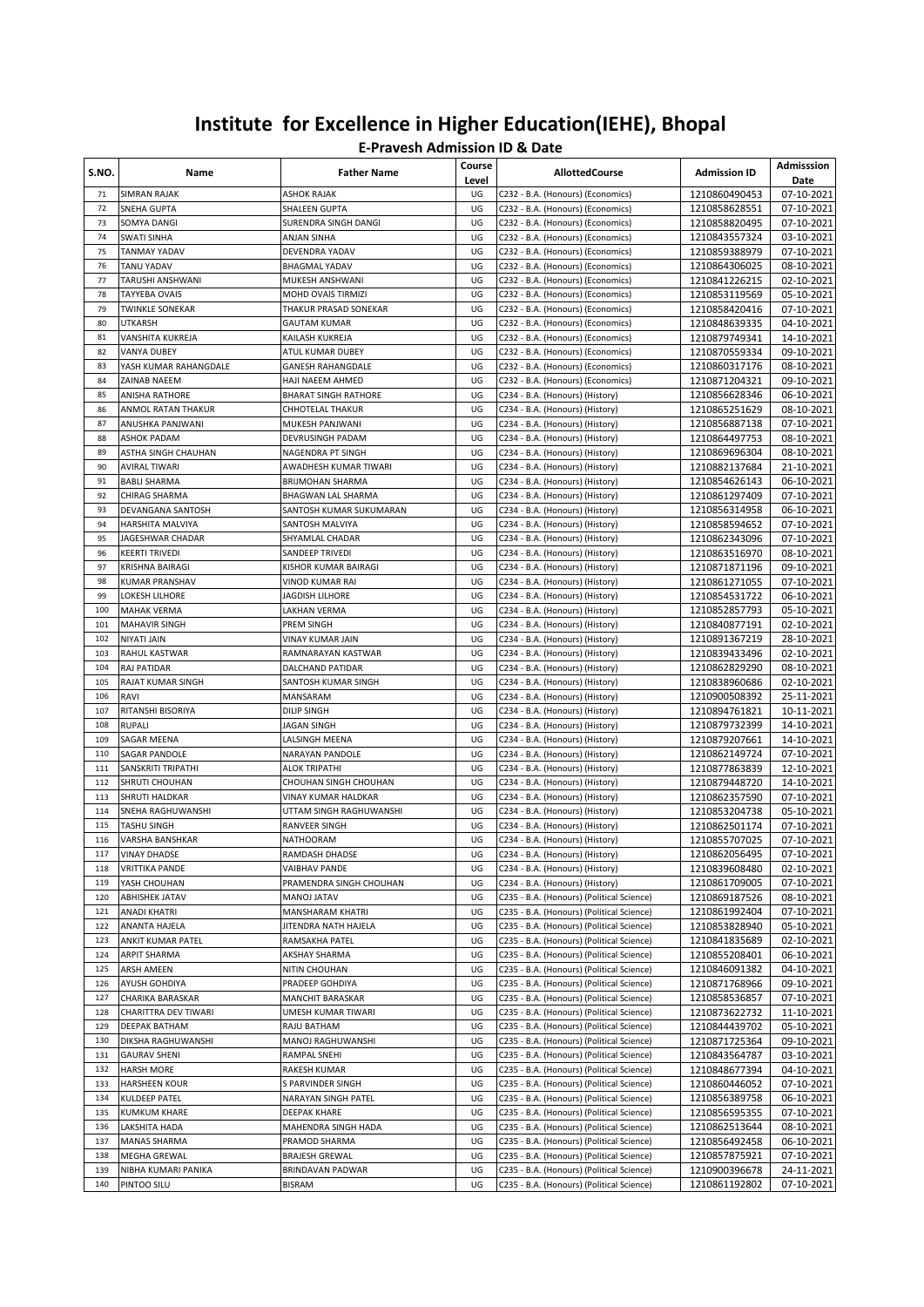| S.NO.      | Name                                    | <b>Father Name</b>                         | Course<br>Level | <b>AllottedCourse</b>                                                                  | <b>Admission ID</b>            | Admisssion<br>Date       |
|------------|-----------------------------------------|--------------------------------------------|-----------------|----------------------------------------------------------------------------------------|--------------------------------|--------------------------|
| 141        | PRANCHAL DHADSE                         | RAVISH DHADSE                              | UG              | C235 - B.A. (Honours) (Political Science)                                              | 1210854046096                  | 06-10-2021               |
| 142        | PRANJAL VERMA                           | <b>HARISH VARMA</b>                        | UG              | C235 - B.A. (Honours) (Political Science)                                              | 1210863711854                  | 08-10-2021               |
| 143        | RAGHVENDRA SHARMA                       | SANJEEV KUMAR SHARMA                       | UG              | C235 - B.A. (Honours) (Political Science)                                              | 1210848877537                  | 04-10-2021               |
| 144        | RIMJHIM SAXENA                          | <b>MANISH SAXENA</b>                       | UG              | C235 - B.A. (Honours) (Political Science)                                              | 1210867411726                  | 08-10-2021               |
| 145        | RIYAN TRIPATHI                          | RAJ TRIPATHI                               | UG              | C235 - B.A. (Honours) (Political Science)                                              | 1210856596666                  | 06-10-2021               |
| 146        | <b>ROHIT KAWDE</b>                      | YUVRAJ KAWDE                               | UG              | C235 - B.A. (Honours) (Political Science)                                              | 1210861446836                  | 07-10-2021               |
| 147        | ROSHNI SUTHAR                           | PUKHRAJ SUTHAR                             | UG              | C235 - B.A. (Honours) (Political Science)                                              | 1210848991081                  | 04-10-2021               |
| 148        | ROUNAK SAWNER<br>SAMAR MAANSINGH RAJPUT | DEEPAK SAWNER<br>SURENDRA SINGH RAJPUT     | UG<br>UG        | C235 - B.A. (Honours) (Political Science)                                              | 1210871834223                  | 09-10-2021               |
| 149<br>150 |                                         |                                            | UG              | C235 - B.A. (Honours) (Political Science)                                              | 1210862353424                  | 07-10-2021<br>09-10-2021 |
| 151        | SARTHAK SHRIVASTAVA<br>SEJAL BHARTI     | ALOK SHRIVASTAVA<br>NARENDRA KUMAR AHIRWAR | UG              | C235 - B.A. (Honours) (Political Science)<br>C235 - B.A. (Honours) (Political Science) | 1210868185175<br>1210868190152 | 08-10-2021               |
| 152        | SHANTANU MATOLYA                        | SANTOSH MATOLYA                            | UG              | C235 - B.A. (Honours) (Political Science)                                              | 1210854338931                  | 06-10-2021               |
| 153        | SHIVANSH YADAV                          | MAHESH CHANDRA YADAV                       | UG              | C235 - B.A. (Honours) (Political Science)                                              | 1210842300488                  | 03-10-2021               |
| 154        | SHREYA SHAKYA                           | SUNDAR SINGH SHAKYA                        | UG              | C235 - B.A. (Honours) (Political Science)                                              | 1210856514042                  | 06-10-2021               |
| 155        | SHREYANSH PAL                           | SUBHASH CHANDRA PAL                        | UG              | C235 - B.A. (Honours) (Political Science)                                              | 1210843820098                  | 03-10-2021               |
| 156        | SHRUTI ANAND CHOURASIA                  | NAVEEN ANAND CHOURASIA                     | UG              | C235 - B.A. (Honours) (Political Science)                                              | 1210857302651                  | 07-10-2021               |
| 157        | TASHA AHMED QUREHSHI                    | SHAHARYAR AHMED QURESHI                    | UG              | C235 - B.A. (Honours) (Political Science)                                              | 1210865305806                  | 08-10-2021               |
| 158        | VAISHNAVI SAHU                          | RAJESH KUMAR                               | UG              | C235 - B.A. (Honours) (Political Science)                                              | 1210856395376                  | 06-10-2021               |
| 159        | <b>VEDIKA JAIN</b>                      | RAJESH JAIN                                | UG              | C235 - B.A. (Honours) (Political Science)                                              | 1210849100565                  | 04-10-2021               |
| 160        | <b>VIKAS BARODIYA</b>                   | ASHOK BABU AHIRWAR                         | UG              | C235 - B.A. (Honours) (Political Science)                                              | 1210857212460                  | 07-10-2021               |
| 161        | <b>VISHAL GHORE</b>                     | <b>VASUDEV GHORE</b>                       | UG              | C235 - B.A. (Honours) (Political Science)                                              | 1210843163500                  | 06-10-2021               |
| 162        | YASHIKA PATIL                           | <b>SUNITA PATIL</b>                        | UG              | C235 - B.A. (Honours) (Political Science)                                              | 1210848614518                  | 04-10-2021               |
| 163        | <b>AYUSHI CHOUKSEY</b>                  | YOGESH                                     | UG              | C236 - B.A. (Honours) (Sociology)                                                      | 1210866577349                  | 08-10-2021               |
| 164        | <b>BHARTI PARMAR</b>                    | RAJENDRA SINGH PARMAR                      | UG              | C236 - B.A. (Honours) (Sociology)                                                      | 1210845149605                  | 04-10-2021               |
| 165        | <b>GOURI GALKATE</b>                    | <b>VIJAY GALKATE</b>                       | UG              | C236 - B.A. (Honours) (Sociology)                                                      | 1210853770922                  | 05-10-2021               |
| 166        | <b>HARSH GOUTAM</b>                     | RAJKUMAR AHIRWAR                           | UG              | C236 - B.A. (Honours) (Sociology)                                                      | 1210862909452                  | 08-10-2021               |
| 167        | HARSHIT KUMAR SATPUTE                   | SAHADEV SATPUTE                            | UG              | C236 - B.A. (Honours) (Sociology)                                                      | 1210842830960                  | 09-10-2021               |
| 168        | <b>HARSHIT PATEL</b>                    | RAJESH PATEL                               | UG              | C236 - B.A. (Honours) (Sociology)                                                      | 1210871866562                  | 22-10-2021               |
| 169        | <b>HIMA NAZ</b>                         | YUNUS RAHIM                                | UG              | C236 - B.A. (Honours) (Sociology)                                                      | 1210861792919                  | 07-10-2021               |
| 170        | JANHVI AHIRWAR                          | RAM GANESH AHIRWAR                         | UG              | C236 - B.A. (Honours) (Sociology)                                                      | 1210871948924                  | 10-10-2021               |
| 171        | <b>JYOTISHKA DAS</b>                    | RANA PRATAP DAS                            | UG              | C236 - B.A. (Honours) (Sociology)                                                      | 1210848954182                  | 04-10-2021               |
| 172        | KALPANA RATHORE                         | <b>INDRABHAN SINGH RATHORE</b>             | UG              | C236 - B.A. (Honours) (Sociology)                                                      | 1210863743480                  | 08-10-2021               |
| 173        | KHUSHI SINGH                            | ANIL SINGH                                 | UG              | C236 - B.A. (Honours) (Sociology)                                                      | 1210866344340                  | 08-10-2021               |
| 174        | <b>KRISHNA GANDHI</b>                   | <b>SUNIT GANDHI</b>                        | UG              | C236 - B.A. (Honours) (Sociology)                                                      | 1210872518204                  | 10-10-2021               |
| 175        | KUMARI SHRUTI DWIVEDI                   | SATISH KUMAR DWIVEDI                       | UG              | C236 - B.A. (Honours) (Sociology)                                                      | 1210871857489                  | 09-10-2021               |
| 176        | MADHUR SAHU                             | RAMESH SAHU                                | UG              | C236 - B.A. (Honours) (Sociology)                                                      | 1210849476468                  | 05-10-2021               |
| 177        | <b>MALA VERMA</b>                       | SORAM VERMA                                | UG              | C236 - B.A. (Honours) (Sociology)                                                      | 1210853425950                  | 05-10-2021               |
| 178        | MANISHA RAJORIYA                        | <b>GOVIND RAJORIYA</b>                     | UG              | C236 - B.A. (Honours) (Sociology)                                                      | 1210863119644                  | 08-10-2021               |
| 179        | MEENA BHANDARI                          | KHUMANAND BHANDARI                         | UG              | C236 - B.A. (Honours) (Sociology)                                                      | 1210856698522                  | 06-10-2021               |
| 180        | NANDINI DHURVE                          | I P DHURVE                                 | UG              | C236 - B.A. (Honours) (Sociology)                                                      | 1210872544887                  | 21-12-2021               |
| 181        | <b>NANDINI YADAV</b>                    | <b>SUNIL YADAV</b>                         | UG              | C236 - B.A. (Honours) (Sociology)                                                      | 1210888297475                  | 26-10-2021               |
| 182        | NEERAJ KUMAR                            | MUNEEM SINGH                               | UG              | C236 - B.A. (Honours) (Sociology)                                                      | 1210871704152                  | 09-10-2021               |
| 183        | PRIYANKA JATAV                          | RADHESHYAM JATAV                           | UG              | C236 - B.A. (Honours) (Sociology)                                                      | 1210855474205                  | 06-10-2021               |
| 184        | PRIYANSHI DUBEY                         | SEEMA SHARMA                               | UG              | C236 - B.A. (Honours) (Sociology)                                                      | 1210862446149                  | 30-10-2021               |
| 185        | RAJEEV KUMAR SAKET                      | <b>DURGADAS SAKET</b>                      | UG              | C236 - B.A. (Honours) (Sociology)                                                      | 1210854472475                  | 06-10-2021               |
| 186        | RITIK PRAJAPATI                         | <b>BHUPENDRA PRAJAPATI</b>                 | UG              | C236 - B.A. (Honours) (Sociology)                                                      | 1210862107271                  | 27-10-2021               |
| 187        | SHASHANK GUPTA                          | PRAMOD GUPTA                               | UG              | C236 - B.A. (Honours) (Sociology)                                                      | 1210862548020                  | 08-10-2021               |
| 188        | SHASHANK TIWARI                         | HARI SHANKAR TIWARI                        | UG              | C236 - B.A. (Honours) (Sociology)<br>C236 - B.A. (Honours) (Sociology)                 | 1210856638133                  | 06-10-2021               |
| 189        | SHWETA TIWARI<br>SOUMYA BHARGAVA        | AMIT TIWARI                                | UG              |                                                                                        | 1210871950553                  | 10-10-2021               |
| 190        |                                         | SANJEEV KUMAR BHARGAVA                     | UG              | C236 - B.A. (Honours) (Sociology)                                                      | 1210853601295                  | 05-10-2021               |
| 191<br>192 | STUTI CHANDEL<br>STUTI SHARMA           | MR JASWANT SINGH CHANDEL<br>VINOD SHARMA   | UG<br>UG        | C236 - B.A. (Honours) (Sociology)<br>C236 - B.A. (Honours) (Sociology)                 | 1210869860034<br>1210861642930 | 09-10-2021<br>07-10-2021 |
| 193        | VAISHALI CHOITHANI                      | MR NARESH CHOITHANI                        | UG              | C236 - B.A. (Honours) (Sociology)                                                      | 1210842121874                  | 03-10-2021               |
| 194        | <b>VASHALI BHARTI</b>                   | RAMANUJ SAKET                              | UG              | C236 - B.A. (Honours) (Sociology)                                                      | 1210848512567                  | 04-10-2021               |
| 195        | <b>VIJAYA MISHRA</b>                    | UMESH KUMAR MISHRA                         | UG              | C236 - B.A. (Honours) (Sociology)                                                      | 1210848995916                  | 08-10-2021               |
| 196        | <b>VIKAS MEENA</b>                      | RAMNIVAS MENA                              | UG              | C236 - B.A. (Honours) (Sociology)                                                      | 1210841103167                  | 02-10-2021               |
| 197        | VISHWAS BALUEA                          | <b>VIJAY BALUEA</b>                        | UG              | C236 - B.A. (Honours) (Sociology)                                                      | 1210877823783                  | 12-10-2021               |
| 198        | <b>VIVEK KIRAR</b>                      | MAHENDRA SINGH KIRAR                       | UG              | C236 - B.A. (Honours) (Sociology)                                                      | 1210863598133                  | 10-10-2021               |
| 199        | YASHASHWI PANTHI                        | KAMAR SINGH PANTHI                         | UG              | C236 - B.A. (Honours) (Sociology)                                                      | 1210841713040                  | 03-10-2021               |
| 200        | YOGITA JATAV                            | PRABHULAL JATAV                            | UG              | C236 - B.A. (Honours) (Sociology)                                                      | 1210857826680                  | 07-10-2021               |
| 201        | ZOYA MUSHTAQ                            | MUSHTAQ AHMED                              | UG              | C236 - B.A. (Honours) (Sociology)                                                      | 1210870623859                  | 09-10-2021               |
| 202        | ZOYA MUSHTAQ                            | MUSHTAQ AHMED                              | UG              | C236 - B.A. (Honours) (Sociology)                                                      | 1210876089428                  | 12-10-2021               |
| 203        | AAYUSH KADOPE                           | JAIPAL SINGH KADOPE                        | UG              | C237 - B.A. (Honours) (Psychology)                                                     | 1210872223422                  | 12-10-2021               |
| 204        | ABHAVYA SHARMA                          | N K SHARMA                                 | UG              | C237 - B.A. (Honours) (Psychology)                                                     | 1210858240283                  | 07-10-2021               |
| 205        | ANANYA CHATURVEDI                       | PYARE MOHAN CHATURVEDI                     | UG              | C237 - B.A. (Honours) (Psychology)                                                     | 1210841744365                  | 02-10-2021               |
| 206        | <b>ANJALI PATEL</b>                     | <b>AKASH PATEL</b>                         | UG              | C237 - B.A. (Honours) (Psychology)                                                     | 1210871585751                  | 09-10-2021               |
| 207        | ANUBHA SHRIVASTAVA                      | SANDEEP SHRIVASTAVA                        | UG              | C237 - B.A. (Honours) (Psychology)                                                     | 1210842774754                  | 03-10-2021               |
| 208        | ANVESHI SINGH                           | RAKESH AHIRWAR                             | UG              | C237 - B.A. (Honours) (Psychology)                                                     | 1210863977551                  | 14-10-2021               |
| 209        | ARUNDHATI PANDEY                        | <b>ANIL PANDEY</b>                         | UG              | C237 - B.A. (Honours) (Psychology)                                                     | 1210842566420                  | 03-10-2021               |
| 210        | DEVNEETMANJHI RAIKWAR                   | DEVIDAS                                    | UG              | C237 - B.A. (Honours) (Psychology)                                                     | 1210869554827                  | 08-10-2021               |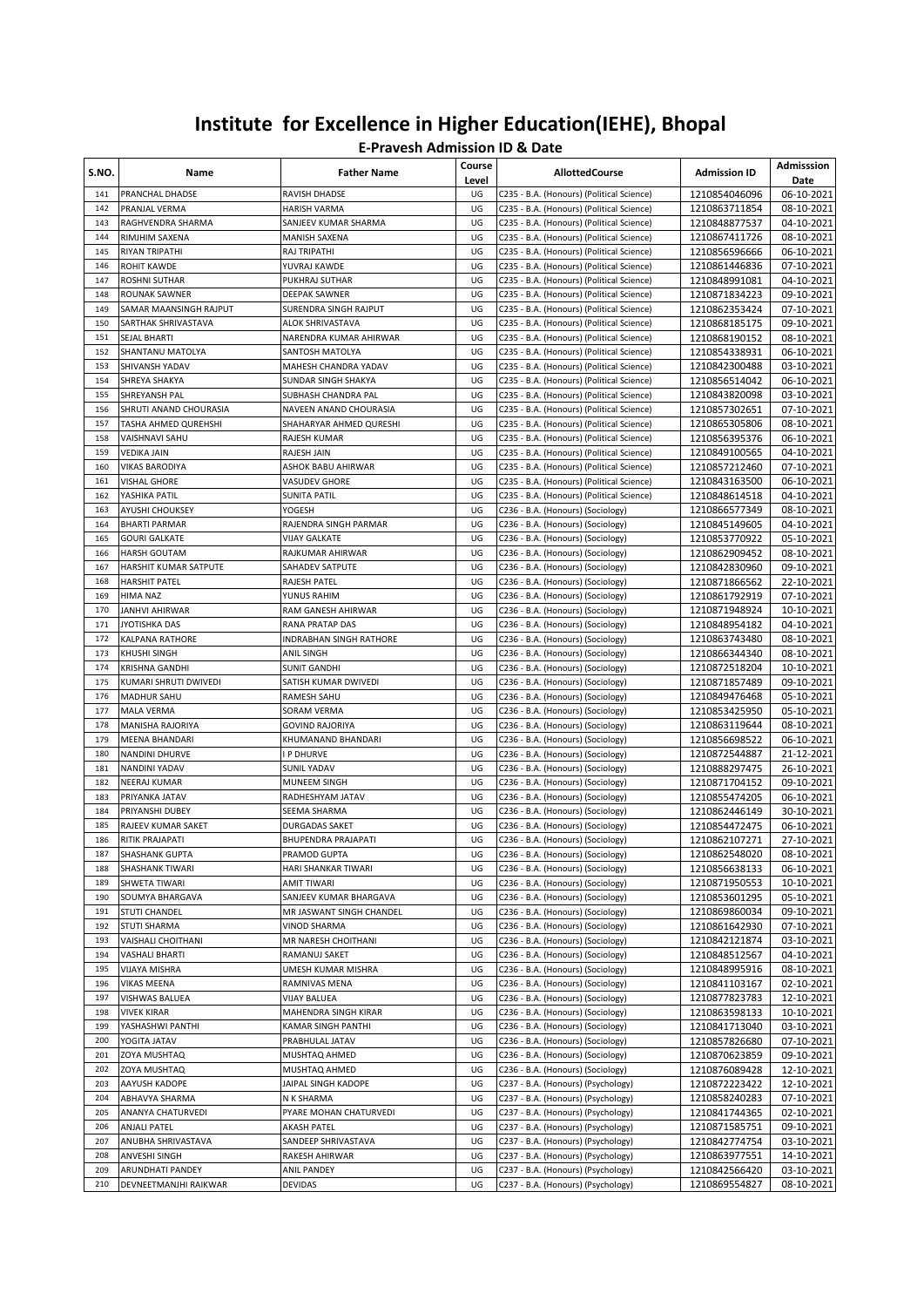| S.NO.      | Name                                    | <b>Father Name</b>                   | Course<br>Level | <b>AllottedCourse</b>                                                                    | <b>Admission ID</b>            | Admisssion<br>Date       |
|------------|-----------------------------------------|--------------------------------------|-----------------|------------------------------------------------------------------------------------------|--------------------------------|--------------------------|
| 211        | <b>DEVRAJ SINGH THAKUR</b>              | <b>BHEEKAM SINGH THAKUR</b>          | UG              | C237 - B.A. (Honours) (Psychology)                                                       | 1210865385234                  | 08-10-2021               |
| 212        | <b>DEWANSHI ATHIYA</b>                  | PRAKASH ATHIYA                       | UG              | C237 - B.A. (Honours) (Psychology)                                                       | 1210871698915                  | 09-10-2021               |
| 213        | HUZEFA HUSAIN                           | <b>SHABBIR HUSAIN</b>                | UG              | C237 - B.A. (Honours) (Psychology)                                                       | 1210871602670                  | 09-10-2021               |
| 214        | ILMA KHAN                               | MOHD FAIZAN KHAN                     | UG              | C237 - B.A. (Honours) (Psychology)                                                       | 1210844668313                  | 04-10-2021               |
| 215        | JAJWALYA NARAD                          | ARVIND NARAD                         | UG              | C237 - B.A. (Honours) (Psychology)                                                       | 1210871748525                  | 09-10-2021               |
| 216        | KHUSHI VERMA<br><b>KUSHAGRA GOUR</b>    | PANKAJ VERMA                         | UG<br>UG        | C237 - B.A. (Honours) (Psychology)                                                       | 1210870444207                  | 09-10-2021               |
| 217<br>218 | LAXMAN CHOUDHARY                        | VINEET GOUR<br>RAMBADAN CHOUDHARY    | UG              | C237 - B.A. (Honours) (Psychology)<br>C237 - B.A. (Honours) (Psychology)                 | 1210871806495<br>1210861700122 | 09-10-2021<br>07-10-2021 |
| 219        | LAXMI KAUR PANESAR                      | INDERPAL SINGH PANESAR               | UG              | C237 - B.A. (Honours) (Psychology)                                                       | 1210872394233                  | 10-10-2021               |
| 220        | MEGHA SATANKAR                          | RAVI PRASAD SATANKAR                 | UG              | C237 - B.A. (Honours) (Psychology)                                                       | 1210861887611                  | 07-10-2021               |
| 221        | <b>MEHUL ANAND</b>                      | KULDEEP ANAND                        | UG              | C237 - B.A. (Honours) (Psychology)                                                       | 1210841501922                  | 02-10-2021               |
| 222        | MITANSHI JAIPRAKASH SHANDILYA           | JAIPRAKASH SHANDILYA                 | UG              | C237 - B.A. (Honours) (Psychology)                                                       | 1210861931094                  | 07-10-2021               |
| 223        | <b>NEERAJ PAWAR</b>                     | RAVI                                 | UG              | C237 - B.A. (Honours) (Psychology)                                                       | 1210843545366                  | 04-10-2021               |
| 224        | NEHAL KHEDKAR                           | VISHWAJIT KHEDKAR                    | UG              | C237 - B.A. (Honours) (Psychology)                                                       | 1210868287095                  | 08-10-2021               |
| 225        | <b>NIKITA PRADHAN</b>                   | VIRENDRA SINGH                       | UG              | C237 - B.A. (Honours) (Psychology)                                                       | 1210856571514                  | 06-10-2021               |
| 226        | PRIYA SINGH                             | RAMBABU RAJPUT                       | UG              | C237 - B.A. (Honours) (Psychology)                                                       | 1210871547004                  | 09-10-2021               |
| 227        | RICHA NAGAR                             | CHATAR SINGH NAGAR                   | UG              | C237 - B.A. (Honours) (Psychology)                                                       | 1210869217425                  | 08-10-2021               |
| 228        | RIMI SEN                                | RAGHUVIR SINGH SEN                   | UG              | C237 - B.A. (Honours) (Psychology)                                                       | 1210842158173                  | 03-10-2021               |
| 229        | RISHIKA RAWAT                           | MADAN SINGH RAWAT                    | UG              | C237 - B.A. (Honours) (Psychology)                                                       | 1210843926719                  | 04-10-2021               |
| 230        | RITIKA HEMWANI                          | AJAY HEMWANI                         | UG              | C237 - B.A. (Honours) (Psychology)                                                       | 1210868105440                  | 08-10-2021               |
| 231        | RONAK SHRIVASTAVA                       | MUKESH SHRIVASTAVA                   | UG              | C237 - B.A. (Honours) (Psychology)                                                       | 1210847461401                  | 04-10-2021               |
| 232        | SAKSHI DONGARDIVE                       | SUJAY DONGARDIVE                     | UG              | C237 - B.A. (Honours) (Psychology)                                                       | 1210843214096                  | 03-10-2021               |
| 233        | SANABIL ALI                             | SYED IMRAN ALI                       | UG              | C237 - B.A. (Honours) (Psychology)                                                       | 1210849064124                  | 04-10-2021               |
| 234        | SANIDHYA DEV CHANDROL                   | DEVENDRA CHANDROL                    | UG              | C237 - B.A. (Honours) (Psychology)                                                       | 1210869612137                  | 08-10-2021               |
| 235<br>236 | <b>SHIVAM ENGLE</b>                     | <b>BALRAM ENGLE</b>                  | UG<br>UG        | C237 - B.A. (Honours) (Psychology)                                                       | 1210862255835                  | 07-10-2021               |
| 237        | SHREEYASH TIWARI<br>SHRIYA SHARMA       | SAJJAN TIWARI<br>PRAMOD KUMAR SHARMA | UG              | C237 - B.A. (Honours) (Psychology)<br>C237 - B.A. (Honours) (Psychology)                 | 1210862795346<br>1210869737574 | 08-10-2021<br>09-10-2021 |
| 238        | SNEHA SOLANKI                           | JAGDISH SOLANKI                      | UG              | C237 - B.A. (Honours) (Psychology)                                                       | 1210871475452                  | 09-10-2021               |
| 239        | SOUMYA CHOUKSEY                         | <b>KAMLESH CHOUKSEY</b>              | UG              | C237 - B.A. (Honours) (Psychology)                                                       | 1210862525777                  | 08-10-2021               |
| 240        | <b>SUHANI GUPTA</b>                     | JITENDRA KUMAR GUPTA                 | UG              | C237 - B.A. (Honours) (Psychology)                                                       | 1210841883931                  | 02-10-2021               |
| 241        | <b>SWASTIKA SINGH</b>                   | SHAILENDRA SINGH                     | UG              | C237 - B.A. (Honours) (Psychology)                                                       | 1210893815432                  | 30-10-2021               |
| 242        | TANISHKA RAJ SHARMA                     | RAJESH SHARMA                        | UG              | C237 - B.A. (Honours) (Psychology)                                                       | 1210860794994                  | 07-10-2021               |
| 243        | <b>TINESH BHOOT</b>                     | RAJIV BHOOT                          | UG              | C237 - B.A. (Honours) (Psychology)                                                       | 1210843828830                  | 03-10-2021               |
| 244        | URVASHI BOHAT                           | MAHENDRA KUMAR BOHAT                 | UG              | C237 - B.A. (Honours) (Psychology)                                                       | 1210843465352                  | 03-10-2021               |
| 245        | <b>VIBHUTI VYAS</b>                     | SUDHIR VYAS                          | UG              | C237 - B.A. (Honours) (Psychology)                                                       | 1210853959692                  | 05-10-2021               |
| 246        | YUVRAJ DUBEY                            | <b>ANIL DUBEY</b>                    | UG              | C237 - B.A. (Honours) (Psychology)                                                       | 1210867870050                  | 25-10-2021               |
| 247        | ZAINAB KAUSAR                           | SAYED FARRUKH HUSAIN                 | UG              | C237 - B.A. (Honours) (Psychology)                                                       | 1210843510550                  | 03-10-2021               |
| 248        | ADEELA MOHSIN                           | TALHA USMANI                         | UG              | C238 - B.A. (Honours) (English Literature)                                               | 1210866933459                  | 08-10-2021               |
| 249        | <b>ADWAIT THAKUR</b>                    | PRAKASH CHANDRA THAKUR               | UG              | C238 - B.A. (Honours) (English Literature)                                               | 1210857394713                  | 07-10-2021               |
| 250        | AMRAPALI GAJBHIYE                       | JAYPRAKASH GAJBHIYE                  | UG              | C238 - B.A. (Honours) (English Literature)                                               | 1210879563362                  | 14-10-2021               |
| 251        | ANUSHKA TIWARI                          | SHAILENDRA TIWARI                    | UG              | C238 - B.A. (Honours) (English Literature)                                               | 1210854138385                  | 08-10-2021               |
| 252<br>253 | APARNA KIM ROY<br><b>ASHISH AHIRWAR</b> | ASHUTOSH ROY                         | UG<br>UG        | C238 - B.A. (Honours) (English Literature)                                               | 1210861369740                  | 07-10-2021               |
| 254        | <b>DISHA JAIN</b>                       | KANCHHEDI LAL<br>DEVENDRA KUMAR JAIN | UG              | C238 - B.A. (Honours) (English Literature)<br>C238 - B.A. (Honours) (English Literature) | 1210862400867<br>1210853804276 | 08-10-2021<br>05-10-2021 |
| 255        | DIVYANSH SINGH PARIHAR                  | AWDHESH SINGH PARIHAR                | UG              | C238 - B.A. (Honours) (English Literature)                                               | 1210865132913                  | 08-10-2021               |
| 256        | <b>HANIYA KHAN</b>                      | MAMNOON ALI KHAN                     | UG              | C238 - B.A. (Honours) (English Literature)                                               | 1210871797435                  | 09-10-2021               |
| 257        | <b>HARSHITA KAWDE</b>                   | MORESHWAR KAWDE                      | UG              | C238 - B.A. (Honours) (English Literature)                                               | 1210857711736                  | 07-10-2021               |
| 258        | <b>JOYA TIRKEY</b>                      | JEROME TIRKEY                        | UG              | C238 - B.A. (Honours) (English Literature)                                               | 1210850655013                  | 05-10-2021               |
| 259        | KHUSHI RAJPUT                           | JAGMOHAN SINGH RAJPUT                | UG              | C238 - B.A. (Honours) (English Literature)                                               | 1210872330412                  | 10-10-2021               |
| 260        | KHUSHI SARODE                           | SHIVAJI SARODE                       | UG              | C238 - B.A. (Honours) (English Literature)                                               | 1210878278801                  | 13-10-2021               |
| 261        | LEKHA TILANTHE                          | MANMOHAN TILANTHE                    | UG              | C238 - B.A. (Honours) (English Literature)                                               | 1210861180083                  | 07-10-2021               |
| 262        | MAHIMA SHARMA                           | NEERAJ                               | UG              | C238 - B.A. (Honours) (English Literature)                                               | 1210866161102                  | 08-10-2021               |
| 263        | MANJARI DWIVEDI                         | J N DWIVEDI                          | UG              | C238 - B.A. (Honours) (English Literature)                                               | 1210849086053                  | 04-10-2021               |
| 264        | MANVI YADAV                             | YOGESH YADAV                         | UG              | C238 - B.A. (Honours) (English Literature)                                               | 1210862288869                  | 07-10-2021               |
| 265        | NAIVEDYA SHARMA                         | RAMESH KUMAR SHARMA                  | UG              | C238 - B.A. (Honours) (English Literature)                                               | 1210841599584                  | 02-10-2021               |
| 266        | NANDINI DUBEY                           | SHASHANK DUBEY                       | UG              | C238 - B.A. (Honours) (English Literature)                                               | 1210847758006                  | 04-10-2021               |
| 267        | NEETI PATHAK                            | <b>SURENDRA PATHAK</b>               | UG              | C238 - B.A. (Honours) (English Literature)                                               | 1210861924898                  | 07-10-2021               |
| 268        | PAKHI KHOBRAGADE                        | VILAS KUMAR KHOBRAGADE               | UG              | C238 - B.A. (Honours) (English Literature)                                               | 1210848648045                  | 04-10-2021               |
| 269        | PRACHI PANDEY                           | MANOJ PANDEY                         | UG              | C238 - B.A. (Honours) (English Literature)                                               | 1210882764724                  | 22-10-2021               |
| 270        | PRAGATI JHA                             | DHIRENDRA NATH JHA                   | UG<br>UG        | C238 - B.A. (Honours) (English Literature)                                               | 1210882665498                  | 22-10-2021               |
| 271<br>272 | PRAMITI BHARGAVA<br>PRATISHTHA GAUR     | HIMANSHU<br>ARVIND KUMAR SINGH GAUR  | UG              | C238 - B.A. (Honours) (English Literature)<br>C238 - B.A. (Honours) (English Literature) | 1210842591189                  | 03-10-2021<br>08-10-2021 |
| 273        | PRITESH KUMAR                           | RANJEET KUMAR                        | UG              | C238 - B.A. (Honours) (English Literature)                                               | 1210863569237<br>1210843839724 | 03-10-2021               |
| 274        | RISHIKA DUBEY                           | <b>VIJAY DUBEY</b>                   | UG              | C238 - B.A. (Honours) (English Literature)                                               | 1210862328661                  | 07-10-2021               |
| 275        | RITHIGA                                 | M VELMURUGAN                         | UG              | C238 - B.A. (Honours) (English Literature)                                               | 1210850512683                  | 05-10-2021               |
| 276        | RUDRESH PANWARIYA                       | RADHESHYAM PANWARIYA                 | UG              | C238 - B.A. (Honours) (English Literature)                                               | 1210862104031                  | 07-10-2021               |
| 277        | SAKSHI PAL                              | LAKSHMAN PAL                         | UG              | C238 - B.A. (Honours) (English Literature)                                               | 1210863664883                  | 08-10-2021               |
| 278        | SANSKRITI SARWARE                       | REWARAM                              | UG              | C238 - B.A. (Honours) (English Literature)                                               | 1210853991841                  | 06-10-2021               |
| 279        | SHAILEE CHOUBEY                         | SURENDRA KUMAR CHOUBEY               | UG              | C238 - B.A. (Honours) (English Literature)                                               | 1210864989775                  | 08-10-2021               |
| 280        | SHIVANGI RAO GOHADE                     | KAVITA GOHADE                        | UG              | C238 - B.A. (Honours) (English Literature)                                               | 1210878534279                  | 13-10-2021               |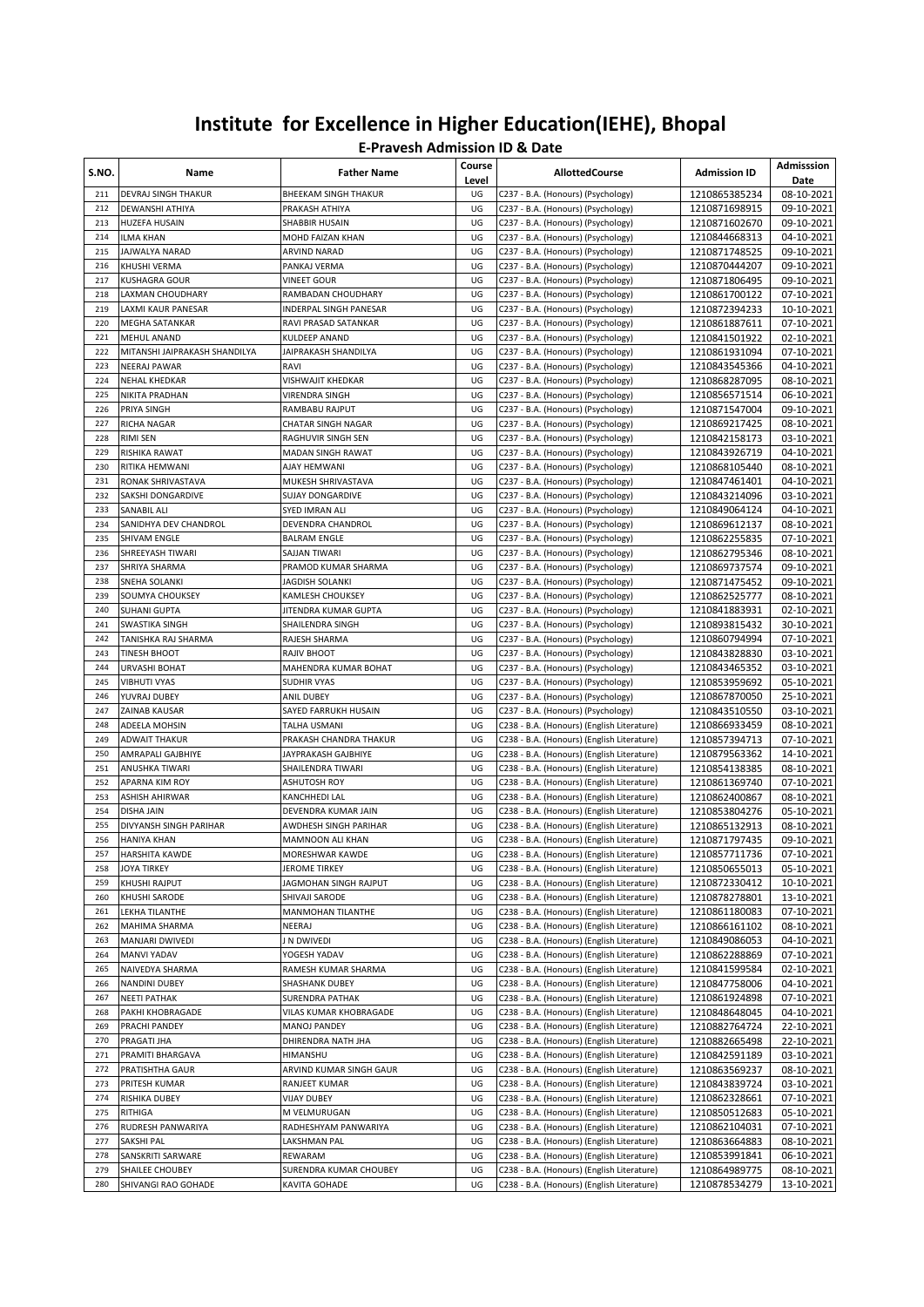| S.NO.      | Name                                        | <b>Father Name</b>                       | Course<br>Level | <b>AllottedCourse</b>                                                                    | <b>Admission ID</b>            | Admisssion<br>Date       |
|------------|---------------------------------------------|------------------------------------------|-----------------|------------------------------------------------------------------------------------------|--------------------------------|--------------------------|
| 281        | SHREYA TIWARI                               | ARUN KUMAR TIWARI                        | UG              | C238 - B.A. (Honours) (English Literature)                                               | 1210872099332                  | 10-10-2021               |
| 282        | SHRUTI VERMA                                | RAJENDRA VERMA                           | UG              | C238 - B.A. (Honours) (English Literature)                                               | 1210868660813                  | 08-10-2021               |
| 283        | SONAL TIRKEY                                | SATISH KUMAR TIRKEY                      | UG              | C238 - B.A. (Honours) (English Literature)                                               | 1210858763319                  | 07-10-2021               |
| 284<br>285 | SOUMYA TIWARI<br>SWASTIKA DEY               | LOKESH TIWARI<br>LATE SHRI DEBABRATA DEY | UG<br>UG        | C238 - B.A. (Honours) (English Literature)<br>C238 - B.A. (Honours) (English Literature) | 1210843915049<br>1210865242308 | 04-10-2021<br>08-10-2021 |
| 286        | VIJAYA SHRIVASTAVA                          | SHIVSHANKAR SHRIVASTAVA                  | UG              | C238 - B.A. (Honours) (English Literature)                                               | 1210861867330                  | 07-10-2021               |
| 287        | <b>ABHISHEK PANDEY</b>                      | AJAY KUMAR PANDEY                        | UG              | C239 - B.Sc. (Honours) (Electronics)                                                     | 1210861713900                  | 07-10-2021               |
| 288        | <b>ABHISHEK VERMA</b>                       | ANIRUDH KUMAR VERMA                      | UG              | C239 - B.Sc. (Honours) (Electronics)                                                     | 1210867273325                  | 08-10-2021               |
| 289        | ADARSH SINGH THAKUR                         | JAYANDRA SINGH THAKUR                    | UG              | C239 - B.Sc. (Honours) (Electronics)                                                     | 1210871097648                  | 09-10-2021               |
| 290        | <b>ANKIT GUPTA</b>                          | RAMKEWAL GUPTA                           | UG              | C239 - B.Sc. (Honours) (Electronics)                                                     | 1210879617814                  | 14-10-2021               |
| 291        | ARUN KUMAR VISHWAKARMA                      | CHITANYA VISHWAKARMA                     | UG              | C239 - B.Sc. (Honours) (Electronics)                                                     | 1210867693144                  | 08-10-2021               |
| 292        | DEEKSHA TIWARI                              | RAJESH KUMAR TIWARI                      | UG              | C239 - B.Sc. (Honours) (Electronics)                                                     | 1210861324473                  | 07-10-2021               |
| 293        | DEVANSH MISHRA                              | <b>BALMUKUND MISHRA</b>                  | UG              | C239 - B.Sc. (Honours) (Electronics)                                                     | 1210862399970                  | 07-10-2021               |
| 294        | <b>GULAFSHA SAYYED</b>                      | SAJIDA SAYYED                            | UG              | C239 - B.Sc. (Honours) (Electronics)                                                     | 1210871864733                  | 09-10-2021               |
| 295        | KISHAN PURVIYA                              | <b>BHUPENDRA PURVIYA</b>                 | UG              | C239 - B.Sc. (Honours) (Electronics)                                                     | 1210854383502                  | 06-10-2021               |
| 296        | KUSHAGRA TRIPATHI                           | NEERJESH TRIPATHI                        | UG              | C239 - B.Sc. (Honours) (Electronics)                                                     | 1210879499769                  | 14-10-2021               |
| 297<br>298 | MAAZ UDDIN<br><b>MOHIT MALVI</b>            | ASIM UDDIN<br>SHRAVAN                    | UG<br>UG        | C239 - B.Sc. (Honours) (Electronics)<br>C239 - B.Sc. (Honours) (Electronics)             | 1210856432374                  | 09-10-2021               |
| 299        | NIHARIKA JAIN                               | NAVEEN JAIN                              | UG              | C239 - B.Sc. (Honours) (Electronics)                                                     | 1210852133606<br>1210879002357 | 05-10-2021<br>14-10-2021 |
| 300        | NIMESH JOSHI                                | MANOJ KUMAR JOSHI                        | UG              | C239 - B.Sc. (Honours) (Electronics)                                                     | 1210871330932                  | 09-10-2021               |
| 301        | PAYAL LODHI                                 | <b>MANOJ SINGH LODHI</b>                 | UG              | C239 - B.Sc. (Honours) (Electronics)                                                     | 1210840782902                  | 02-10-2021               |
| 302        | PHAGUNI SHRIVASTAVA                         | SANJAY SHRIVASTAVA                       | UG              | C239 - B.Sc. (Honours) (Electronics)                                                     | 1210864517303                  | 08-10-2021               |
| 303        | PRAGYESH RAI                                | KAPIL                                    | UG              | C239 - B.Sc. (Honours) (Electronics)                                                     | 1210862296447                  | 07-10-2021               |
| 304        | PRAKHAR PATEL                               | SANTOSH PATEL                            | UG              | C239 - B.Sc. (Honours) (Electronics)                                                     | 1210881757238                  | 21-10-2021               |
| 305        | <b>ROHIT PAL</b>                            | RAMSHARAN PAL                            | UG              | C239 - B.Sc. (Honours) (Electronics)                                                     | 1210871831187                  | 09-10-2021               |
| 306        | ROUNAK RAJPUT                               | <b>BADAM SINGH RAJPUT</b>                | UG              | C239 - B.Sc. (Honours) (Electronics)                                                     | 1210864539067                  | 08-10-2021               |
| 307        | SHALIN SHANDILYA                            | PANKAJ NATH TIWARI                       | UG              | C239 - B.Sc. (Honours) (Electronics)                                                     | 1210838936149                  | 02-10-2021               |
| 308        | SHEETAL PATEL                               | <b>GHASIRAM PATEL</b>                    | UG              | C239 - B.Sc. (Honours) (Electronics)                                                     | 1210871462859                  | 09-10-2021               |
| 309        | <b>SUHANI RAJPUT</b>                        | <b>SURENDRA RAJPUT</b>                   | UG              | C239 - B.Sc. (Honours) (Electronics)                                                     | 1210877527517                  | 12-10-2021               |
| 310<br>311 | <b>VARUN MARELE</b>                         | RAVINDRA MARELE                          | UG              | C239 - B.Sc. (Honours) (Electronics)                                                     | 1210869355868                  | 08-10-2021               |
| 312        | <b>ABHINAV CHOUBE</b><br>ANADI ACHINTYA JHA | ANAND SWAROOP CHOUBE<br>ABHAY JHA        | UG<br>UG        | C240 - B.Sc. (Honours) (Physics)<br>C240 - B.Sc. (Honours) (Physics)                     | 1210864855281<br>1210868703476 | 08-10-2021<br>08-10-2021 |
| 313        | ANURAG BHALSE                               | <b>BHAGWAN BHALSE</b>                    | UG              | C240 - B.Sc. (Honours) (Physics)                                                         | 1210849041954                  | 07-10-2021               |
| 314        | AYUSH VERMA                                 | MAHESH CHANDRA VERMA                     | UG              | C240 - B.Sc. (Honours) (Physics)                                                         | 1210871660167                  | 09-10-2021               |
| 315        | <b>BHAKTI PATANKER</b>                      | <b>VIKAS PATANKER</b>                    | UG              | C240 - B.Sc. (Honours) (Physics)                                                         | 1210868988005                  | 08-10-2021               |
| 316        | BHAVNA CHAKRAVARTI                          | KISHORI LAL CHAKRAVARTI                  | UG              | C240 - B.Sc. (Honours) (Physics)                                                         | 1210869075214                  | 08-10-2021               |
| 317        | DEEPALI RAJPOOT                             | NARAYAN SINGH RAJPOOT                    | UG              | C240 - B.Sc. (Honours) (Physics)                                                         | 1210865074000                  | 08-10-2021               |
| 318        | <b>DISHA</b>                                | <b>GULABSINGH MESHRAM</b>                | UG              | C240 - B.Sc. (Honours) (Physics)                                                         | 1210858054987                  | 07-10-2021               |
| 319        | DIVYA SHUKLA                                | REVA PRASAD SHUKLA                       | UG              | C240 - B.Sc. (Honours) (Physics)                                                         | 1210873995450                  | 11-10-2021               |
| 320        | HARINARAYAN RAWAT                           | AJAY SINGH RAWAT                         | UG              | C240 - B.Sc. (Honours) (Physics)                                                         | 1210856281261                  | 07-10-2021               |
| 321        | ISHA                                        | LALITA                                   | UG              | C240 - B.Sc. (Honours) (Physics)                                                         | 1210870425852                  | 09-10-2021               |
| 322<br>323 | KAMESH NAGLE                                | <b>LAKHAN NAGLE</b>                      | UG              | C240 - B.Sc. (Honours) (Physics)                                                         | 1210860672195                  | 08-10-2021               |
| 324        | KHUSHI KEWAT<br>KRATIKA ATULKAR             | MAHESH KEWAT<br>OMPRAKASH                | UG<br>UG        | C240 - B.Sc. (Honours) (Physics)<br>C240 - B.Sc. (Honours) (Physics)                     | 1210891149385<br>1210870849709 | 28-10-2021<br>09-10-2021 |
| 325        | KUSHAL DALE                                 | PRAHARSH KUMAR DALE                      | UG              | C240 - B.Sc. (Honours) (Physics)                                                         | 1210838457213                  | 04-10-2021               |
| 326        | <b>MANNAT ARORA</b>                         | <b>S SURINDER SINGH</b>                  | UG              | C240 - B.Sc. (Honours) (Physics)                                                         | 1210841947376                  | 02-10-2021               |
| 327        | NEELAM DHOBARE                              | PYARELAL                                 | UG              | C240 - B.Sc. (Honours) (Physics)                                                         | 1210870440576                  | 09-10-2021               |
| 328        | PRAHLAD AHIRWAR                             | TULARAM AHIRWAR                          | UG              | C240 - B.Sc. (Honours) (Physics)                                                         | 1210871914849                  | 09-10-2021               |
| 329        | PRINCE PRABHAT                              | DILIP KUMAR MANDAL                       | UG              | C240 - B.Sc. (Honours) (Physics)                                                         | 1210872046264                  | 10-10-2021               |
| 330        | RAHUL KUMAR PATEL                           | SHESHAMANI PATEL                         | UG              | C240 - B.Sc. (Honours) (Physics)                                                         | 1210894585750                  | 10-11-2021               |
| 331        | RAHUL SINGH DHAKAD                          | SURESH KUMAR DHAKAD                      | UG              | C240 - B.Sc. (Honours) (Physics)                                                         | 1210869366474                  | 14-10-2021               |
| 332        | RIJAY PARASHAR                              | RAJA PARASHAR                            | UG              | C240 - B.Sc. (Honours) (Physics)                                                         | 1210868373375                  | 08-10-2021               |
| 333        | RIMSHA ARIF                                 | MOHD ARIF JABRI                          | UG              | C240 - B.Sc. (Honours) (Physics)                                                         | 1210862153668                  | 07-10-2021               |
| 334        | ROSHNI PARIHAR                              | RAJESH PARIHAR                           | UG              | C240 - B.Sc. (Honours) (Physics)                                                         | 1210885765561                  | 25-10-2021               |
| 335<br>336 | RUDRAKSHI JOSHI<br>RUPALI                   | NARESH JOSHI<br>JEEVAN SINGH             | UG<br>UG        | C240 - B.Sc. (Honours) (Physics)<br>C240 - B.Sc. (Honours) (Physics)                     | 1210861827161<br>1210870910746 | 07-10-2021               |
| 337        | SAKSHI SHUKLA                               | <b>GOKUL PRASAD SHUKLA</b>               | UG              | C240 - B.Sc. (Honours) (Physics)                                                         | 1210872297981                  | 09-10-2021<br>10-10-2021 |
| 338        | SATISH DESHMUKH                             | MAHADEV DESHMUKH                         | UG              | C240 - B.Sc. (Honours) (Physics)                                                         | 1210860878287                  | 07-10-2021               |
| 339        | SHIVRAJ SINGH PATELIYA                      | SHANKAR SINGH PATELIYA                   | UG              | C240 - B.Sc. (Honours) (Physics)                                                         | 1210872221391                  | 14-10-2021               |
| 340        | SHRUTI PANDHARIPANDE                        | PRAFULL PANDHARIPANDE                    | UG              | C240 - B.Sc. (Honours) (Physics)                                                         | 1210838947135                  | 02-10-2021               |
| 341        | SIYA RAJPUT                                 | <b>UDAY SINGH</b>                        | UG              | C240 - B.Sc. (Honours) (Physics)                                                         | 1210868938642                  | 08-10-2021               |
| 342        | SURBHI RAUTELA                              | PRATAP SINGH RAUTELA                     | UG              | C240 - B.Sc. (Honours) (Physics)                                                         | 1210841789285                  | 02-10-2021               |
| 343        | TANU THAKUR                                 | ASHOK KUMAR THAKUR                       | UG              | C240 - B.Sc. (Honours) (Physics)                                                         | 1210868876972                  | 08-10-2021               |
| 344        | VARSHA SHUKLA                               | RAKESH PRASAD SHUKL                      | UG              | C240 - B.Sc. (Honours) (Physics)                                                         | 1210893299230                  | 29-10-2021               |
| 345        | <b>VIBHANSH SINGH</b>                       | VEERENDRA SINGH                          | UG              | C240 - B.Sc. (Honours) (Physics)                                                         | 1210841164283                  | 02-10-2021               |
| 346        | VIJIYA JHADE                                | <b>GAJRAJ JHADE</b>                      | UG              | C240 - B.Sc. (Honours) (Physics)                                                         | 1210857513689                  | 07-10-2021               |
| 347        | YAMINI RANA                                 | NEKRAM RANA                              | UG              | C240 - B.Sc. (Honours) (Physics)                                                         | 1210893275498                  | 29-10-2021               |
| 348<br>349 | ABHISHEK<br>ABHISHEK AHIRWAR                | MOHAN SINGH<br>MANGILAL AHIRWAR          | UG<br>UG        | C241 - B.Sc. (Honours) (Mathematics)<br>C241 - B.Sc. (Honours) (Mathematics)             | 1210861455924<br>1210859697377 | 07-10-2021<br>07-10-2021 |
| 350        | ABHISHEK KAROLE                             | <b>BHARAT KAROLE</b>                     | UG              | C241 - B.Sc. (Honours) (Mathematics)                                                     | 1210838834608                  | 07-10-2021               |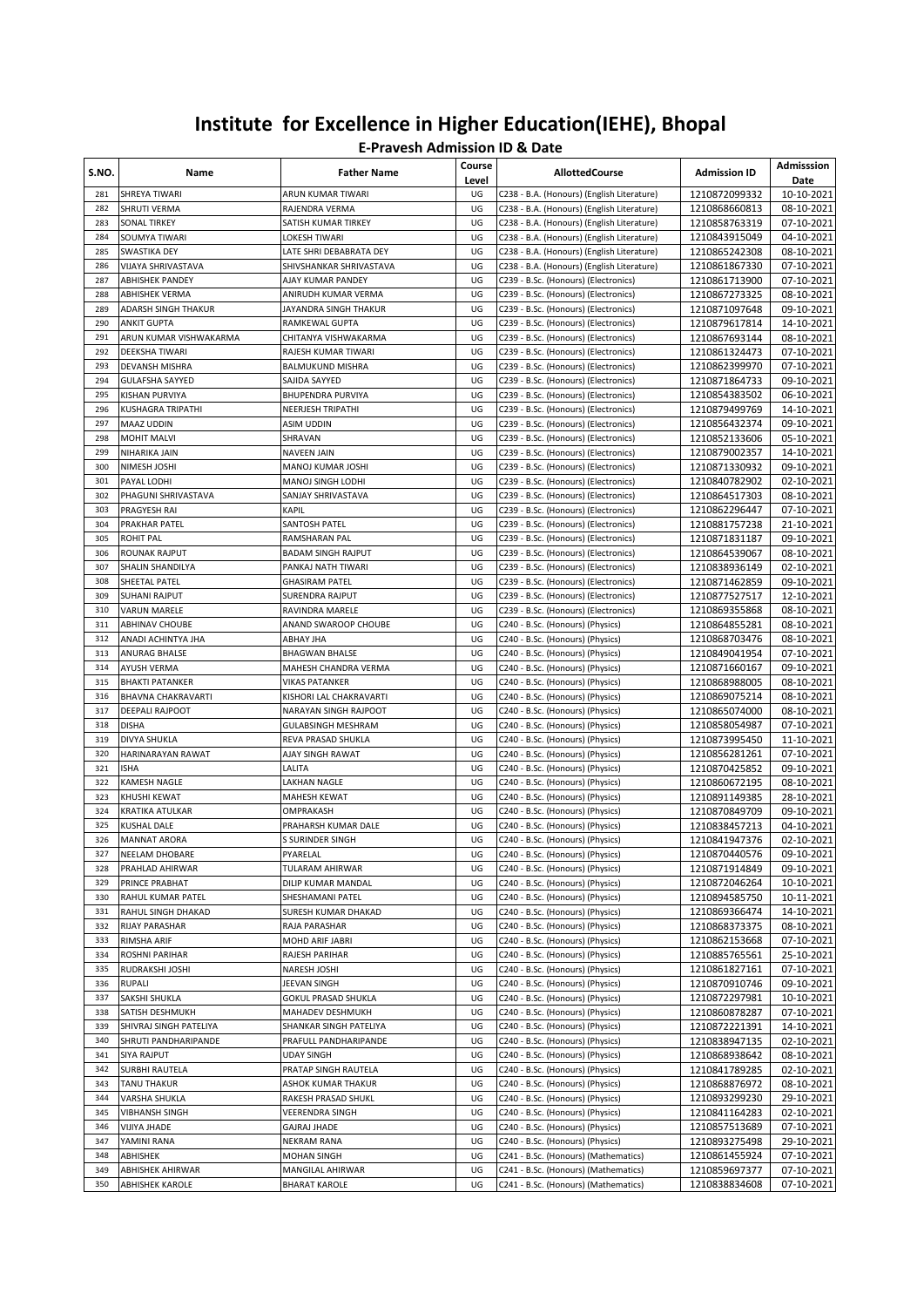| S.NO.      | Name                                     | <b>Father Name</b>                              | Course<br>Level | <b>AllottedCourse</b>                                                        | <b>Admission ID</b>            | Admisssion<br>Date       |
|------------|------------------------------------------|-------------------------------------------------|-----------------|------------------------------------------------------------------------------|--------------------------------|--------------------------|
| 351        | <b>ADITI GOYAL</b>                       | OJESH GOYAL                                     | UG              | C241 - B.Sc. (Honours) (Mathematics)                                         | 1210863981496                  | 08-10-2021               |
| 352        | AMAN                                     | SUNDAR                                          | UG              | C241 - B.Sc. (Honours) (Mathematics)                                         | 1210862483678                  | 08-10-2021               |
| 353        | AMAN VERMA                               | D R VERMA                                       | UG              | C241 - B.Sc. (Honours) (Mathematics)                                         | 1210859369680                  | 07-10-2021               |
| 354        | ANJALI DIXIT                             | DHARMENDRA DIXIT                                | UG              | C241 - B.Sc. (Honours) (Mathematics)                                         | 1210861129818                  | 07-10-2021               |
| 355        | ANSHU KATRE                              | MANSINGH KATRE                                  | UG              | C241 - B.Sc. (Honours) (Mathematics)                                         | 1210865328684                  | 08-10-2021               |
| 356<br>357 | <b>ARCHITA BISWAL</b><br>ARIN NIRANJAN   | TAPAN KUMAR BISWAL<br>ARVIND NIRANJAN           | UG<br>UG        | C241 - B.Sc. (Honours) (Mathematics)                                         | 1210861695767                  | 07-10-2021<br>07-10-2021 |
| 358        | <b>ARTI LODHI</b>                        | RAMESH LODHI                                    | UG              | C241 - B.Sc. (Honours) (Mathematics)<br>C241 - B.Sc. (Honours) (Mathematics) | 1210861980320<br>1210862341654 | 07-10-2021               |
| 359        | ARYAN ANAND JHA                          | ANIL KUMAR JHA                                  | UG              | C241 - B.Sc. (Honours) (Mathematics)                                         | 1210859765322                  | 07-10-2021               |
| 360        | ARYAN DUBEY                              | RAVI KANT DUBEY                                 | UG              | C241 - B.Sc. (Honours) (Mathematics)                                         | 1210857062439                  | 08-10-2021               |
| 361        | <b>ARYAN KOURAV</b>                      | <b>MANOJ KOURAV</b>                             | UG              | C241 - B.Sc. (Honours) (Mathematics)                                         | 1210863065620                  | 08-10-2021               |
| 362        | <b>AVANTIKA EVANE</b>                    | RAMDEEN                                         | UG              | C241 - B.Sc. (Honours) (Mathematics)                                         | 1210870098373                  | 09-10-2021               |
| 363        | AVINASH NAGESH                           | RAMESH NAGESH                                   | UG              | C241 - B.Sc. (Honours) (Mathematics)                                         | 1210861280827                  | 07-10-2021               |
| 364        | AYUSHI JAIN                              | MUKESH JAIN                                     | UG              | C241 - B.Sc. (Honours) (Mathematics)                                         | 1210864904404                  | 08-10-2021               |
| 365        | DALEE                                    | ROOPLAL GADEKAR                                 | UG              | C241 - B.Sc. (Honours) (Mathematics)                                         | 1210862298666                  | 08-10-2021               |
| 366        | DEEKSHA SHARMA                           | <b>GIRIRAJ SHARMA</b>                           | UG              | C241 - B.Sc. (Honours) (Mathematics)                                         | 1210863383473                  | 08-10-2021               |
| 367        | DEEPALI CHOUHAN                          | KUNDEEN SINGH CHOUHAN                           | UG              | C241 - B.Sc. (Honours) (Mathematics)                                         | 1210861039921                  | 07-10-2021               |
| 368        | DEEPENDRA JATAV                          | CHUNNI LAL                                      | UG              | C241 - B.Sc. (Honours) (Mathematics)                                         | 1210859299649                  | 07-10-2021               |
| 369        | <b>DEVRISHI</b>                          | PRAYAGRAJ                                       | UG              | C241 - B.Sc. (Honours) (Mathematics)                                         | 1210860381039                  | 07-10-2021               |
| 370        | GAGANDEEP KAUR ALAGH                     | KAWALJEET SINGH ALAGH                           | UG              | C241 - B.Sc. (Honours) (Mathematics)                                         | 1210878876906                  | 13-10-2021               |
| 371        | <b>GAYATRI GUPTA</b>                     | RAJENDRA KUMAR GUPTA                            | UG              | C241 - B.Sc. (Honours) (Mathematics)                                         | 1210862566276                  | 08-10-2021               |
| 372        | <b>GOURAV RAGHUWANSHI</b>                | RAMRATAN RAGHUWANSHI                            | UG              | C241 - B.Sc. (Honours) (Mathematics)                                         | 1210856580684                  | 06-10-2021               |
| 373        | HIMANSHU MEHRA                           | POORANLAL MEHRA                                 | UG              | C241 - B.Sc. (Honours) (Mathematics)                                         | 1210860837197                  | 07-10-2021               |
| 374<br>375 | JATIN RATHORE<br>KAUSHAL GUPTA           | <b>SHAMBHU RATHORE</b><br><b>MANIKANT GUPTA</b> | UG<br>UG        | C241 - B.Sc. (Honours) (Mathematics)                                         | 1210856629422                  | 07-10-2021               |
| 376        | <b>KHEMRAJ KORI</b>                      | MANNU LAL                                       | UG              | C241 - B.Sc. (Honours) (Mathematics)<br>C241 - B.Sc. (Honours) (Mathematics) | 1210863369443<br>1210864817761 | 08-10-2021<br>08-10-2021 |
| 377        | KRISHNA KUMAR SHAH                       | <b>BANKELAL SHAH</b>                            | UG              | C241 - B.Sc. (Honours) (Mathematics)                                         | 1210856651914                  | 06-10-2021               |
| 378        | LALIT CHAURASIYA                         | ANIL KUMAR                                      | UG              | C241 - B.Sc. (Honours) (Mathematics)                                         | 1210856919591                  | 08-10-2021               |
| 379        | <b>MOHIT KUSHRAM</b>                     | LAMMU SINGH KUSHRAM                             | UG              | C241 - B.Sc. (Honours) (Mathematics)                                         | 1210863177721                  | 08-10-2021               |
| 380        | <b>MONISH PARVEEN</b>                    | YUSUF RAIN                                      | UG              | C241 - B.Sc. (Honours) (Mathematics)                                         | 1210861911302                  | 07-10-2021               |
| 381        | MUKESH AHIRWAR                           | KASHIRAM AHIRWAR                                | UG              | C241 - B.Sc. (Honours) (Mathematics)                                         | 1210860542480                  | 07-10-2021               |
| 382        | <b>MUSKAN SONI</b>                       | MUKESH SONI                                     | UG              | C241 - B.Sc. (Honours) (Mathematics)                                         | 1210865202547                  | 08-10-2021               |
| 383        | <b>NANDNI GUPTA</b>                      | ANIL GUPTA                                      | UG              | C241 - B.Sc. (Honours) (Mathematics)                                         | 1210861550483                  | 07-10-2021               |
| 384        | NEELIMA SHAH                             | MANOJ KUMAR SHAH                                | UG              | C241 - B.Sc. (Honours) (Mathematics)                                         | 1210861843043                  | 07-10-2021               |
| 385        | NEETISH RAJPUT                           | <b>GAJRAJ RAJPUT</b>                            | UG              | C241 - B.Sc. (Honours) (Mathematics)                                         | 1210868782521                  | 08-10-2021               |
| 386        | NEHA SURYAWANSHI                         | DHANRAJ SURYAWANSHI                             | UG              | C241 - B.Sc. (Honours) (Mathematics)                                         | 1210861394642                  | 08-10-2021               |
| 387        | NIDHI DHOTE                              | RAMESH DHOTE                                    | UG              | C241 - B.Sc. (Honours) (Mathematics)                                         | 1210861291957                  | 07-10-2021               |
| 388        | NIHARIKA BELWANSHI                       | BHAGWANDAS                                      | UG              | C241 - B.Sc. (Honours) (Mathematics)                                         | 1210858473199                  | 07-10-2021               |
| 389        | PARUL DADHORE                            | CHANDRABHAN DADHORE                             | UG              | C241 - B.Sc. (Honours) (Mathematics)                                         | 1210864523961                  | 08-10-2021               |
| 390        | PARUL JAKHLONIYA                         | HARI SINGH JAKHLONIYA                           | UG              | C241 - B.Sc. (Honours) (Mathematics)                                         | 1210865514223                  | 08-10-2021<br>07-10-2021 |
| 391<br>392 | POOJA MISHRA<br>POONAM MOURY             | CHANDRAMANI MISHRA<br>CHANDRASHEKHAR            | UG<br>UG        | C241 - B.Sc. (Honours) (Mathematics)<br>C241 - B.Sc. (Honours) (Mathematics) | 1210861493360<br>1210843851002 | 03-10-2021               |
| 393        | PRACHI VISHWAKARMA                       | CHANDRAKANT VISHWAKARMA                         | UG              | C241 - B.Sc. (Honours) (Mathematics)                                         | 1210862320192                  | 07-10-2021               |
| 394        | RAKHI SIRVAIYA                           | <b>MAHESH SIRVAIYA</b>                          | UG              | C241 - B.Sc. (Honours) (Mathematics)                                         | 1210869486500                  | 08-10-2021               |
| 395        | REETESH KAPADIYA                         | LALJI PRASAD KAPADIYA                           | UG              | C241 - B.Sc. (Honours) (Mathematics)                                         | 1210858958316                  | 07-10-2021               |
| 396        | ROHIT CHADAR                             | DASHRATH PRASAD CHADAR                          | UG              | C241 - B.Sc. (Honours) (Mathematics)                                         | 1210839395581                  | 08-10-2021               |
| 397        | SAHIL PRASAD AGRAWAL                     | GOPAL PRASAD AGRAWAL                            | UG              | C241 - B.Sc. (Honours) (Mathematics)                                         | 1210839359506                  | 07-10-2021               |
| 398        | SAKSHI CHATURVEDI                        | VINAY CHATURVEDI                                | UG              | C241 - B.Sc. (Honours) (Mathematics)                                         | 1210861878795                  | 07-10-2021               |
| 399        | SALONI GOHATIYA                          | GANESHRAM                                       | UG              | C241 - B.Sc. (Honours) (Mathematics)                                         | 1210862038383                  | 07-10-2021               |
| 400        | SALONI YADUWANSHI                        | MANOHAR LAL YADUWANSHI                          | UG              | C241 - B.Sc. (Honours) (Mathematics)                                         | 1210856513884                  | 06-10-2021               |
| 401        | SHIVANGI PATHAK                          | RAJESH PATHAK                                   | UG              | C241 - B.Sc. (Honours) (Mathematics)                                         | 1210861621895                  | 07-10-2021               |
| 402        | SHIVI TIWARI                             | AVTAR TIWARI                                    | UG              | C241 - B.Sc. (Honours) (Mathematics)                                         | 1210868233971                  | 08-10-2021               |
| 403        | SHUBHAM PAL                              | VISHAN SINGH PAL                                | UG              | C241 - B.Sc. (Honours) (Mathematics)                                         | 1210862632896                  | 08-10-2021               |
| 404        | SHUBHEKSHA PANTHI                        | MADAN KUMAR KORI                                | UG              | C241 - B.Sc. (Honours) (Mathematics)                                         | 1210863387533                  | 08-10-2021               |
| 405        | SIDDHARTH MISHRA                         | AVNISH MISHRA                                   | UG              | C241 - B.Sc. (Honours) (Mathematics)                                         | 1210867519713                  | 08-10-2021               |
| 406        | SOURABH SHRIVAS                          | LAKHAN SHRIVAS                                  | UG              | C241 - B.Sc. (Honours) (Mathematics)                                         | 1210861961282                  | 07-10-2021               |
| 407        | <b>SUDHIR SILORIYA</b>                   | HARIPRASAD SILORIYA                             | UG              | C241 - B.Sc. (Honours) (Mathematics)                                         | 1210862016386                  | 07-10-2021               |
| 408        | SUHANI BAGHEL                            | RAM SINGH BAGHEL                                | UG              | C241 - B.Sc. (Honours) (Mathematics)                                         | 1210862182212                  | 07-10-2021               |
| 409<br>410 | <b>SUNIL SHARMA</b><br><b>TANU ASATI</b> | HARIOM SHARMA                                   | UG<br>UG        | C241 - B.Sc. (Honours) (Mathematics)                                         | 1210860997664                  | 07-10-2021               |
| 411        | UMA KUSHWAH                              | <b>GANESH ASATI</b><br>DEVI SINGH               | UG              | C241 - B.Sc. (Honours) (Mathematics)<br>C241 - B.Sc. (Honours) (Mathematics) | 1210867349661<br>1210861357891 | 08-10-2021<br>07-10-2021 |
| 412        | <b>VAISHALI PATIL</b>                    | ATMARAM PATIL                                   | UG              | C241 - B.Sc. (Honours) (Mathematics)                                         | 1210870174480                  | 09-10-2021               |
| 413        | <b>VEDANT JHA</b>                        | DEEPAK JHA                                      | UG              | C241 - B.Sc. (Honours) (Mathematics)                                         | 1210861764509                  | 07-10-2021               |
| 414        | <b>VEDIKA KANATHE</b>                    | RAJESH KANATHE                                  | UG              | C241 - B.Sc. (Honours) (Mathematics)                                         | 1210856042858                  | 06-10-2021               |
| 415        | <b>VIKAS AHIRWAR</b>                     | PRAKASH AHIRWAR                                 | UG              | C241 - B.Sc. (Honours) (Mathematics)                                         | 1210864545103                  | 08-10-2021               |
| 416        | VISHAL KUMAR SAINI                       | BALRAM PRASAD SAINI                             | UG              | C241 - B.Sc. (Honours) (Mathematics)                                         | 1210859686575                  | 08-10-2021               |
| 417        | VISHAL VISHWAKARMA                       | GANESH VISHWAKARMA                              | UG              | C241 - B.Sc. (Honours) (Mathematics)                                         | 1210862453193                  | 07-10-2021               |
| 418        | VISHVESH BILTHARIYA                      | DINESH PRASAD                                   | UG              | C241 - B.Sc. (Honours) (Mathematics)                                         | 1210861897543                  | 07-10-2021               |
| 419        | YOGITA NATERIYA                          | NARAYAN NATERIYA                                | UG              | C241 - B.Sc. (Honours) (Mathematics)                                         | 1210861387005                  | 07-10-2021               |
| 420        | AASTHA SHARMA                            | KAMLESH SHARMA                                  | UG              | C242 - B.Sc. (Honours) (ComputerScience)                                     | 1210862256837                  | 07-10-2021               |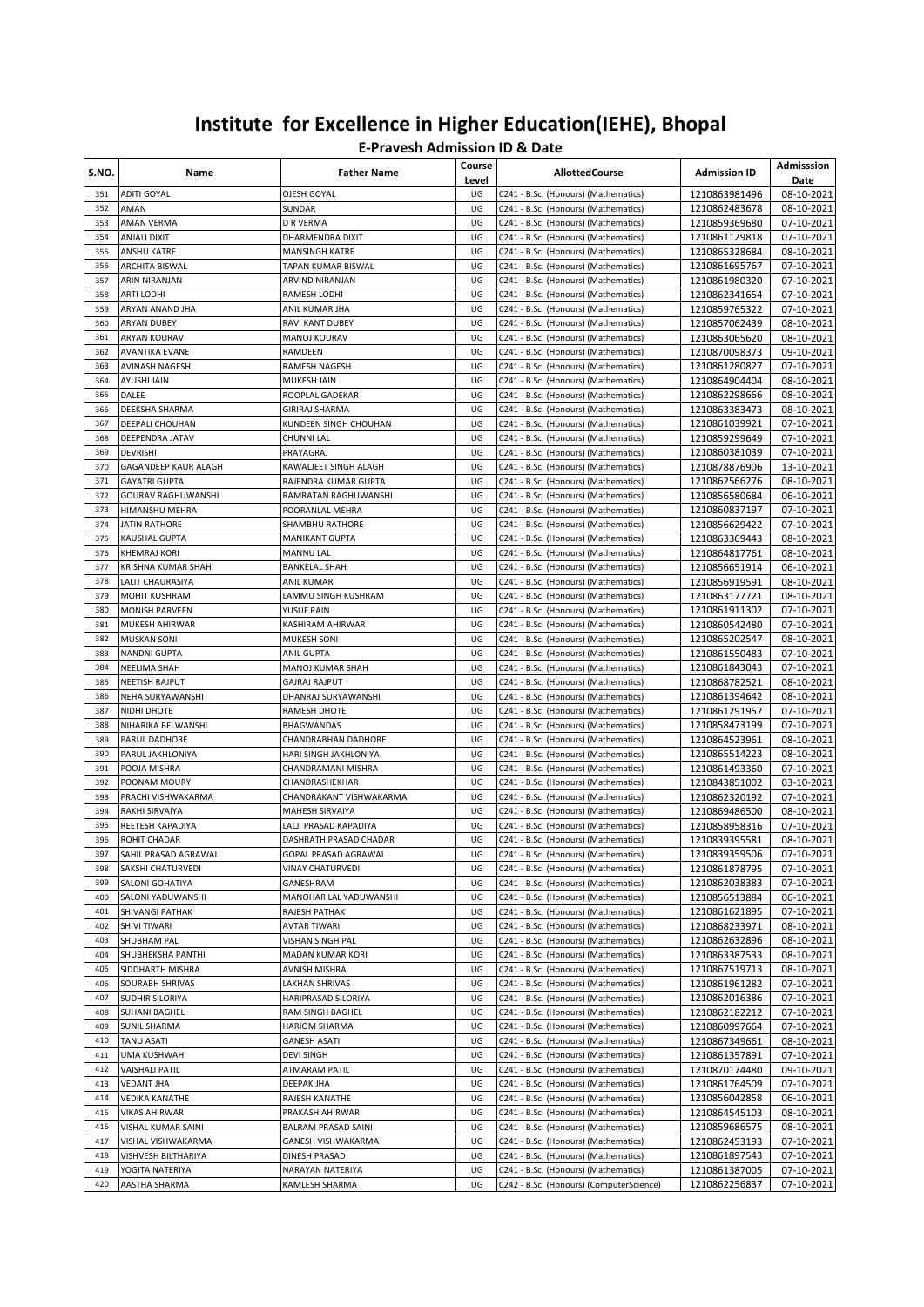| S.NO.      | Name                                      | <b>Father Name</b>                         | Course<br>Level | <b>AllottedCourse</b>                                                                | <b>Admission ID</b>            | Admisssion<br>Date       |
|------------|-------------------------------------------|--------------------------------------------|-----------------|--------------------------------------------------------------------------------------|--------------------------------|--------------------------|
| 421        | AKANKSHU TIWARI                           | GAYATRI PRASAD TIWARI                      | UG              | C242 - B.Sc. (Honours) (ComputerScience)                                             | 1210856292204                  | 06-10-2021               |
| 422        | <b>ANKIT VISHWAKARMA</b>                  | NANHE VISHWAKARMA                          | UG              | C242 - B.Sc. (Honours) (ComputerScience)                                             | 1210858265401                  | 07-10-2021               |
| 423        | <b>ANSHITA JAIN</b>                       | <b>ASHOK JAIN</b>                          | UG              | C242 - B.Sc. (Honours) (ComputerScience)                                             | 1210860060480                  | 08-10-2021               |
| 424<br>425 | ANUSHKA DUBEY<br>ANUSHKA LAKHERA          | <b>SUNIL DUBEY</b><br>VISHNU LAKHERA       | UG<br>UG        | C242 - B.Sc. (Honours) (ComputerScience)<br>C242 - B.Sc. (Honours) (ComputerScience) | 1210849513864<br>1210861527832 | 05-10-2021<br>07-10-2021 |
| 426        | AVINASH PANDAGRE                          | JAGANNATH PANDAGRE                         | UG              | C242 - B.Sc. (Honours) (ComputerScience)                                             | 1210861097933                  | 07-10-2021               |
| 427        | AYUSHI CHOUHAN                            | MAHENDRA SINGH CHOUHAN                     | UG              | C242 - B.Sc. (Honours) (ComputerScience)                                             | 1210862051075                  | 07-10-2021               |
| 428        | <b>BHARGAVI SHUKLA</b>                    | PRAMOD SHANKAR SHUKLA                      | UG              | C242 - B.Sc. (Honours) (ComputerScience)                                             | 1210864151311                  | 08-10-2021               |
| 429        | <b>BHOOMI GUPTA</b>                       | <b>RAJESH GUPTA</b>                        | UG              | C242 - B.Sc. (Honours) (ComputerScience)                                             | 1210855872408                  | 06-10-2021               |
| 430        | CHANDNI RAGHUWANSHI                       | VINOD RAGHUWANSHI                          | UG              | C242 - B.Sc. (Honours) (ComputerScience)                                             | 1210861288072                  | 08-10-2021               |
| 431        | CHITRANSHI KHARE                          | <b>MANOJ KHARE</b>                         | UG              | C242 - B.Sc. (Honours) (ComputerScience)                                             | 1210890916724                  | 28-10-2021               |
| 432        | ISHANK SINGH CHOUHAN                      | LATE RAJESHWAR SINGH CHOUHAN               | UG              | C242 - B.Sc. (Honours) (ComputerScience)                                             | 1210847788575                  | 04-10-2021               |
| 433        | <b>MADHU RAGORE</b>                       | SHAILENDRA KUMAR RAGORE                    | UG              | C242 - B.Sc. (Honours) (ComputerScience)                                             | 1210860316977                  | 07-10-2021               |
| 434        | MAHAK BHARGAVA                            | ARVIND BHARGAVA                            | UG              | C242 - B.Sc. (Honours) (ComputerScience)                                             | 1210861556640                  | 07-10-2021               |
| 435        | <b>MAHAK VERMA</b>                        | <b>VIVEK VERMA</b>                         | UG              | C242 - B.Sc. (Honours) (ComputerScience)                                             | 1210861952364                  | 28-10-2021               |
| 436<br>437 | MEENAKSHI BARPETE<br><b>MUSKAN KHOBRE</b> | <b>JAGDISH BARPETE</b><br>PRAMOD KHOBRE    | UG<br>UG        | C242 - B.Sc. (Honours) (ComputerScience)<br>C242 - B.Sc. (Honours) (ComputerScience) | 1210871180155                  | 09-10-2021<br>08-10-2021 |
| 438        | MUSKAN SHARMA                             | VIJAY KUMAR SHARMA                         | UG              | C242 - B.Sc. (Honours) (ComputerScience)                                             | 1210866308019<br>1210848279528 | 04-10-2021               |
| 439        | NAMITA RAJ                                | <b>NAKUL SINGH</b>                         | UG              | C242 - B.Sc. (Honours) (ComputerScience)                                             | 1210862035438                  | 07-10-2021               |
| 440        | NIHARIKA RAGHUWANSHI                      | CHANDRA SHEKHAR RAGHUWANSHI                | UG              | C242 - B.Sc. (Honours) (ComputerScience)                                             | 1210861825592                  | 07-10-2021               |
| 441        | NIKHIL KANADE                             | MUKESH KANADE                              | UG              | C242 - B.Sc. (Honours) (ComputerScience)                                             | 1210848840964                  | 04-10-2021               |
| 442        | POOJA KARKI                               | SUNDER SINGH KARKI                         | UG              | C242 - B.Sc. (Honours) (ComputerScience)                                             | 1210856808413                  | 06-10-2021               |
| 443        | PRACHI PATEL                              | MANMOHAN SINGH PATEL                       | UG              | C242 - B.Sc. (Honours) (ComputerScience)                                             | 1210871543452                  | 09-10-2021               |
| 444        | PRAMOD NIMARE                             | SANTOSH NIMARE                             | UG              | C242 - B.Sc. (Honours) (ComputerScience)                                             | 1210856736122                  | 06-10-2021               |
| 445        | PREETI KAKDE                              | PRAKASH KAKDE                              | UG              | C242 - B.Sc. (Honours) (ComputerScience)                                             | 1210856437350                  | 06-10-2021               |
| 446        | RAGHVENDRA SINGH CHOUDHARY                | NARENDRA KUMAR CHOUDHARY                   | UG              | C242 - B.Sc. (Honours) (ComputerScience)                                             | 1210861965819                  | 07-10-2021               |
| 447        | SAKSHAM JAIN                              | SANJEEV JAIN                               | UG              | C242 - B.Sc. (Honours) (ComputerScience)                                             | 1210841705703                  | 02-10-2021               |
| 448        | SALONI                                    | VIKRAMSINGH                                | UG              | C242 - B.Sc. (Honours) (ComputerScience)                                             | 1210848592818                  | 04-10-2021               |
| 449<br>450 | SALONI MALVIYA                            | RAJKUMAR MALVIYA<br>JEEVAN RAJPUT          | UG<br>UG        | C242 - B.Sc. (Honours) (ComputerScience)                                             | 1210861755488                  | 08-10-2021               |
| 451        | SAMIKSHA RAJPUT<br>SANDEEP MARAVI         | SHANKRATI MARAVI                           | UG              | C242 - B.Sc. (Honours) (ComputerScience)<br>C242 - B.Sc. (Honours) (ComputerScience) | 1210862319389<br>1210881532738 | 07-10-2021<br>21-10-2021 |
| 452        | SANJANA PANDEY                            | RAJESH PANDEY                              | UG              | C242 - B.Sc. (Honours) (ComputerScience)                                             | 1210848060970                  | 04-10-2021               |
| 453        | SHIKHA PRAJAPATI                          | RAJKUMARI PRAJAPATI                        | UG              | C242 - B.Sc. (Honours) (ComputerScience)                                             | 1210850758056                  | 05-10-2021               |
| 454        | SHIVANI                                   | <b>NATTHAN</b>                             | UG              | C242 - B.Sc. (Honours) (ComputerScience)                                             | 1210857072336                  | 07-10-2021               |
| 455        | SHIVANI BARSKAR                           | <b>UDAYBHAN BARSKAR</b>                    | UG              | C242 - B.Sc. (Honours) (ComputerScience)                                             | 1210862101707                  | 07-10-2021               |
| 456        | SONAL THAKUR                              | SHIVRAM THAKUR                             | UG              | C242 - B.Sc. (Honours) (ComputerScience)                                             | 1210861308212                  | 07-10-2021               |
| 457        | SOUMYA DUBEY                              | <b>SURAJ DUBEY</b>                         | UG              | C242 - B.Sc. (Honours) (ComputerScience)                                             | 1210857993040                  | 07-10-2021               |
| 458        | <b>SUKRITI</b>                            | MANOHAR SINGH                              | UG              | C242 - B.Sc. (Honours) (ComputerScience)                                             | 1210848956041                  | 04-10-2021               |
| 459        | VARSHA                                    | RADHESHYAM                                 | UG              | C242 - B.Sc. (Honours) (ComputerScience)                                             | 1210865933098                  | 08-10-2021               |
| 460        | <b>VIVEK CHOUHAN</b>                      | KHUMAN SINGH                               | UG              | C242 - B.Sc. (Honours) (ComputerScience)                                             | 1210862191279                  | 07-10-2021               |
| 461<br>462 | AAMNA KHAN<br>AAYUSHI PANKAR              | MOHAMMED RIYAZ KHAN<br><b>VIJAY PANKAR</b> | UG<br>UG        | C246 - B.Sc. (Honours) (Biotechnology)<br>C246 - B.Sc. (Honours) (Biotechnology)     | 1210862521136                  | 08-10-2021<br>06-10-2021 |
| 463        | AIKEL INDURKHYA                           | AMIT KUMAR INDURKHYA                       | UG              | C246 - B.Sc. (Honours) (Biotechnology)                                               | 1210856236480<br>1210894986413 | 10-11-2021               |
| 464        | AISHWARYA JATAV                           | <b>AJAY JATAV</b>                          | UG              | C246 - B.Sc. (Honours) (Biotechnology)                                               | 1210879565477                  | 14-10-2021               |
| 465        | AMAAN KHAN                                | WAHID ALI KHAN                             | UG              | C246 - B.Sc. (Honours) (Biotechnology)                                               | 1210843942537                  | 04-10-2021               |
| 466        | ANUJA VYAS                                | AJAY VYAS                                  | UG              | C246 - B.Sc. (Honours) (Biotechnology)                                               | 1210862208382                  | 07-10-2021               |
| 467        | ARUN UIKEY                                | <b>SUKHNANDAN</b>                          | UG              | C246 - B.Sc. (Honours) (Biotechnology)                                               | 1210844280308                  | 04-10-2021               |
| 468        | ARYAN MALVIYA                             | AMIT MALVIYA                               | UG              | C246 - B.Sc. (Honours) (Biotechnology)                                               | 1210842064143                  | 02-10-2021               |
| 469        | ARYAN SONI                                | S K SONI                                   | UG              | C246 - B.Sc. (Honours) (Biotechnology)                                               | 1210860188029                  | 07-10-2021               |
| 470        | <b>BATUL HUSSAIN</b>                      | SHAHBUDDIN HUSSAIN                         | UG              | C246 - B.Sc. (Honours) (Biotechnology)                                               | 1210860142451                  | 07-10-2021               |
| 471        | DIKSHA PANDRE                             | RADHELAL PANDRE                            | UG              | C246 - B.Sc. (Honours) (Biotechnology)                                               | 1210872288036                  | 10-10-2021               |
| 472        | <b>GARIMA TEKAM</b>                       | SUBHASH TEKAM                              | UG              | C246 - B.Sc. (Honours) (Biotechnology)                                               | 1210860629376                  | 07-10-2021               |
| 473<br>474 | <b>HARSHA GAUR</b><br>HIMANSHI BISONE     | MANOJ KUMAR GAUR<br>RAVINDRA               | UG<br>UG        | C246 - B.Sc. (Honours) (Biotechnology)<br>C246 - B.Sc. (Honours) (Biotechnology)     | 1210856640352<br>1210870245064 | 10-10-2021<br>09-10-2021 |
| 475        | JAYANT YADAV                              | SANJAY YADAV                               | UG              | C246 - B.Sc. (Honours) (Biotechnology)                                               | 1210843306441                  | 03-10-2021               |
| 476        | LAIBA KHAN                                | MOHAMMAD ASAD KHAN                         | UG              | C246 - B.Sc. (Honours) (Biotechnology)                                               | 1210856472532                  | 06-10-2021               |
| 477        | LAIBA YUSUF                               | SYED YUSUF HASAN                           | UG              | C246 - B.Sc. (Honours) (Biotechnology)                                               | 1210868328251                  | 08-10-2021               |
| 478        | MEENAL MEHAR                              | O P MEHAR                                  | UG              | C246 - B.Sc. (Honours) (Biotechnology)                                               | 1210856487170                  | 06-10-2021               |
| 479        | MOHD KAIF ALAM                            | SAMI ALAM                                  | UG              | C246 - B.Sc. (Honours) (Biotechnology)                                               | 1210867843785                  | 08-10-2021               |
| 480        | MONENDRA AHIRWAR                          | <b>BAHADUR AHIRWAR</b>                     | UG              | C246 - B.Sc. (Honours) (Biotechnology)                                               | 1210848941209                  | 06-10-2021               |
| 481        | MUSKAN KHAN                               | <b>IBRAHIM KHAN</b>                        | UG              | C246 - B.Sc. (Honours) (Biotechnology)                                               | 1210871623354                  | 09-10-2021               |
| 482        | NEHA DANGI                                | MAHENDRA DANGI                             | UG              | C246 - B.Sc. (Honours) (Biotechnology)                                               | 1210853420075                  | 05-10-2021               |
| 483        | POOJA DHANWANI                            | DILIP DHANWANI                             | UG              | C246 - B.Sc. (Honours) (Biotechnology)                                               | 1210860711956                  | 07-10-2021               |
| 484        | POOJA PAWAR                               | SURESH PAWAR                               | UG              | C246 - B.Sc. (Honours) (Biotechnology)                                               | 1210858087383                  | 07-10-2021               |
| 485<br>486 | PRECIOUS GANVEER<br>RITIKA SHARMA         | DEEPAK GANVEER<br><b>GANESH SHARMA</b>     | UG<br>UG        | C246 - B.Sc. (Honours) (Biotechnology)<br>C246 - B.Sc. (Honours) (Biotechnology)     | 1210846216976<br>1210867905899 | 04-10-2021<br>08-10-2021 |
| 487        | RUPAL GAYAKWAD                            | SAHEBRAO GAYAKWAD                          | UG              | C246 - B.Sc. (Honours) (Biotechnology)                                               | 1210856332568                  | 06-10-2021               |
| 488        | RUPALI NARWARE                            | CHANDRASHEKHAR NARWARE                     | UG              | C246 - B.Sc. (Honours) (Biotechnology)                                               | 1210854097630                  | 06-10-2021               |
| 489        | SADIYA QAMAR ANSARI                       | QAMARUZZAMAN ANSARI                        | UG              | C246 - B.Sc. (Honours) (Biotechnology)                                               | 1210841199189                  | 07-10-2021               |
| 490        | SHAILVI SHRIVASTAVA                       | SHAILENDRA SHRIVASTAVA                     | UG              | C246 - B.Sc. (Honours) (Biotechnology)                                               | 1210867467083                  | 08-10-2021               |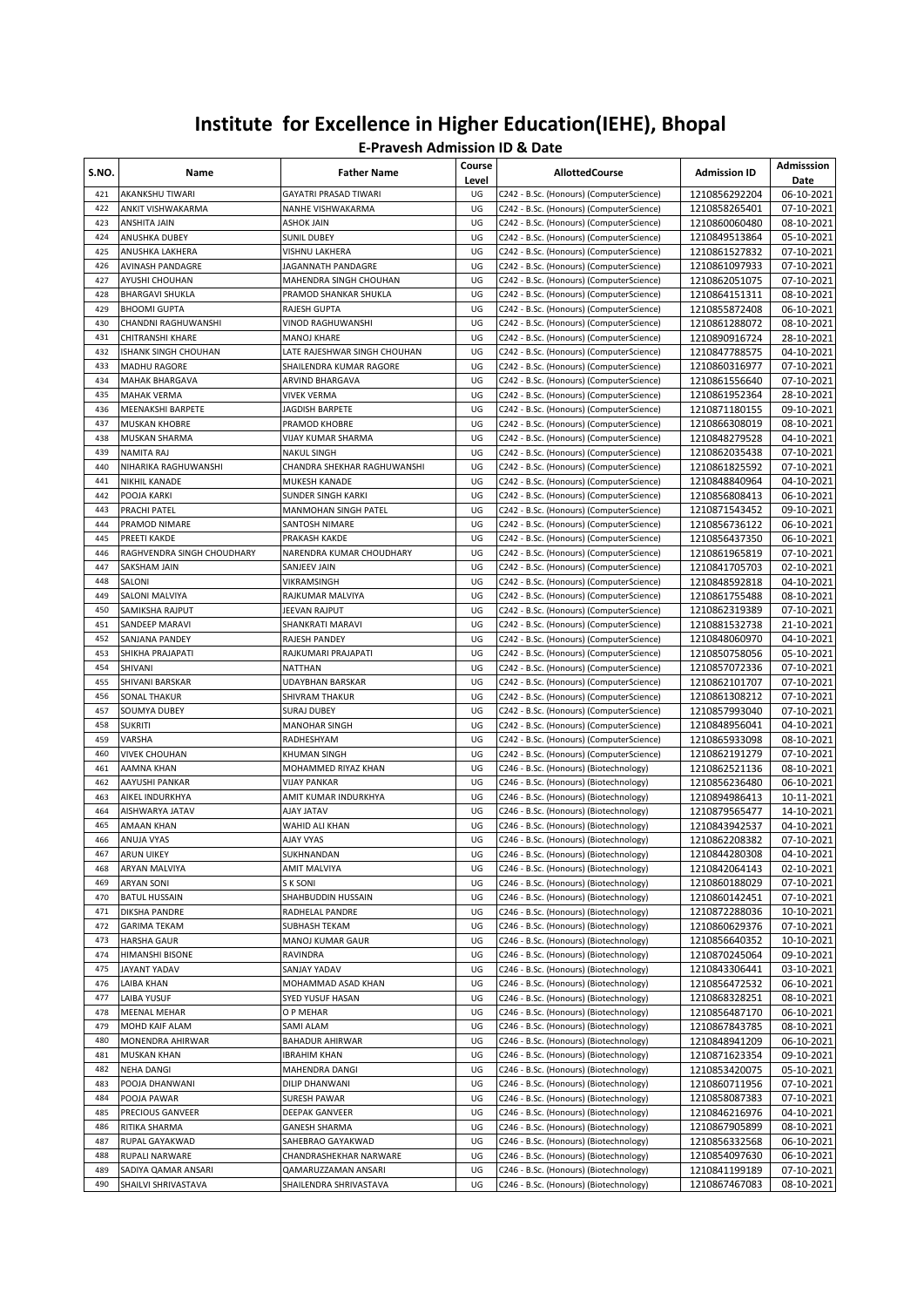| S.NO.      | Name                                         | <b>Father Name</b>               | Course<br>Level | <b>AllottedCourse</b>                                                  | <b>Admission ID</b>            | Admisssion<br>Date       |
|------------|----------------------------------------------|----------------------------------|-----------------|------------------------------------------------------------------------|--------------------------------|--------------------------|
| 491        | SHIKHA DWIVEDI                               | HARISHARAN DWIVEDI               | UG              | C246 - B.Sc. (Honours) (Biotechnology)                                 | 1210848637701                  | 05-10-2021               |
| 492        | <b>SHIVANI JAIN</b>                          | ARUN JAIN                        | UG              | C246 - B.Sc. (Honours) (Biotechnology)                                 | 1210879458143                  | 14-10-2021               |
| 493        | SHIVANI PRAJAPATI                            | PRAMOD KUMAR PRAJAPATI           | UG              | C246 - B.Sc. (Honours) (Biotechnology)                                 | 1210853479762                  | 05-10-2021               |
| 494        | SHUBHI JALOREE                               | HARSHA JALORI                    | UG              | C246 - B.Sc. (Honours) (Biotechnology)                                 | 1210871780057                  | 27-10-2021               |
| 495        | SHYLI SEN                                    | SATISH SEN                       | UG              | C246 - B.Sc. (Honours) (Biotechnology)                                 | 1210861635526                  | 07-10-2021               |
| 496        | SIMMI SINGH                                  | KAMLESH SINGH                    | UG              | C246 - B.Sc. (Honours) (Biotechnology)                                 | 1210850597563                  | 05-10-2021               |
| 497        | <b>SMRATI RAJPOOT</b>                        | BRAJRAJ SINGH RAJPOOT            | UG              | C246 - B.Sc. (Honours) (Biotechnology)                                 | 1210858680498                  | 07-10-2021               |
| 498        | SUHANI SHRIVASTAVA                           | PRAVEEN SHRIVASTAVA              | UG              | C246 - B.Sc. (Honours) (Biotechnology)                                 | 1210841907346                  | 05-10-2021               |
| 499        | SWAYAM MALVIYA                               | DILIP MALVIYA                    | UG              | C246 - B.Sc. (Honours) (Biotechnology)                                 | 1210843936068                  | 04-10-2021               |
| 500        | SWEETY DAWANDE                               | MITTHU DAWANDE                   | UG              | C246 - B.Sc. (Honours) (Biotechnology)                                 | 1210867594904                  | 08-10-2021               |
| 501        | VAISHNAVI RAMBHADIA                          | <b>MANOJ</b>                     | UG              | C246 - B.Sc. (Honours) (Biotechnology)                                 | 1210848204505                  | 04-10-2021               |
| 502        | <b>VIKRANT VARMA</b>                         | UTKARSH VARMA                    | UG              | C246 - B.Sc. (Honours) (Biotechnology)                                 | 1210864665729                  | 08-10-2021               |
| 503        | <b>ABHISHEK LODHI</b>                        | <b>GANPAT SINGH</b>              | UG              | C302 - B.A. (Honours) (Hindi)                                          | 1210851223125                  | 05-10-2021               |
| 504        | <b>ADITI RAJPUT</b>                          | YASHWANT SINGH RAJPUT            | UG              | C302 - B.A. (Honours) (Hindi)                                          | 1210847451245                  | 04-10-2021               |
| 505        | AKASH DHAKAD                                 | JAHAR SINGH                      | UG              | C302 - B.A. (Honours) (Hindi)                                          | 1210879525787                  | 14-10-2021               |
| 506        | <b>AKASH PATEL</b>                           | PREM NARAYAN PATEL               | UG              | C302 - B.A. (Honours) (Hindi)                                          | 1210877860143                  | 12-10-2021               |
| 507        | ANUJ TRIPATHI                                | SURENDRA DATT TRIPATHI           | UG              | C302 - B.A. (Honours) (Hindi)                                          | 1210861918696                  | 12-10-2021               |
| 508        | ANURAG JAISWAL                               | PARMESHWAR JAISWAL               | UG              | C302 - B.A. (Honours) (Hindi)                                          | 1210868847636                  | 08-10-2021               |
| 509        | CHANDNI OJHA                                 | KALYAN OJHA                      | UG              | C302 - B.A. (Honours) (Hindi)                                          | 1210851414882                  | 05-10-2021               |
| 510        | DARSHAN                                      | <b>KADWA</b>                     | UG              | C302 - B.A. (Honours) (Hindi)                                          | 1210877945103                  | 14-10-2021               |
| 511        | DHANI CHOUKSEY                               | <b>VIJAY CHOUKSEY</b>            | UG              | C302 - B.A. (Honours) (Hindi)                                          | 1210878450683                  | 13-10-2021               |
| 512        | DHYANENDRA YADAV                             | ARVIND SINGH YADAV               | UG              | C302 - B.A. (Honours) (Hindi)                                          | 1210853411095                  | 05-10-2021               |
| 513        | <b>DIVYA TRIPATHI</b>                        | HEMANT KUMAR TRIPATHI            | UG              | C302 - B.A. (Honours) (Hindi)                                          | 1210871726674                  | 10-10-2021               |
| 514        | IQRA KHAN                                    | ZAHID KHAN                       | UG              | C302 - B.A. (Honours) (Hindi)                                          | 1210853789010                  | 05-10-2021               |
| 515        | JASDEEP SINGH DOSANJH                        | JASVINDER SINGH DOSANJH          | UG              | C302 - B.A. (Honours) (Hindi)                                          | 1210866474123                  | 08-10-2021               |
| 516        | KHUSHBOO SINGH                               | KARAN SINGH                      | UG              | C302 - B.A. (Honours) (Hindi)                                          | 1210859101193                  | 07-10-2021               |
| 517        | <b>MOHIT MEENA</b>                           | <b>BHAGVAN SINGH MEENA</b>       | UG              | C302 - B.A. (Honours) (Hindi)                                          | 1210889285298                  | 28-10-2021               |
| 518        | NIHARIKA THAKUR                              | DHARMENDRA THAKUR                | UG              | C302 - B.A. (Honours) (Hindi)                                          | 1210843917509                  | 03-10-2021               |
| 519        | PRAVEEN KUMAR                                | PRADEEP KUMAR                    | UG              | C302 - B.A. (Honours) (Hindi)                                          | 1210843689194                  | 03-10-2021               |
| 520        | <b>SHALU DIXIT</b>                           | SATYAPRAKASH DIXIT               | UG              | C302 - B.A. (Honours) (Hindi)                                          | 1210864021781                  | 08-10-2021               |
| 521        | SIDDHI NAPIT                                 | PRAVEEN NAPIT                    | UG              | C302 - B.A. (Honours) (Hindi)                                          | 1210866747326                  | 08-10-2021               |
| 522        | SOURABH YADAV                                | MASTAN SINGH                     | UG              | C302 - B.A. (Honours) (Hindi)                                          | 1210864638149                  | 08-10-2021               |
| 523        | <b>SUJAL DUBEY</b>                           | SITARAM DUBEY                    | UG              | C302 - B.A. (Honours) (Hindi)                                          | 1210841750647                  | 02-10-2021               |
| 524        | <b>AARTI KOLI</b>                            | JEEVAN SINGH KOLI                | UG              | C308 - B.A. (Honours) (Geography)                                      | 1210858494098                  | 07-10-2021               |
| 525        | ABHISHEK LODHI                               | RAMKUMAR LODHI                   | UG              | C308 - B.A. (Honours) (Geography)                                      | 1210869479472                  | 08-10-2021               |
| 526        | <b>ADITYA BHARTI</b>                         | KAMAL BHARTI                     | UG              | C308 - B.A. (Honours) (Geography)                                      | 1210862251092                  | 07-10-2021               |
| 527        | ADITYA SINGH                                 | JAGAT SINGH                      | UG              | C308 - B.A. (Honours) (Geography)                                      | 1210848824402                  | 04-10-2021               |
| 528        | AMBIKA DHURVE                                | KISHANLAL                        | UG              | C308 - B.A. (Honours) (Geography)                                      | 1210838481359                  | 06-10-2021               |
| 529        | <b>ANKIT AHIRWAR</b>                         | <b>BHOGIRAM AHIRWAR</b>          | UG              | C308 - B.A. (Honours) (Geography)                                      | 1210872427965                  | 10-10-2021               |
| 530        | AYUSH RATAN                                  | P K BHASKAR                      | UG              | C308 - B.A. (Honours) (Geography)                                      | 1210878502090                  | 13-10-2021               |
| 531        | CHHABI TIWARI                                | AJAY TIWARI                      | UG              | C308 - B.A. (Honours) (Geography)                                      | 1210867920489                  | 08-10-2021               |
| 532        | <b>DIWAKAR KAPSE</b>                         | PANDHRI KAPSE                    | UG              | C308 - B.A. (Honours) (Geography)                                      | 1210848632915                  | 07-10-2021               |
| 533        | <b>GAYTRI VANSHKAR</b><br><b>GUNJAN OJHA</b> | SUKHDEV                          | UG              | C308 - B.A. (Honours) (Geography)                                      | 1210878541205                  | 13-10-2021               |
| 534<br>535 |                                              | DINESH OJHA                      | UG<br>UG        | C308 - B.A. (Honours) (Geography)                                      | 1210858241538                  | 07-10-2021               |
|            | <b>GURLEEN KAUR REEL</b>                     | <b>GURDEEP SINGH REEL</b>        |                 | C308 - B.A. (Honours) (Geography)                                      | 1210848427687<br>1210863601580 | 04-10-2021<br>08-10-2021 |
| 536        | HARIOM KUMAR SINGH                           | SHAMBHU SHARAN KUMAR SINGH       | UG              | C308 - B.A. (Honours) (Geography)                                      | 1210860344301                  | 07-10-2021               |
| 537<br>538 | HARSHITA MISHRA                              | BRAJESH KUMAR MISHRA             | UG              | C308 - B.A. (Honours) (Geography)                                      |                                |                          |
| 539        | HARSHVARDHAN RAI<br>JATIN CHAURASIYA         | PRAHLAD RAI<br>DINESH CHAURASIYA | UG<br>UG        | C308 - B.A. (Honours) (Geography)<br>C308 - B.A. (Honours) (Geography) | 1210842850886<br>1210841804951 | 03-10-2021<br>02-10-2021 |
| 540        | <b>KHUSHI GIRI</b>                           | JAI PRAKASH GIRI                 | UG              | C308 - B.A. (Honours) (Geography)                                      | 1210858029330                  | 07-10-2021               |
| 541        | LAKSHYA BAGHEL                               | INDRA NARAYAN BAGHEL             | UG              | C308 - B.A. (Honours) (Geography)                                      | 1210878716573                  | 13-10-2021               |
| 542        | MAHIMA TRIPATHI                              | PUSHPENDRA TRIPATHI              | UG              | C308 - B.A. (Honours) (Geography)                                      | 1210878745335                  | 26-10-2021               |
| 543        | MEENAKSHI YADAV                              | PRADEEP KUMAR YADAV              | UG              | C308 - B.A. (Honours) (Geography)                                      | 1210872243784                  | 10-10-2021               |
| 544        | MEGHA VISHWAKARMA                            | MUKESH VISHWAKARMA               | UG              | C308 - B.A. (Honours) (Geography)                                      | 1210868011789                  | 08-10-2021               |
| 545        | MIRZA PARVEZ BEG                             | MIRZA IKWAL BEG                  | UG              | C308 - B.A. (Honours) (Geography)                                      | 1210843679705                  | 03-10-2021               |
| 546        | <b>MUSKAN PARASAR</b>                        | UMASHANKAR PARASAR               | UG              | C308 - B.A. (Honours) (Geography)                                      | 1210841771361                  | 02-10-2021               |
| 547        | NAMRATA KAKODIYA                             | SURENDRA SINGH KAKODIYA          | UG              | C308 - B.A. (Honours) (Geography)                                      | 1210843641609                  | 03-10-2021               |
| 548        | <b>NIKHIL RAJAK</b>                          | BHAGWAN DAS RAJAK                | UG              | C308 - B.A. (Honours) (Geography)                                      | 1210843933622                  | 04-10-2021               |
| 549        | POOJA TIWARI                                 | <b>SUNIL TIWARI</b>              | UG              | C308 - B.A. (Honours) (Geography)                                      | 1210874540117                  | 11-10-2021               |
| 550        | PRANJAL SHARMA                               | SHYAM SHARMA                     | UG              | C308 - B.A. (Honours) (Geography)                                      | 1210840488866                  | 02-10-2021               |
| 551        | PRIYANSHU SISODIA                            | SHEKHAR SISODIA                  | UG              | C308 - B.A. (Honours) (Geography)                                      | 1210840339444                  | 02-10-2021               |
| 552        | RAKSHA BHALAVI                               | SURESH BHALAVI                   | UG              | C308 - B.A. (Honours) (Geography)                                      | 1210856818806                  | 06-10-2021               |
| 553        | RITIK LODHI                                  | AMAR SINGH LODHI                 | UG              | C308 - B.A. (Honours) (Geography)                                      | 1210871904691                  | 09-10-2021               |
| 554        | SAKSHI YADAV                                 | RADHEY GOPAL YADAV               | UG              | C308 - B.A. (Honours) (Geography)                                      | 1210867360571                  | 08-10-2021               |
| 555        | SAUBHAGYA SHARMA                             | <b>GEETESH SHARMA</b>            | UG              | C308 - B.A. (Honours) (Geography)                                      | 1210843713308                  | 03-10-2021               |
| 556        | SHIVAM NAMDEV                                | BRAJMOHAN NAMDEV                 | UG              | C308 - B.A. (Honours) (Geography)                                      | 1210848703342                  | 07-10-2021               |
| 557        | SHRUTIKA TRIPATHI                            | KRISHNAKUMAR TRIPATHI            | UG              | C308 - B.A. (Honours) (Geography)                                      | 1210853139548                  | 05-10-2021               |
| 558        | SNEHA MADKE                                  | KHUSHALRAO MADKE                 | UG              | C308 - B.A. (Honours) (Geography)                                      | 1210863486080                  | 08-10-2021               |
| 559        | TANISHA SHARMA                               | RAJESH SHARMA                    | UG              | C308 - B.A. (Honours) (Geography)                                      | 1210861486484                  | 07-10-2021               |
| 560        | <b>TARANG SAHU</b>                           | RAJESH SAHU                      | UG              | C308 - B.A. (Honours) (Geography)                                      | 1210841009177                  | 02-10-2021               |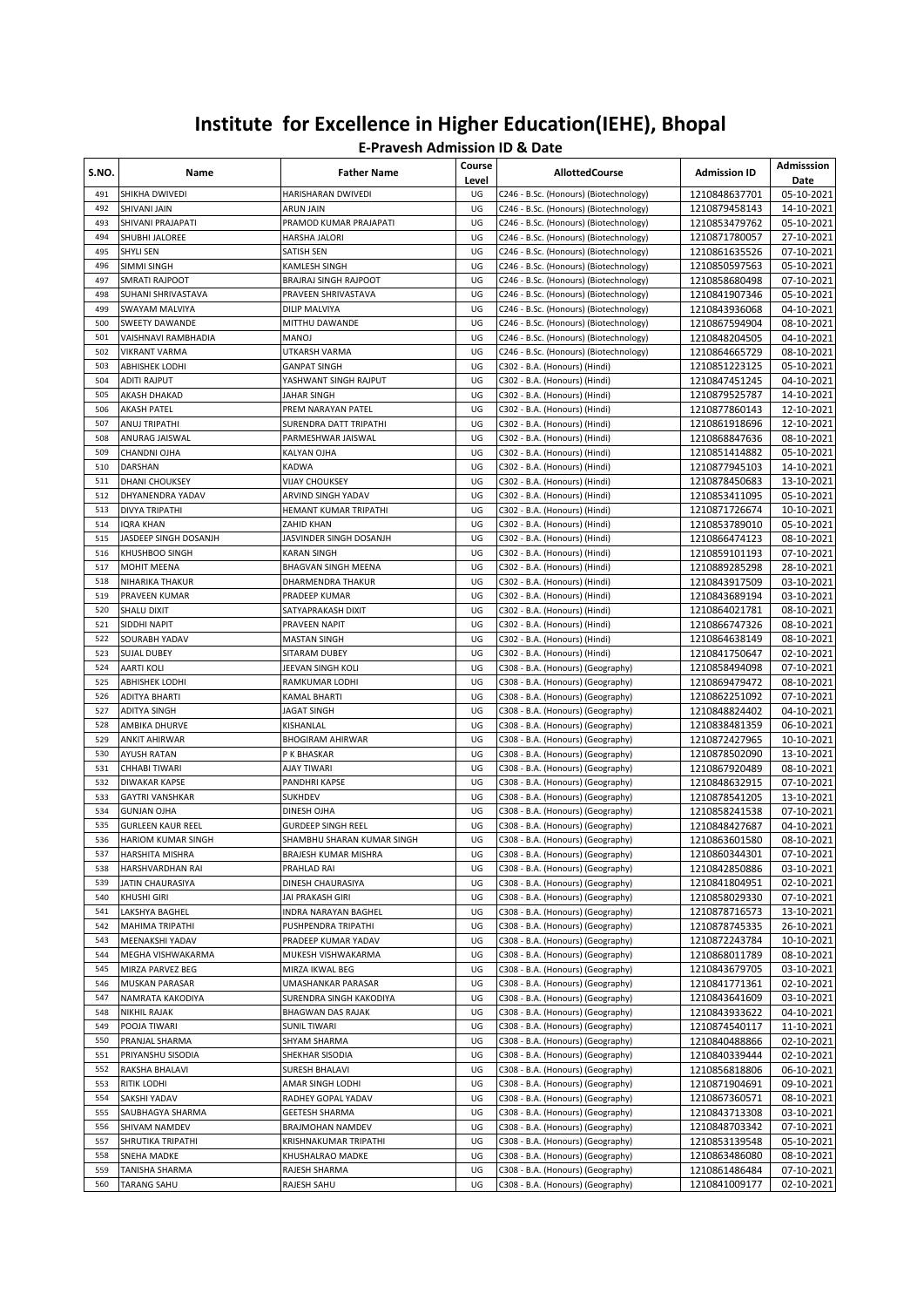| S.NO.      | Name                                  | <b>Father Name</b>                        | Course<br>Level | <b>AllottedCourse</b>                                                    | <b>Admission ID</b>            | Admisssion<br>Date       |
|------------|---------------------------------------|-------------------------------------------|-----------------|--------------------------------------------------------------------------|--------------------------------|--------------------------|
| 561        | <b>VEDANSH BAGHEL</b>                 | RAMKUMAR BAGHEL                           | UG              | C308 - B.A. (Honours) (Geography)                                        | 1210856167762                  | 07-10-2021               |
| 562        | <b>VISHAL RATHORE</b>                 | <b>SURESH RATHORE</b>                     | UG              | C308 - B.A. (Honours) (Geography)                                        | 1210870027422                  | 09-10-2021               |
| 563        | VISHWAJEET YADAV                      | SANJAY YADAV                              | UG              | C308 - B.A. (Honours) (Geography)                                        | 1210856896231                  | 07-10-2021               |
| 564        | <b>VIVEK AHIRWAR</b>                  | KRIPAL SINGH AHIRWAR                      | UG              | C308 - B.A. (Honours) (Geography)                                        | 1210851338416                  | 05-10-2021               |
| 565        | ABHIJEET KUMAR AKSHAT                 | PRABHAT KUMAR SINGH                       | UG              | C317 - B.Sc. (Honours) (Chemistry)                                       | 1210870971538                  | 09-10-2021               |
| 566<br>567 | ABHISHEK PATEL<br>ADIBA KHAN          | PRAHLAD PATEL<br><b>RIZWAN KHAN</b>       | UG<br>UG        | C317 - B.Sc. (Honours) (Chemistry)<br>C317 - B.Sc. (Honours) (Chemistry) | 1210870768690                  | 09-10-2021<br>06-10-2021 |
| 568        | <b>ADITYA BAGHEL</b>                  | MAHENDRA SINGH BAGHEL                     | UG              | C317 - B.Sc. (Honours) (Chemistry)                                       | 1210856503147<br>1210855934993 | 06-10-2021               |
| 569        | ADRIKA YADAV                          | RAJEEV YADAV                              | UG              | C317 - B.Sc. (Honours) (Chemistry)                                       | 1210846130565                  | 27-10-2021               |
| 570        | <b>AJAY SAHU</b>                      | SHIVDAYAL SAHU                            | UG              | C317 - B.Sc. (Honours) (Chemistry)                                       | 1210871170134                  | 09-10-2021               |
| 571        | ANAND PAMNANI                         | AJAY PAMNANI                              | UG              | C317 - B.Sc. (Honours) (Chemistry)                                       | 1210855850528                  | 06-10-2021               |
| 572        | ANJALI                                | DEELIP                                    | UG              | C317 - B.Sc. (Honours) (Chemistry)                                       | 1210860693797                  | 07-10-2021               |
| 573        | ANMOL WARKADE                         | MOTOO SINGH WARKADE                       | UG              | C317 - B.Sc. (Honours) (Chemistry)                                       | 1210890046583                  | 27-10-2021               |
| 574        | ANUBHAV NAMDEV                        | <b>GIRISH NAMDEV</b>                      | UG              | C317 - B.Sc. (Honours) (Chemistry)                                       | 1210857910893                  | 07-10-2021               |
| 575        | BARIERA ABRAR                         | ABRAR MOHD KHAN                           | UG              | C317 - B.Sc. (Honours) (Chemistry)                                       | 1210861337623                  | 07-10-2021               |
| 576        | <b>BHOOMIKA JHARIYA</b>               | SURESH KUMAR JHARIYA                      | UG              | C317 - B.Sc. (Honours) (Chemistry)                                       | 1210858724967                  | 07-10-2021               |
| 577        | DEEKSHA GHODKI                        | <b>GULAB RAO GHODKI</b>                   | UG              | C317 - B.Sc. (Honours) (Chemistry)                                       | 1210878861629                  | 13-10-2021               |
| 578        | DEEPTI MEHRA                          | MALKHAN SINGH MEHRA                       | UG              | C317 - B.Sc. (Honours) (Chemistry)                                       | 1210862002322                  | 07-10-2021               |
| 579        | DEVENDRA SINGH                        | RAJESH                                    | UG              | C317 - B.Sc. (Honours) (Chemistry)                                       | 1210869083081                  | 08-10-2021               |
| 580        | DIKSHA GOLAIT                         | R B GOLAIT                                | UG              | C317 - B.Sc. (Honours) (Chemistry)                                       | 1210877627259                  | 25-10-2021               |
| 581        | DIKSHA YADAV                          | NARENDRA SINGH YADAV                      | UG              | C317 - B.Sc. (Honours) (Chemistry)                                       | 1210861950945                  | 07-10-2021               |
| 582        | DIPALEE KHAKRE                        | <b>DHANRAJ KHAKRE</b>                     | UG              | C317 - B.Sc. (Honours) (Chemistry)                                       | 1210858927772                  | 09-10-2021               |
| 583        | DIVYANI YADAV                         | AMBIKA PRASAD YADAV                       | UG              | C317 - B.Sc. (Honours) (Chemistry)                                       | 1210866527100                  | 08-10-2021               |
| 584<br>585 | <b>GAISHU RAJPUT</b>                  | RANVEER SINGH RAJPUT                      | UG<br>UG        | C317 - B.Sc. (Honours) (Chemistry)                                       | 1210862141299                  | 07-10-2021               |
| 586        | HIMANSEE NAMDEV<br><b>ISHA SHARMA</b> | MOHAN NAMDEV<br>RAKESH KUMAR SHARMA       | UG              | C317 - B.Sc. (Honours) (Chemistry)<br>C317 - B.Sc. (Honours) (Chemistry) | 1210856728702<br>1210864826278 | 06-10-2021<br>09-10-2021 |
| 587        | ISHANK KASHYAP                        | <b>B D KASHYAP</b>                        | UG              | C317 - B.Sc. (Honours) (Chemistry)                                       | 1210839383787                  | 02-10-2021               |
| 588        | <b>JAHANVI GUPTA</b>                  | JITENDRA NATH GUPTA GUARDIAN              | UG              | C317 - B.Sc. (Honours) (Chemistry)                                       | 1210858129870                  | 07-10-2021               |
| 589        | KAJAL BAGHEL                          | NARESH KUMAR BAGHEL                       | UG              | C317 - B.Sc. (Honours) (Chemistry)                                       | 1210879624065                  | 14-10-2021               |
| 590        | KAJAL JAROLIYA                        | PRAHLAD JAROLIYA                          | UG              | C317 - B.Sc. (Honours) (Chemistry)                                       | 1210861849156                  | 07-10-2021               |
| 591        | KHUSHI DIWAKAR                        | PAVAN DIWAKAR                             | UG              | C317 - B.Sc. (Honours) (Chemistry)                                       | 1210841203883                  | 02-10-2021               |
| 592        | KHUSHI RATHORE                        | <b>GOPI RATHORE</b>                       | UG              | C317 - B.Sc. (Honours) (Chemistry)                                       | 1210871879310                  | 09-10-2021               |
| 593        | KHUSHI SINGH                          | JAYPRAKASH NARAYAN SINGH                  | UG              | C317 - B.Sc. (Honours) (Chemistry)                                       | 1210843172466                  | 03-10-2021               |
| 594        | KIRTI GOUR                            | RADHESHYAM GOUR                           | UG              | C317 - B.Sc. (Honours) (Chemistry)                                       | 1210862770003                  | 08-10-2021               |
| 595        | LOVE KUMAR SEN                        | <b>HAKAM SINGH SEN</b>                    | UG              | C317 - B.Sc. (Honours) (Chemistry)                                       | 1210899479079                  | 14-11-2021               |
| 596        | MAHI KODLE                            | RAJESH KODLE                              | UG              | C317 - B.Sc. (Honours) (Chemistry)                                       | 1210865408616                  | 08-10-2021               |
| 597        | <b>MATINA KHAN</b>                    | ALIM MOHAMMED KHAN                        | UG              | C317 - B.Sc. (Honours) (Chemistry)                                       | 1210871881542                  | 09-10-2021               |
| 598        | MOHITA HARIYALE                       | RADHESHYAM HARIYALE                       | UG              | C317 - B.Sc. (Honours) (Chemistry)                                       | 1210900144012                  | 24-11-2021               |
| 599        | <b>NANCY KATIYAR</b>                  | RAJESH KATIYAR                            | UG              | C317 - B.Sc. (Honours) (Chemistry)                                       | 1210860163315                  | 07-10-2021               |
| 600<br>601 | NAVNEET KUMAR SEN<br>NEHA TIWARI      | <b>NANDLAL SEN</b><br>SATYANARAYAN TIWARI | UG<br>UG        | C317 - B.Sc. (Honours) (Chemistry)                                       | 1210841870724<br>1210871956364 | 06-10-2021               |
| 602        | NIDHI DIGARSE                         | SANTOSH DIGARSE                           | UG              | C317 - B.Sc. (Honours) (Chemistry)<br>C317 - B.Sc. (Honours) (Chemistry) | 1210853307803                  | 10-10-2021<br>05-10-2021 |
| 603        | NIDHI SHUKLA                          | <b>DURGESH SHUKLA</b>                     | UG              | C317 - B.Sc. (Honours) (Chemistry)                                       | 1210895186563                  | 11-11-2021               |
| 604        | NIKUNJ MALI                           | <b>DILIP MALI</b>                         | UG              | C317 - B.Sc. (Honours) (Chemistry)                                       | 1210870427389                  | 09-10-2021               |
| 605        | PIYUSH KUMAR SARATHE                  | AKHILESH SARATHE                          | UG              | C317 - B.Sc. (Honours) (Chemistry)                                       | 1210867470761                  | 08-10-2021               |
| 606        | POORNIMA SAHU                         | <b>SUNIL KUMAR SAHU</b>                   | UG              | C317 - B.Sc. (Honours) (Chemistry)                                       | 1210862435283                  | 23-10-2021               |
| 607        | PRABHAT GUPTA                         | HARISHCHANDRA GUPTA                       | UG              | C317 - B.Sc. (Honours) (Chemistry)                                       | 1210861741671                  | 07-10-2021               |
| 608        | PRACHI SONI                           | PRATAP SONI                               | UG              | C317 - B.Sc. (Honours) (Chemistry)                                       | 1210857974854                  | 07-10-2021               |
| 609        | PRAKHAR SINGH SENGAR                  | PRASHANT SENGAR                           | UG              | C317 - B.Sc. (Honours) (Chemistry)                                       | 1210871793337                  | 09-10-2021               |
| 610        | PRASHANT KUMAR GUPTA                  | SANTOSH KUMAR GUPTA                       | UG              | C317 - B.Sc. (Honours) (Chemistry)                                       | 1210849103403                  | 07-10-2021               |
| 611        | PRATEEK RAUT                          | SANJAY RAUT                               | UG              | C317 - B.Sc. (Honours) (Chemistry)                                       | 1210864743796                  | 08-10-2021               |
| 612        | PRATIBHA BABELE                       | VIRENDRA BABELE                           | UG              | C317 - B.Sc. (Honours) (Chemistry)                                       | 1210859133376                  | 07-10-2021               |
| 613        | PRINCY SINGH PARIHAR                  | DHAN SINGH PARIHAR                        | UG              | C317 - B.Sc. (Honours) (Chemistry)                                       | 1210866859832                  | 08-10-2021               |
| 614        | PRIYANSHI SAHU                        | SUDHIR SAHU                               | UG              | C317 - B.Sc. (Honours) (Chemistry)                                       | 1210868037004                  | 08-10-2021               |
| 615        | PRIYANSHU TRIPATHI                    | S K TRIPATHI                              | UG              | C317 - B.Sc. (Honours) (Chemistry)                                       | 1210857518548                  | 07-10-2021               |
| 616        | RAKSHA KANATHEY                       | KRISHNARAO KANATHEY                       | UG              | C317 - B.Sc. (Honours) (Chemistry)                                       | 1210871517006                  | 09-10-2021               |
| 617        | RAKSHA PANDEY<br>RAKSHA SAHU          | KAMLESH PANDEY<br>HARIGOVIND              | UG<br>UG        | C317 - B.Sc. (Honours) (Chemistry)                                       | 1210840908265                  | 02-10-2021               |
| 618<br>619 | RANJANA RAI                           | ABHILASH RAI                              | UG              | C317 - B.Sc. (Honours) (Chemistry)<br>C317 - B.Sc. (Honours) (Chemistry) | 1210856480229                  | 06-10-2021<br>09-10-2021 |
| 620        | RAVISH MAGON KHADAKKAR                | RAJEEV KHADAKKAR                          | UG              | C317 - B.Sc. (Honours) (Chemistry)                                       | 1210848443722<br>1210843480032 | 03-10-2021               |
| 621        | RISHIKA GOUR                          | JEETENDRA GOUR                            | UG              | C317 - B.Sc. (Honours) (Chemistry)                                       | 1210845280621                  | 28-10-2021               |
| 622        | RIYA SHARMA                           | SANJAY KUMAR SHARMA                       | UG              | C317 - B.Sc. (Honours) (Chemistry)                                       | 1210856603658                  | 06-10-2021               |
| 623        | ROHIT KUMAR PATEL                     | CHANDRASHEKHAR PATEL                      | UG              | C317 - B.Sc. (Honours) (Chemistry)                                       | 1210848742647                  | 04-10-2021               |
| 624        | RUDRAKSHI HANWAT                      | YUROP SINGH                               | UG              | C317 - B.Sc. (Honours) (Chemistry)                                       | 1210873306767                  | 11-10-2021               |
| 625        | RUPALEE RATHORE                       | ANGADSINGH RATHORE                        | UG              | C317 - B.Sc. (Honours) (Chemistry)                                       | 1210858777394                  | 07-10-2021               |
| 626        | SALONI GUPTA                          | <b>LALMAN GUPTA</b>                       | UG              | C317 - B.Sc. (Honours) (Chemistry)                                       | 1210862055036                  | 07-10-2021               |
| 627        | SAMRUDDHI KHEDKAR                     | ANIL KHEDKAR                              | UG              | C317 - B.Sc. (Honours) (Chemistry)                                       | 1210871751897                  | 09-10-2021               |
| 628        | SANSKRITI MALAVIYA                    | ANIL MALAVIYA                             | UG              | C317 - B.Sc. (Honours) (Chemistry)                                       | 1210868426678                  | 08-10-2021               |
| 629        | SHALINI BHARGAVA                      | SURESH BHARGAVA                           | UG              | C317 - B.Sc. (Honours) (Chemistry)                                       | 1210863433632                  | 08-10-2021               |
| 630        | SHAMIYA INSHA KHAN                    | MEHFOOZ KHAN                              | UG              | C317 - B.Sc. (Honours) (Chemistry)                                       | 1210868355120                  | 08-10-2021               |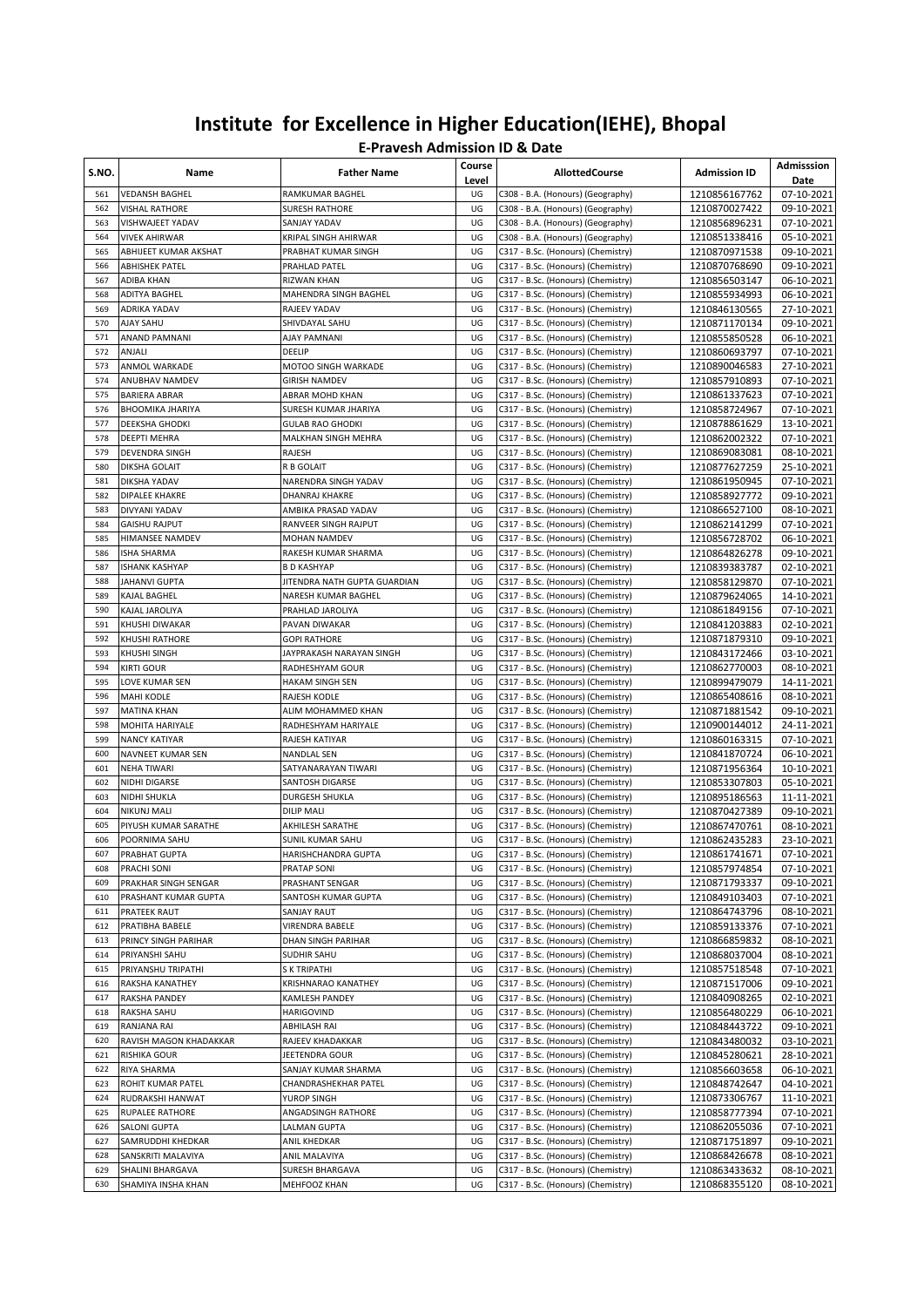| S.NO.      | Name                                        | <b>Father Name</b>                         | Course<br>Level | <b>AllottedCourse</b>                                                    | <b>Admission ID</b>            | Admisssion<br>Date       |
|------------|---------------------------------------------|--------------------------------------------|-----------------|--------------------------------------------------------------------------|--------------------------------|--------------------------|
| 631        | SHIKSHA DWIVEDI                             | DAYA SHANKAR DWIVEDI                       | UG              | C317 - B.Sc. (Honours) (Chemistry)                                       | 1210871688877                  | 09-10-2021               |
| 632        | SHIVANI PATIDAR                             | SANTOSH                                    | UG              | C317 - B.Sc. (Honours) (Chemistry)                                       | 1210874542368                  | 11-10-2021               |
| 633        | <b>SHIVI RAJPUT</b>                         | HARI SINGH RAJPUT                          | UG              | C317 - B.Sc. (Honours) (Chemistry)                                       | 1210863948868                  | 08-10-2021               |
| 634        | SHRESTHA SHARMA                             | ASHISH SHARMA                              | UG              | C317 - B.Sc. (Honours) (Chemistry)                                       | 1210857480196                  | 07-10-2021               |
| 635        | SHREYA CHOUHAN                              | SANTOSH CHOUHAN                            | UG              | C317 - B.Sc. (Honours) (Chemistry)                                       | 1210843680730                  | 06-10-2021               |
| 636        | SHREYA VERMA                                | MAHESH KUMAR VERMA                         | UG              | C317 - B.Sc. (Honours) (Chemistry)                                       | 1210901470654                  | 25-11-2021               |
| 637        | <b>SHRUTI SWAMY</b>                         | RAJU SWAMY                                 | UG              | C317 - B.Sc. (Honours) (Chemistry)                                       | 1210843460677                  | 03-10-2021               |
| 638        | SHUBHAM MEENA                               | <b>BHAGWAN SINGH MEENA</b>                 | UG              | C317 - B.Sc. (Honours) (Chemistry)                                       | 1210866958778                  | 08-10-2021               |
| 639        | SHUBHANJALI MISHRA                          | HARIOM SHARAN MISHRA                       | UG              | C317 - B.Sc. (Honours) (Chemistry)                                       | 1210858170461                  | 07-10-2021               |
| 640        | <b>SONAM AHIRWAR</b>                        | JAMNA PRASAD                               | UG              | C317 - B.Sc. (Honours) (Chemistry)                                       | 1210867521481                  | 08-10-2021               |
| 641        | <b>SONAM SATANKAR</b>                       | RAMESH SATANKAR<br><b>UMROW SINGH BIST</b> | UG              | C317 - B.Sc. (Honours) (Chemistry)                                       | 1210863263032<br>1210862302614 | 08-10-2021               |
| 642<br>643 | <b>SOURABH SINGH BIST</b>                   |                                            | UG              | C317 - B.Sc. (Honours) (Chemistry)                                       |                                | 07-10-2021               |
| 644        | SRISHTI KEWLANI                             | <b>BHAGWAN KEWLANI</b>                     | UG<br>UG        | C317 - B.Sc. (Honours) (Chemistry)                                       | 1210842125615<br>1210895698369 | 03-10-2021               |
| 645        | <b>TANISHA ARYA</b><br><b>TANISHA DUBEY</b> | SAMIR ARYA<br>RAJESH DUVE                  | UG              | C317 - B.Sc. (Honours) (Chemistry)<br>C317 - B.Sc. (Honours) (Chemistry) | 1210856796026                  | 11-11-2021<br>06-10-2021 |
| 646        | <b>TANISHI SHUKLA</b>                       | RAVINDRA KUMAR SHUKLA                      | UG              | C317 - B.Sc. (Honours) (Chemistry)                                       | 1210872432685                  | 10-10-2021               |
| 647        | TITHI RAWAT                                 | P S RAWAT                                  | UG              | C317 - B.Sc. (Honours) (Chemistry)                                       | 1210849197528                  | 04-10-2021               |
| 648        | TOSHIMA CHOUHAN                             | SANJAY CHOUHAN                             | UG              | C317 - B.Sc. (Honours) (Chemistry)                                       | 1210861237165                  | 10-10-2021               |
| 649        | <b>UDIT BHALEKAR</b>                        | SHESHRAO BHALEKAR                          | UG              | C317 - B.Sc. (Honours) (Chemistry)                                       | 1210838981824                  | 02-10-2021               |
| 650        | VAISHNAV SAHU                               | DEEPAK KUMAR SAHU                          | UG              | C317 - B.Sc. (Honours) (Chemistry)                                       | 1210877671664                  | 12-10-2021               |
| 651        | VIDHI SHUKLA                                | DURGESH SHUKLA                             | UG              | C317 - B.Sc. (Honours) (Chemistry)                                       | 1210895219681                  | 11-11-2021               |
| 652        | <b>VISHAKHA MOURY</b>                       | CHANDRASHEKHAR                             | UG              | C317 - B.Sc. (Honours) (Chemistry)                                       | 1210843666402                  | 03-10-2021               |
| 653        | AADIL ALI                                   | <b>BARKAT ALI</b>                          | UG              | D418 - B.Com. (Honours) (Commerce)                                       | 1210842282392                  | 04-10-2021               |
| 654        | AADITYA JATAV                               | SHER SINGH JATAV                           | UG              | D418 - B.Com. (Honours) (Commerce)                                       | 1210876054260                  | 12-10-2021               |
| 655        | AAKARSHI ACHARYA                            | VASANT ACHARYA                             | UG              | D418 - B.Com. (Honours) (Commerce)                                       | 1210852657899                  | 05-10-2021               |
| 656        | AANSHI SAHU                                 | VINOD KUMAR SAHU                           | UG              | D418 - B.Com. (Honours) (Commerce)                                       | 1210868262367                  | 08-10-2021               |
| 657        | AARCHI SAHU                                 | RAMCHANDRA SAHU                            | UG              | D418 - B.Com. (Honours) (Commerce)                                       | 1210857321838                  | 07-10-2021               |
| 658        | AARJAV JAIN                                 | MANISH JAIN                                | UG              | D418 - B.Com. (Honours) (Commerce)                                       | 1210839879429                  | 02-10-2021               |
| 659        | <b>AARTI PARDHI</b>                         | JAIPRAKASH PARDHI                          | UG              | D418 - B.Com. (Honours) (Commerce)                                       | 1210859012226                  | 07-10-2021               |
| 660        | AARUSHI TRIPATHI                            | <b>VIJAY TRIPATHI</b>                      | UG              | D418 - B.Com. (Honours) (Commerce)                                       | 1210855097426                  | 06-10-2021               |
| 661        | AASHI JAIN                                  | SANJAY JAIN                                | UG              | D418 - B.Com. (Honours) (Commerce)                                       | 1210845481369                  | 04-10-2021               |
| 662        | AASHI MISHRA                                | DHEERAJ MISHRA                             | UG              | D418 - B.Com. (Honours) (Commerce)                                       | 1210853849574                  | 05-10-2021               |
| 663        | <b>ABHISHEK DUBEY</b>                       | ASHISH DUBEY                               | UG              | D418 - B.Com. (Honours) (Commerce)                                       | 1210856598595                  | 07-10-2021               |
| 664        | ABHISHEK MEHRA                              | LEKHRAJ MEHRA                              | UG              | D418 - B.Com. (Honours) (Commerce)                                       | 1210860898538                  | 07-10-2021               |
| 665        | ADAMYA SHARMA                               | NEERAJ SHARMA                              | UG              | D418 - B.Com. (Honours) (Commerce)                                       | 1210846854696                  | 04-10-2021               |
| 666        | ADARSH BHUSHAN SINGH                        | DHANANJAY SINGH                            | UG              | D418 - B.Com. (Honours) (Commerce)                                       | 1210842771302                  | 04-10-2021               |
| 667        | <b>ADARSH GUPTA</b>                         | ANIL GUPTA                                 | UG              | D418 - B.Com. (Honours) (Commerce)                                       | 1210849343548                  | 05-10-2021               |
| 668        | ADHISHTHA DWIVEDI                           | MANOJ KUMAR DWIVEDI                        | UG              | D418 - B.Com. (Honours) (Commerce)                                       | 1210842699138                  | 03-10-2021               |
| 669        | ADITI AGRAWAL                               | DINESH AGRAWAL                             | UG              | D418 - B.Com. (Honours) (Commerce)                                       | 1210848735947                  | 04-10-2021               |
| 670        | <b>ADITI JAIN</b>                           | ANUJ JAIN                                  | UG              | D418 - B.Com. (Honours) (Commerce)                                       | 1210862160744                  | 08-10-2021               |
| 671        | ADITI MALVIYA                               | <b>BL MALVIYA</b>                          | UG              | D418 - B.Com. (Honours) (Commerce)                                       | 1210853978487                  | 09-11-2021               |
| 672        | <b>ADITYA MATHUR</b>                        | SHAILESH MATHUR                            | UG              | D418 - B.Com. (Honours) (Commerce)                                       | 1210841740349                  | 02-10-2021               |
| 673        | ADITYA TRIVEDI                              | RAKESH KUMAR TRIVEDI                       | UG              | D418 - B.Com. (Honours) (Commerce)                                       | 1210866239621                  | 08-10-2021               |
| 674        | <b>ADITYA VARMA</b>                         | DHARAMPAL VARMA                            | UG              | D418 - B.Com. (Honours) (Commerce)                                       | 1210877034360                  | 12-10-2021               |
| 675        | <b>AGETHA THAKUR</b>                        | PREMNATH                                   | UG              | D418 - B.Com. (Honours) (Commerce)                                       | 1210856400630                  | 06-10-2021               |
| 676        | AISHANI MANDLE                              | PRAVESH MANDLE                             | UG              | D418 - B.Com. (Honours) (Commerce)                                       | 1210841596873                  | 02-10-2021               |
| 677        | AISHWARYA SEWANI                            | SUNIL SEWANI                               | UG              | D418 - B.Com. (Honours) (Commerce)                                       | 1210866572845                  | 08-10-2021               |
| 678        | <b>AKANSHA SONI</b>                         | SUNIL KUMAR SONI                           | UG              | D418 - B.Com. (Honours) (Commerce)                                       | 1210861565381                  | 07-10-2021               |
| 679        | AKASH USRE                                  | KAILASH USRE                               | UG              | D418 - B.Com. (Honours) (Commerce)                                       | 1210872075776                  | 10-10-2021               |
| 680<br>681 | <b>AKRITI SINGH</b><br><b>AKSHAT BIDUA</b>  | ARUN KUMAR SINGH                           | UG<br>UG        | D418 - B.Com. (Honours) (Commerce)                                       | 1210853763628                  | 05-10-2021               |
| 682        | <b>AKSHAT LAUD</b>                          | NARENDRA NATH BIDUA<br><b>NITIN LAUD</b>   | UG              | D418 - B.Com. (Honours) (Commerce)<br>D418 - B.Com. (Honours) (Commerce) | 1210875641307<br>1210862354205 | 12-10-2021<br>07-10-2021 |
| 683        | <b>AKSHITA SINGH</b>                        | PRAMOD KUMAR SINGH                         | UG              | D418 - B.Com. (Honours) (Commerce)                                       | 1210849075716                  | 04-10-2021               |
| 684        | <b>ALISHA KHAN</b>                          | SALIM KHAN                                 | UG              | D418 - B.Com. (Honours) (Commerce)                                       | 1210855174735                  | 06-10-2021               |
| 685        | <b>ALOKIT SUCHARI</b>                       | ANAND SUCHARI                              | UG              | D418 - B.Com. (Honours) (Commerce)                                       | 1210863979619                  | 08-10-2021               |
| 686        | AMAN DHURVE                                 | SARDAR SINGH DHURVE                        | UG              | D418 - B.Com. (Honours) (Commerce)                                       | 1210845906005                  | 04-10-2021               |
| 687        | AMAN KUMAR KORI                             | MUKESH KORI                                | UG              | D418 - B.Com. (Honours) (Commerce)                                       | 1210872092428                  | 10-10-2021               |
| 688        | AMAN KUSHWAHA                               | ANAND KUSHWAHA                             | UG              | D418 - B.Com. (Honours) (Commerce)                                       | 1210848931121                  | 10-10-2021               |
| 689        | AMBIKA BHIL                                 | SANJAY BHIL                                | UG              | D418 - B.Com. (Honours) (Commerce)                                       | 1210861966422                  | 07-10-2021               |
| 690        | ANIKET AGRAWAL                              | PAWAN AGRAWAL                              | UG              | D418 - B.Com. (Honours) (Commerce)                                       | 1210853818680                  | 11-10-2021               |
| 691        | ANIKET GUPTA                                | HARI BABU GUPTA                            | UG              | D418 - B.Com. (Honours) (Commerce)                                       | 1210888388696                  | 27-10-2021               |
| 692        | ANIMESH DUBEY                               | JITENDRA DUBEY                             | UG              | D418 - B.Com. (Honours) (Commerce)                                       | 1210856449262                  | 06-10-2021               |
| 693        | ANJALI DEVNANI                              | KAMAL DEVNANI                              | UG              | D418 - B.Com. (Honours) (Commerce)                                       | 1210848990106                  | 04-10-2021               |
| 694        | ANJALI PATIL                                | RAVI PATIL                                 | UG              | D418 - B.Com. (Honours) (Commerce)                                       | 1210843861776                  | 03-10-2021               |
| 695        | <b>ANKIT BAGDE</b>                          | DIGESH BAGDE                               | UG              | D418 - B.Com. (Honours) (Commerce)                                       | 1210839059638                  | 03-10-2021               |
| 696        | ANKITA KUMARI SHAH                          | AJAY KUMAR SHAH                            | UG              | D418 - B.Com. (Honours) (Commerce)                                       | 1210860513549                  | 07-10-2021               |
| 697        | ANMOL BAGHMARE                              | DINESH BAGHMARE                            | UG              | D418 - B.Com. (Honours) (Commerce)                                       | 1210871420469                  | 09-10-2021               |
| 698        | ANMOL RAGHUWANSHI                           | ANAND RAGHUWANSHI                          | UG              | D418 - B.Com. (Honours) (Commerce)                                       | 1210872479713                  | 10-10-2021               |
| 699        | ANSHIKA ADWANI                              | <b>GULSHAN ADWANI</b>                      | UG              | D418 - B.Com. (Honours) (Commerce)                                       | 1210866856626                  | 08-10-2021               |
| 700        | ANSHIKA JAIN                                | <b>VINAY KUMAR JAIN</b>                    | UG              | D418 - B.Com. (Honours) (Commerce)                                       | 1210838861394                  | 01-10-2021               |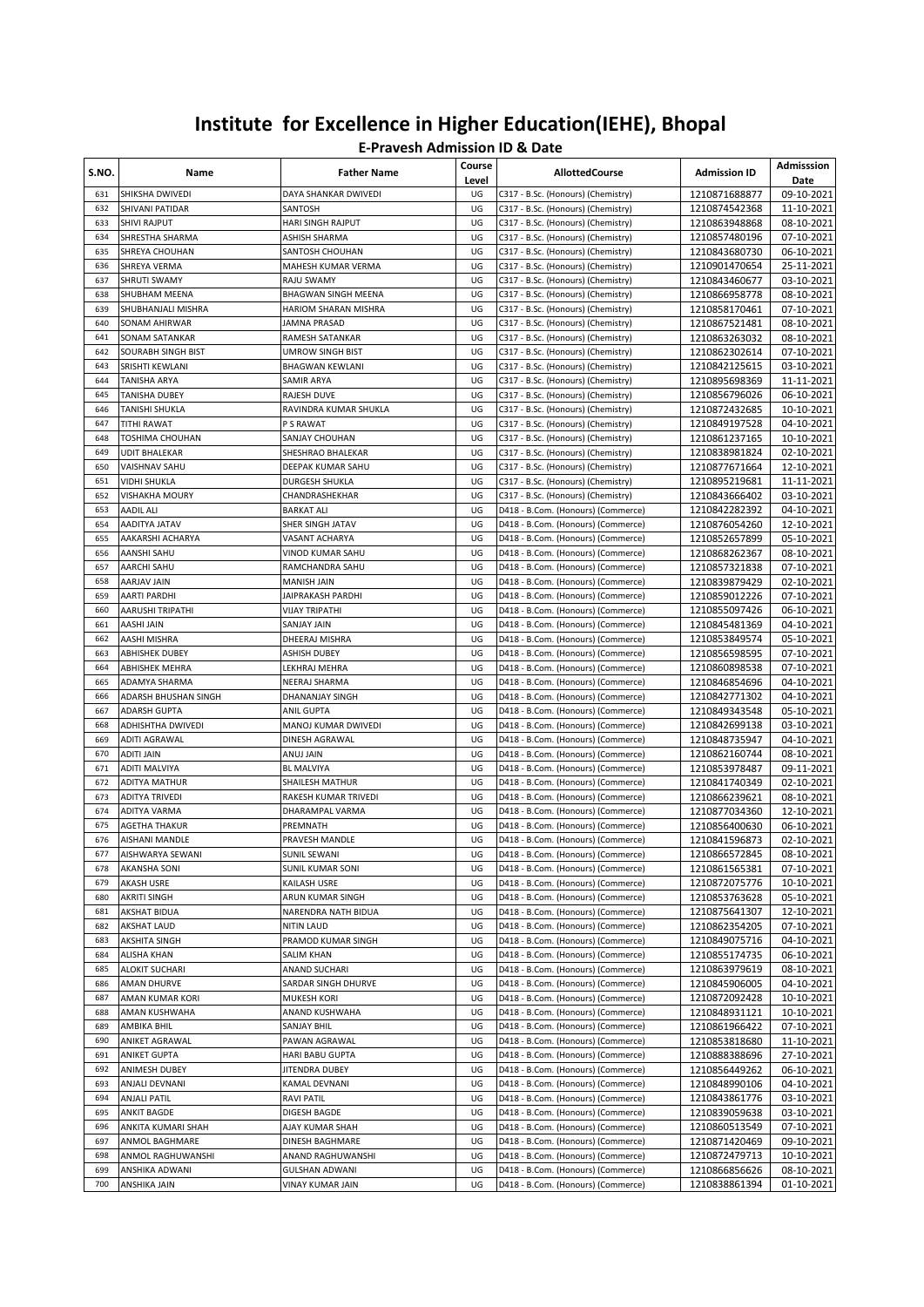| S.NO.      | Name                                       | <b>Father Name</b>                   | Course<br>Level | <b>AllottedCourse</b>                                                    | <b>Admission ID</b>            | Admisssion<br>Date       |
|------------|--------------------------------------------|--------------------------------------|-----------------|--------------------------------------------------------------------------|--------------------------------|--------------------------|
| 701        | ANSHITA GUPTA                              | DINESH GUPA                          | UG              | D418 - B.Com. (Honours) (Commerce)                                       | 1210841202094                  | 02-10-2021               |
| 702        | ANUJ KUMAR                                 | <b>HARDEV SAUR</b>                   | UG              | D418 - B.Com. (Honours) (Commerce)                                       | 1210876949454                  | 12-10-2021               |
| 703        | ANUJ KUMAR SHARMA                          | RAMANAND SHARMA                      | UG              | D418 - B.Com. (Honours) (Commerce)                                       | 1210874087214                  | 11-10-2021               |
| 704        | ANUJ SHINDE                                | <b>ASHOK SHINDE</b>                  | UG              | D418 - B.Com. (Honours) (Commerce)                                       | 1210854380063                  | 06-10-2021               |
| 705        | ANUSHKA CHATURVEDI                         | ARVIND CHATURVEDI                    | UG              | D418 - B.Com. (Honours) (Commerce)                                       | 1210856182420                  | 06-10-2021               |
| 706        | ANUSHKA SONKAR                             | AMBELAL SONKAR                       | UG              | D418 - B.Com. (Honours) (Commerce)                                       | 1210860110798                  | 07-10-2021               |
| 707<br>708 | ANUSHKA TIWARI                             | ANOOP TIWARI                         | UG              | D418 - B.Com. (Honours) (Commerce)                                       | 1210855425527                  | 06-10-2021               |
| 709        | ANUSHKA TIWARI<br>ANUVRAT AGRAWAL          | MINAKSHI TIWARI<br>ATUL ARYA         | UG<br>UG        | D418 - B.Com. (Honours) (Commerce)<br>D418 - B.Com. (Honours) (Commerce) | 1210867370024<br>1210849273296 | 09-10-2021<br>05-10-2021 |
| 710        | APARNA SINGH                               | MANOJ KUMAR SINGH                    | UG              | D418 - B.Com. (Honours) (Commerce)                                       | 1210846673605                  | 04-10-2021               |
| 711        | ARANYA NEMA                                | SANJAY NEMA                          | UG              | D418 - B.Com. (Honours) (Commerce)                                       | 1210862519432                  | 08-10-2021               |
| 712        | ARCHITA AGRAWAL                            | ATUL AGRAWAL                         | UG              | D418 - B.Com. (Honours) (Commerce)                                       | 1210860989803                  | 12-10-2021               |
| 713        | <b>ARPIT KORI</b>                          | <b>BHARAT LAL KORI</b>               | UG              | D418 - B.Com. (Honours) (Commerce)                                       | 1210866384503                  | 08-10-2021               |
| 714        | ARTH AGARWAL                               | RAJESH AGARWAL                       | UG              | D418 - B.Com. (Honours) (Commerce)                                       | 1210869531562                  | 08-10-2021               |
| 715        | ARYAN MOHANIA                              | AJAY MOHANIA                         | UG              | D418 - B.Com. (Honours) (Commerce)                                       | 1210844393770                  | 04-10-2021               |
| 716        | <b>ARYAN SINGH</b>                         | SANJAY SINGH                         | UG              | D418 - B.Com. (Honours) (Commerce)                                       | 1210861011438                  | 07-10-2021               |
| 717        | ASHI SHAH                                  | AJAY PRADEEP SHAH                    | UG              | D418 - B.Com. (Honours) (Commerce)                                       | 1210868580646                  | 08-10-2021               |
| 718        | ASHISH MARKAM                              | KALIRAM MARKAM                       | UG              | D418 - B.Com. (Honours) (Commerce)                                       | 1210889522005                  | 27-10-2021               |
| 719        | ASIM UDDIN KHILJI                          | NASIR UDDIN KHILJI                   | UG              | D418 - B.Com. (Honours) (Commerce)                                       | 1210843232268                  | 03-10-2021               |
| 720        | ASMI SHARMA                                | <b>ARVIND SHARMA</b>                 | UG              | D418 - B.Com. (Honours) (Commerce)                                       | 1210878329807                  | 13-10-2021               |
| 721        | ATUL RAJ GUPTA                             | DEV KUMAR GUPTA                      | UG              | D418 - B.Com. (Honours) (Commerce)                                       | 1210863330444                  | 08-10-2021               |
| 722        | AVANI GUPTA                                | ALOK GUPTA                           | UG              | D418 - B.Com. (Honours) (Commerce)                                       | 1210879756303                  | 10-11-2021               |
| 723        | AVNI JAIN                                  | AKHILESH KUMAR JAIN                  | UG              | D418 - B.Com. (Honours) (Commerce)                                       | 1210855949944                  | 06-10-2021               |
| 724        | AVNI SAXENA                                | R K SAXENA                           | UG              | D418 - B.Com. (Honours) (Commerce)                                       | 1210865241325                  | 08-10-2021               |
| 725        | <b>AYUSH BARI</b>                          | <b>GYAN PRAKASH BARI</b>             | UG              | D418 - B.Com. (Honours) (Commerce)                                       | 1210843271025                  | 03-10-2021               |
| 726<br>727 | AYUSH BATHAM<br><b>AYUSH KUMAR</b>         | HARGOVIND BATHAM                     | UG<br>UG        | D418 - B.Com. (Honours) (Commerce)                                       | 1210877145696                  | 12-10-2021<br>14-10-2021 |
| 728        | AYUSH NAGAR                                | SHRIRAM KANNOUJIYA<br>ASHOK NAGAR    | UG              | D418 - B.Com. (Honours) (Commerce)<br>D418 - B.Com. (Honours) (Commerce) | 1210879120705<br>1210864124700 | 08-10-2021               |
| 729        | AYUSH NEMA                                 | SUBHASH CHANDRA NEMA                 | UG              | D418 - B.Com. (Honours) (Commerce)                                       | 1210876149300                  | 12-10-2021               |
| 730        | AYUSH SOMKUWAR                             | SARITA SOMKUWAR                      | UG              | D418 - B.Com. (Honours) (Commerce)                                       | 1210876260086                  | 12-10-2021               |
| 731        | AYUSH SONI                                 | DURGESH SONI                         | UG              | D418 - B.Com. (Honours) (Commerce)                                       | 1210843881202                  | 03-10-2021               |
| 732        | AYUSHI CHATURVEDI                          | KULDEEP CHATURVEDI                   | UG              | D418 - B.Com. (Honours) (Commerce)                                       | 1210848886019                  | 04-10-2021               |
| 733        | AYUSHI DUBEY                               | PRAGYA DUBEY                         | UG              | D418 - B.Com. (Honours) (Commerce)                                       | 1210841720103                  | 02-10-2021               |
| 734        | AYUSHI JAIN                                | RAJESH JAIN                          | UG              | D418 - B.Com. (Honours) (Commerce)                                       | 1210867454404                  | 08-10-2021               |
| 735        | <b>BHARTI NAGPHASE</b>                     | DALESHWAR SINGH NAGPHASE             | UG              | D418 - B.Com. (Honours) (Commerce)                                       | 1210869669951                  | 08-10-2021               |
| 736        | <b>BHARTI YADAV</b>                        | RAJENDRA YADAV                       | UG              | D418 - B.Com. (Honours) (Commerce)                                       | 1210861659613                  | 07-10-2021               |
| 737        | <b>BHAVNA PATEL</b>                        | JAGDISH PATEL                        | UG              | D418 - B.Com. (Honours) (Commerce)                                       | 1210865472020                  | 08-10-2021               |
| 738        | <b>BHOOMIKA DHIMAN</b>                     | YOGESH DHIMAN                        | UG              | D418 - B.Com. (Honours) (Commerce)                                       | 1210856372651                  | 06-10-2021               |
| 739        | CHAITANYA BARDE                            | MANOJ BARDE                          | UG              | D418 - B.Com. (Honours) (Commerce)                                       | 1210876226091                  | 12-10-2021               |
| 740        | CHETAN MALVIYA                             | KAMLESH MALVIYA                      | UG              | D418 - B.Com. (Honours) (Commerce)                                       | 1210854475363                  | 06-10-2021               |
| 741        | CHHAVI KHARE                               | <b>MANOJ KHARE</b>                   | UG              | D418 - B.Com. (Honours) (Commerce)                                       | 1210848425527                  | 27-10-2021               |
| 742<br>743 | <b>CHIRAG JAIN</b><br><b>DAMINI BARKUD</b> | SANTOSH JAIN<br><b>SUDHIR BARKUD</b> | UG              | D418 - B.Com. (Honours) (Commerce)                                       | 1210847489712                  | 04-10-2021               |
| 744        | <b>DAMINI SUMAN</b>                        | <b>BABU LAL SUMAN</b>                | UG<br>UG        | D418 - B.Com. (Honours) (Commerce)<br>D418 - B.Com. (Honours) (Commerce) | 1210859382345<br>1210871025948 | 07-10-2021<br>09-10-2021 |
| 745        | <b>DEEPAK CHOUHAN</b>                      | TARWAR SINGH CHOUHAN                 | UG              | D418 - B.Com. (Honours) (Commerce)                                       | 1210870912033                  | 09-10-2021               |
| 746        | DEEPENDRA SHUKLA                           | YASHPAL SHUKLA                       | UG              | D418 - B.Com. (Honours) (Commerce)                                       | 1210862883042                  | 10-10-2021               |
| 747        | DEV VIPIN GUPTA                            | VIPIN VIJAY GUPTA                    | UG              | D418 - B.Com. (Honours) (Commerce)                                       | 1210858613147                  | 07-10-2021               |
| 748        | DEVANSH SONI                               | <b>AMIT SONI</b>                     | UG              | D418 - B.Com. (Honours) (Commerce)                                       | 1210893504531                  | 30-10-2021               |
| 749        | DHRUV RAI                                  | SUBHASH CHANDRA RAI                  | UG              | D418 - B.Com. (Honours) (Commerce)                                       | 1210842741210                  | 03-10-2021               |
| 750        | DHWANI SHARMA                              | RANISH SHARMA                        | UG              | D418 - B.Com. (Honours) (Commerce)                                       | 1210853464271                  | 05-10-2021               |
| 751        | DIKSHA DHAKAD                              | NAMDEV DHAKAD                        | UG              | D418 - B.Com. (Honours) (Commerce)                                       | 1210858258928                  | 07-10-2021               |
| 752        | DISHA GUPTA                                | ROOPESH GUPTA                        | UG              | D418 - B.Com. (Honours) (Commerce)                                       | 1210841748942                  | 02-10-2021               |
| 753        | DIVYA YADAV                                | DHARMENDRA YADAV                     | UG              | D418 - B.Com. (Honours) (Commerce)                                       | 1210853273956                  | 05-10-2021               |
| 754        | DIVYANK SHARMA                             | <b>BRAJESH SHARMA</b>                | UG              | D418 - B.Com. (Honours) (Commerce)                                       | 1210871760869                  | 09-10-2021               |
| 755        | DIVYANSH DAMDE                             | RAM AWTAR DAMDE                      | UG              | D418 - B.Com. (Honours) (Commerce)                                       | 1210867999100                  | 08-10-2021               |
| 756        | DIVYANSH JAIN                              | ANIL KUMAR JAIN                      | UG              | D418 - B.Com. (Honours) (Commerce)                                       | 1210847088599                  | 04-10-2021               |
| 757        | DIYA TAYAL                                 | SANDEEP TAYAL                        | UG              | D418 - B.Com. (Honours) (Commerce)                                       | 1210862581130                  | 08-10-2021               |
| 758        | EKTA SAHU                                  | RAMPRAKASH SAHU                      | UG              | D418 - B.Com. (Honours) (Commerce)                                       | 1210868440767                  | 08-10-2021               |
| 759        | ELIN ROSE KINDO                            | <b>JUGAL KINDO</b>                   | UG              | D418 - B.Com. (Honours) (Commerce)                                       | 1210858651800                  | 07-10-2021               |
| 760        | ESHA KULPARIYA<br><b>FAIZY NAJEEB</b>      | SANTOSH KULPARIYA<br>TARIQ NAJEEB    | UG<br>UG        | D418 - B.Com. (Honours) (Commerce)<br>D418 - B.Com. (Honours) (Commerce) | 1210849223173                  | 04-10-2021               |
| 761<br>762 | <b>GARIMA RAWTEL</b>                       | PARVESH RAWTEL                       | UG              | D418 - B.Com. (Honours) (Commerce)                                       | 1210841993918                  | 02-10-2021               |
| 763        | GAURAV SINGH TOMAR                         | MEGHRAJ SINGH TOMAR                  | UG              | D418 - B.Com. (Honours) (Commerce)                                       | 1210856557145<br>1210877321813 | 06-10-2021<br>12-10-2021 |
| 764        | GEETANJALI SHANKUSHAL                      | NARENDRA KUMAR SHANKUSHAL            | UG              | D418 - B.Com. (Honours) (Commerce)                                       | 1210849310808                  | 05-10-2021               |
| 765        | <b>GOURAV PARE</b>                         | MAHENDRA PARE                        | UG              | D418 - B.Com. (Honours) (Commerce)                                       | 1210857840188                  | 09-10-2021               |
| 766        | <b>HARIOM SAHU</b>                         | RAJESH SAHU                          | UG              | D418 - B.Com. (Honours) (Commerce)                                       | 1210868189929                  | 08-10-2021               |
| 767        | HARSH DEEP SHARMA                          | PRAMOD SHARMA                        | UG              | D418 - B.Com. (Honours) (Commerce)                                       | 1210863252618                  | 08-10-2021               |
| 768        | <b>HARSH NAKRA</b>                         | YOGESH NAKRA                         | UG              | D418 - B.Com. (Honours) (Commerce)                                       | 1210856568813                  | 06-10-2021               |
| 769        | HARSHDEEP KAUR PALL                        | PARVINDER SINGH PALL                 | UG              | D418 - B.Com. (Honours) (Commerce)                                       | 1210865672252                  | 08-10-2021               |
| 770        | HARSHIKA ADWANI                            | MAHESH ADWANI                        | UG              | D418 - B.Com. (Honours) (Commerce)                                       | 1210866420482                  | 08-10-2021               |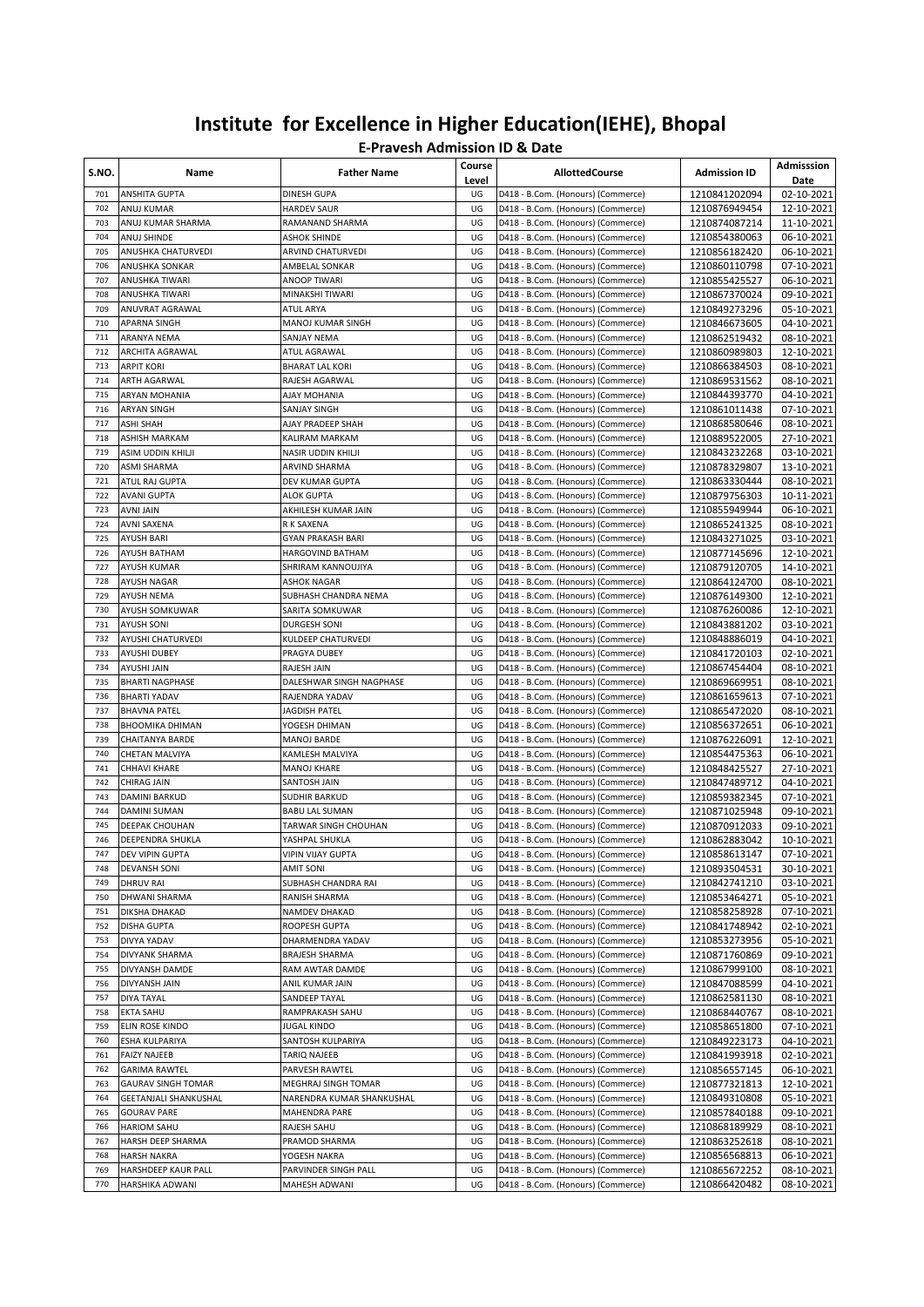| S.NO.      | Name                                    | <b>Father Name</b>                          | Course<br>Level | <b>AllottedCourse</b>                                                    | <b>Admission ID</b>            | Admisssion<br>Date       |
|------------|-----------------------------------------|---------------------------------------------|-----------------|--------------------------------------------------------------------------|--------------------------------|--------------------------|
| 771        | HARSHIKA NEMA                           | ANIL NEMA                                   | UG              | D418 - B.Com. (Honours) (Commerce)                                       | 1210862714111                  | 08-10-2021               |
| 772        | HARSHIT MANJHI                          | CHATUR NARAYAN MANJHI                       | UG              | D418 - B.Com. (Honours) (Commerce)                                       | 1210862242454                  | 07-10-2021               |
| 773        | HARSHITA GUPTA                          | <b>MANISH GUPTA</b>                         | UG              | D418 - B.Com. (Honours) (Commerce)                                       | 1210859037410                  | 07-10-2021               |
| 774<br>775 | HARSHITA TIWARI<br>HARSHITA YADAV       | DEVENDRA TIWARI<br>MALKHAN SINGH YADAV      | UG<br>UG        | D418 - B.Com. (Honours) (Commerce)<br>D418 - B.Com. (Honours) (Commerce) | 1210856476602<br>1210862818091 | 06-10-2021<br>08-10-2021 |
| 776        | <b>HEMANYA PANDEY</b>                   | HARSH KUMAR PANDEY                          | UG              | D418 - B.Com. (Honours) (Commerce)                                       | 1210842096200                  | 04-10-2021               |
| 777        | HERIN SINGH MARKAM                      | NAVESINGH MARKAM                            | UG              | D418 - B.Com. (Honours) (Commerce)                                       | 1210865294751                  | 08-10-2021               |
| 778        | <b>HIMANSHU GOUR</b>                    | <b>GYAN SINGH GOUR</b>                      | UG              | D418 - B.Com. (Honours) (Commerce)                                       | 1210841114430                  | 02-10-2021               |
| 779        | <b>HRITU PATHAK</b>                     | RAJEEV PATHAK                               | UG              | D418 - B.Com. (Honours) (Commerce)                                       | 1210859252422                  | 07-10-2021               |
| 780        | <b>IFRAH USMAN</b>                      | MOHAMMAD USMAN                              | UG              | D418 - B.Com. (Honours) (Commerce)                                       | 1210853895573                  | 10-11-2021               |
| 781        | <b>ISHAN THAKUR</b>                     | DEVENDRA SINGH THAKUR                       | UG              | D418 - B.Com. (Honours) (Commerce)                                       | 1210842060884                  | 03-10-2021               |
| 782        | ISHIKA SHIVHARE                         | ANL SHIVHARE                                | UG              | D418 - B.Com. (Honours) (Commerce)                                       | 1210857102970                  | 07-10-2021               |
| 783        | <b>ISHIKA SINGH</b>                     | KIRAN SINGH                                 | UG              | D418 - B.Com. (Honours) (Commerce)                                       | 1210853841196                  | 05-10-2021               |
| 784        | <b>ISHIT JAIN</b>                       | SANTOSH JAIN                                | UG              | D418 - B.Com. (Honours) (Commerce)                                       | 1210872361481                  | 10-10-2021               |
| 785        | JAHANVI SHYAMKUWAR                      | MUKESH SHYAMKUWAR                           | UG              | D418 - B.Com. (Honours) (Commerce)                                       | 1210888912175                  | 27-10-2021               |
| 786        | JATIN ADVANI                            | RAKESH ADVANI                               | UG              | D418 - B.Com. (Honours) (Commerce)                                       | 1210857614589                  | 07-10-2021               |
| 787        | JATIN KUMAR JHARIYA                     | SARITA JHARIYA                              | UG              | D418 - B.Com. (Honours) (Commerce)                                       | 1210849137360                  | 04-10-2021               |
| 788        | JAYA WANKHEDE                           | VINOD WANKHEDE                              | UG              | D418 - B.Com. (Honours) (Commerce)                                       | 1210872233626                  | 10-10-2021               |
| 789<br>790 | JAYESH ASSUDANI                         | INDER KUMAR ASSUDANI                        | UG              | D418 - B.Com. (Honours) (Commerce)                                       | 1210843769223                  | 03-10-2021               |
| 791        | <b>JHALAK PAMNANI</b><br>JITENDRA YADAV | <b>SUNIL KUMAR</b><br>SHAITAN SINGH YADAV   | UG<br>UG        | D418 - B.Com. (Honours) (Commerce)<br>D418 - B.Com. (Honours) (Commerce) | 1210848743561<br>1210867755578 | 04-10-2021<br>08-10-2021 |
| 792        | <b>JYOTI KAITHAL</b>                    | KAMAL KUMAR KAITHAL                         | UG              | D418 - B.Com. (Honours) (Commerce)                                       | 1210843039669                  | 03-10-2021               |
| 793        | JYOTI SEWANI                            | SATYA PRAKASH SEWANI                        | UG              | D418 - B.Com. (Honours) (Commerce)                                       | 1210871772331                  | 09-10-2021               |
| 794        | KALPANA BISHT                           | <b>HARBIANS SINGH</b>                       | UG              | D418 - B.Com. (Honours) (Commerce)                                       | 1210853848259                  | 08-10-2021               |
| 795        | KANCHAN AGROYEE                         | PRADEEP KUMAR AGROYEE                       | UG              | D418 - B.Com. (Honours) (Commerce)                                       | 1210861957090                  | 07-10-2021               |
| 796        | KANISHKA JHA                            | DIPENDRA JHA                                | UG              | D418 - B.Com. (Honours) (Commerce)                                       | 1210844469617                  | 04-10-2021               |
| 797        | KARINA THARANI                          | MANOHAR LAL THARANI                         | UG              | D418 - B.Com. (Honours) (Commerce)                                       | 1210859500695                  | 07-10-2021               |
| 798        | KASHISH CHOURASIA                       | ANIL CHOURASIA                              | UG              | D418 - B.Com. (Honours) (Commerce)                                       | 1210847408396                  | 26-10-2021               |
| 799        | KHUSHBOO PATEL                          | <b>HEMRAJ PATEL</b>                         | UG              | D418 - B.Com. (Honours) (Commerce)                                       | 1210848612019                  | 07-10-2021               |
| 800        | KHUSHBOO PRAJAPATI                      | KRISHNA KUMAR PRAJAPATI                     | UG              | D418 - B.Com. (Honours) (Commerce)                                       | 1210884648812                  | 23-10-2021               |
| 801        | KHUSHI MALVIYA                          | CHANDRA SHEKHAR MALVIYA                     | UG              | D418 - B.Com. (Honours) (Commerce)                                       | 1210859137229                  | 07-10-2021               |
| 802        | KHUSHI PATIDAR                          | <b>BHERULAL PATIDAR</b>                     | UG              | D418 - B.Com. (Honours) (Commerce)                                       | 1210872278693                  | 10-10-2021               |
| 803        | KHUSHI VERMA                            | <b>BRIJESH VERMA</b>                        | UG              | D418 - B.Com. (Honours) (Commerce)                                       | 1210871789235                  | 09-10-2021               |
| 804        | KIRTI CHHATTANI                         | ANIL CHHATTANI                              | UG              | D418 - B.Com. (Honours) (Commerce)                                       | 1210853203463                  | 05-10-2021               |
| 805        | <b>KM KAJAL</b>                         | SANTOSH KUMAR                               | UG              | D418 - B.Com. (Honours) (Commerce)                                       | 1210865218774                  | 08-10-2021               |
| 806<br>807 | KUMARI PRIYANKA                         | MUKESH KUMAR                                | UG              | D418 - B.Com. (Honours) (Commerce)                                       | 1210839187084                  | 02-10-2021               |
| 808        | KUNAL DESHWANI<br>KUNAL GURWANI         | RAVI DESHWANI<br>AMIT GURWANI               | UG<br>UG        | D418 - B.Com. (Honours) (Commerce)<br>D418 - B.Com. (Honours) (Commerce) | 1210871865067<br>1210853562229 | 09-10-2021<br>05-10-2021 |
| 809        | LAKSHYA AGARWAL                         | DINESH AGARWAL                              | UG              | D418 - B.Com. (Honours) (Commerce)                                       | 1210865087933                  | 08-10-2021               |
| 810        | <b>LALIT PATEL</b>                      | PARMANAND                                   | UG              | D418 - B.Com. (Honours) (Commerce)                                       | 1210894272149                  | 10-11-2021               |
| 811        | LAVINA KATARIYA                         | SUNIL KATARIYA                              | UG              | D418 - B.Com. (Honours) (Commerce)                                       | 1210856572463                  | 06-10-2021               |
| 812        | LEEMA GARG                              | MAHINDRA KUMAR GARG                         | UG              | D418 - B.Com. (Honours) (Commerce)                                       | 1210842226770                  | 07-10-2021               |
| 813        | LUCKY MARAN                             | RAKESH MARAN                                | UG              | D418 - B.Com. (Honours) (Commerce)                                       | 1210846516118                  | 04-10-2021               |
| 814        | <b>MAHAK HEMANI</b>                     | JAYPAL HEMANI                               | UG              | D418 - B.Com. (Honours) (Commerce)                                       | 1210848623129                  | 04-10-2021               |
| 815        | <b>MAHI DHURVE</b>                      | PARASRAM DHURVE                             | UG              | D418 - B.Com. (Honours) (Commerce)                                       | 1210848051422                  | 04-10-2021               |
| 816        | MANDAKINI SINH VASAVA                   | <b>NARPAT SINH</b>                          | UG              | D418 - B.Com. (Honours) (Commerce)                                       | 1210872179746                  | 10-10-2021               |
| 817        | <b>MANISH PARTE</b>                     | KAJJULAL PARTE                              | UG              | D418 - B.Com. (Honours) (Commerce)                                       | 1210889265931                  | 27-10-2021               |
| 818        | MANIT JAIN                              | AMIT JAIN                                   | UG              | D418 - B.Com. (Honours) (Commerce)                                       | 1210861637729                  | 07-10-2021               |
| 819        | <b>MANSI RAJPUT</b>                     | SHARAD RAJPUT                               | UG              | D418 - B.Com. (Honours) (Commerce)                                       | 1210862375851                  | 07-10-2021               |
| 820        | MANSI SINGH CHOUHAN                     | <b>GULAB SINGH CHOUHAN</b>                  | UG              | D418 - B.Com. (Honours) (Commerce)                                       | 1210858825586                  | 07-10-2021               |
| 821        | MANU BANSAL                             | <b>GAJJU BANSAL</b>                         | UG              | D418 - B.Com. (Honours) (Commerce)                                       | 1210856535283                  | 06-10-2021               |
| 822<br>823 | MANVEE JAIN KATHARI<br>MANYA AGARWAL    | ASHA KATHARI                                | UG              | D418 - B.Com. (Honours) (Commerce)                                       | 1210849212778                  | 04-10-2021               |
| 824        | MANYA AGRAWAL                           | <b>VIJAY GOYAL</b><br><b>GUNJAN AGRAWAL</b> | UG<br>UG        | D418 - B.Com. (Honours) (Commerce)<br>D418 - B.Com. (Honours) (Commerce) | 1210865204532<br>1210840651156 | 08-10-2021<br>02-10-2021 |
| 825        | MARIYA JOHAR                            | <b>QUAID JOHAR</b>                          | UG              | D418 - B.Com. (Honours) (Commerce)                                       | 1210841776932                  | 27-10-2021               |
| 826        | MEENAKSHI MOHE                          | <b>SUNIL MOHE</b>                           | UG              | D418 - B.Com. (Honours) (Commerce)                                       | 1210894541800                  | 10-11-2021               |
| 827        | MEGHA MALI                              | PRAMOD MALI                                 | UG              | D418 - B.Com. (Honours) (Commerce)                                       | 1210849251289                  | 05-10-2021               |
| 828        | <b>MEHAK BHATIA</b>                     | DINESH BHATIA                               | UG              | D418 - B.Com. (Honours) (Commerce)                                       | 1210853975786                  | 05-10-2021               |
| 829        | <b>MEHRAJ KHAN</b>                      | <b>FEROZ KHAN</b>                           | UG              | D418 - B.Com. (Honours) (Commerce)                                       | 1210856006048                  | 06-10-2021               |
| 830        | MEHUL BAN                               | MANOJ KUMAR BAN                             | UG              | D418 - B.Com. (Honours) (Commerce)                                       | 1210842241186                  | 03-10-2021               |
| 831        | MITI JAIN                               | MAHENDRA KUMAR JAIN                         | UG              | D418 - B.Com. (Honours) (Commerce)                                       | 1210859877967                  | 07-10-2021               |
| 832        | MOHD FARZAN ARIF KHAN                   | M A ARIF                                    | UG              | D418 - B.Com. (Honours) (Commerce)                                       | 1210883789811                  | 22-10-2021               |
| 833        | MOHIT AGASHE                            | SRI NIRANJIV KUMAR AGASHE                   | UG              | D418 - B.Com. (Honours) (Commerce)                                       | 1210872074832                  | 10-10-2021               |
| 834        | MONIKA MARKO                            | <b>BHAJAN SINGH MARKO</b>                   | UG              | D418 - B.Com. (Honours) (Commerce)                                       | 1210867871231                  | 08-10-2021               |
| 835        | MUSKAN CHOUHAN                          | ARVIND CHOUHAN                              | UG              | D418 - B.Com. (Honours) (Commerce)                                       | 1210854496371                  | 06-10-2021               |
| 836        | MUSKAN JAISWAL                          | ANIL KUMAR JAISWAL                          | UG              | D418 - B.Com. (Honours) (Commerce)                                       | 1210844962686                  | 04-10-2021               |
| 837        | NAKIYA ALI                              | MURTUZA ALI                                 | UG              | D418 - B.Com. (Honours) (Commerce)                                       | 1210855427561                  | 06-10-2021               |
| 838        | NAKUL VICHELE                           | RAMESH VICHELE                              | UG              | D418 - B.Com. (Honours) (Commerce)                                       | 1210893171545                  | 29-10-2021               |
| 839        | NANDINI YADAV                           | SHANKAR YADAV                               | UG              | D418 - B.Com. (Honours) (Commerce)                                       | 1210856910943                  | 07-10-2021               |
| 840        | NEERAJ THAKUR                           | YASHWANT THAKUR                             | UG              | D418 - B.Com. (Honours) (Commerce)                                       | 1210852197036                  | 05-10-2021               |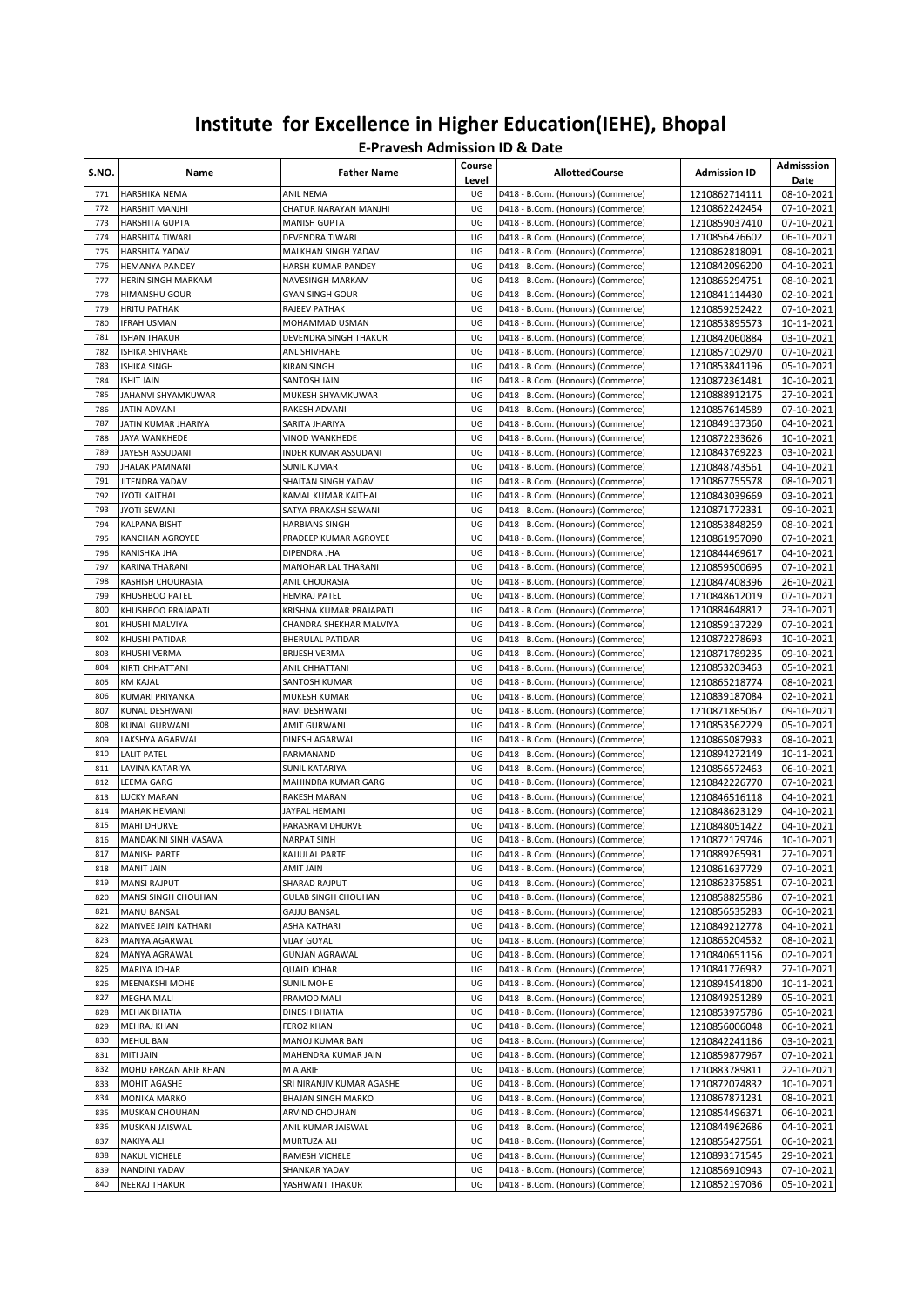| S.NO.      | Name                                          | <b>Father Name</b>                                | Course<br>Level | <b>AllottedCourse</b>                                                    | <b>Admission ID</b>            | Admisssion<br>Date       |
|------------|-----------------------------------------------|---------------------------------------------------|-----------------|--------------------------------------------------------------------------|--------------------------------|--------------------------|
| 841        | <b>NEERAJ TOMAR</b>                           | PRAMOD TOMAR                                      | UG              | D418 - B.Com. (Honours) (Commerce)                                       | 1210882196434                  | 21-10-2021               |
| 842        | <b>NEETESH KHATIK</b>                         | NARENDRA KUMAR                                    | UG              | D418 - B.Com. (Honours) (Commerce)                                       | 1210863820643                  | 08-10-2021               |
| 843        | <b>NEHA BHALSE</b>                            | JAGDISH BHALSE                                    | UG              | D418 - B.Com. (Honours) (Commerce)                                       | 1210848560768                  | 04-10-2021               |
| 844        | NIDHI PARTE                                   | ASHOK KUMAR PARTE                                 | UG              | D418 - B.Com. (Honours) (Commerce)                                       | 1210856499260                  | 06-10-2021               |
| 845        | NIHARIKA SAHU                                 | RAKESH KUMAR SAHU                                 | UG              | D418 - B.Com. (Honours) (Commerce)                                       | 1210847889814                  | 04-10-2021               |
| 846        | NIKHIL DAHIYA                                 | UMESH KUMAR DAHIYA                                | UG              | D418 - B.Com. (Honours) (Commerce)                                       | 1210861894710                  | 07-10-2021               |
| 847        | NIKITA YADAV                                  | SANTOSH YADAV                                     | UG<br>UG        | D418 - B.Com. (Honours) (Commerce)                                       | 1210848971261                  | 04-10-2021               |
| 848<br>849 | NISCHAY SISODIA<br>NISHA NARNAWARE            | RAMBABU SISODIA<br>MAHESH NARNAWARE               | UG              | D418 - B.Com. (Honours) (Commerce)<br>D418 - B.Com. (Honours) (Commerce) | 1210856871596<br>1210861888043 | 07-10-2021<br>07-10-2021 |
| 850        | <b>NISHA PATEL</b>                            | RAM NATH PATEL                                    | UG              | D418 - B.Com. (Honours) (Commerce)                                       | 1210848919629                  | 04-10-2021               |
| 851        | NISHIKA TANDEKAR                              | RAVINDRA TANDEKAR                                 | UG              | D418 - B.Com. (Honours) (Commerce)                                       | 1210852879939                  | 05-10-2021               |
| 852        | <b>NISHIT MURALIA</b>                         | AJAY MURALIA                                      | UG              | D418 - B.Com. (Honours) (Commerce)                                       | 1210861207423                  | 07-10-2021               |
| 853        | NISHITA DUTTA                                 | JAYANT DUTTA                                      | UG              | D418 - B.Com. (Honours) (Commerce)                                       | 1210841322391                  | 02-10-2021               |
| 854        | NITESH KUMAR BADHAI                           | <b>ASHOK KUMAR BADAI</b>                          | UG              | D418 - B.Com. (Honours) (Commerce)                                       | 1210859291267                  | 07-10-2021               |
| 855        | <b>NITIN RAJPUT</b>                           | DEVENDRA RAJPUT                                   | UG              | D418 - B.Com. (Honours) (Commerce)                                       | 1210864027478                  | 08-10-2021               |
| 856        | PALAK LAL CHANDANI                            | SANJAY LAL CHANDANI                               | UG              | D418 - B.Com. (Honours) (Commerce)                                       | 1210864668042                  | 08-10-2021               |
| 857        | <b>PALAK PATEL</b>                            | <b>GOURA PATEL</b>                                | UG              | D418 - B.Com. (Honours) (Commerce)                                       | 1210865613679                  | 08-10-2021               |
| 858        | PALAK RAGHUWANSHI                             | BHUPENDRA SINGH RAGHUWANSHI                       | UG              | D418 - B.Com. (Honours) (Commerce)                                       | 1210861320344                  | 07-10-2021               |
| 859        | PANKAJ KUMAR SEN                              | KAILASH SEN                                       | UG              | D418 - B.Com. (Honours) (Commerce)                                       | 1210893338612                  | 30-10-2021               |
| 860        | <b>PANKHURI JAIN</b>                          | PRADEEP JAIN                                      | UG              | D418 - B.Com. (Honours) (Commerce)                                       | 1210866259049                  | 08-10-2021               |
| 861        | PARUL MASRAM                                  | MADAN MASRAM                                      | UG              | D418 - B.Com. (Honours) (Commerce)                                       | 1210868599950                  | 08-10-2021               |
| 862        | PAWAN RAMANI                                  | <b>DILIP RAMANI</b>                               | UG              | D418 - B.Com. (Honours) (Commerce)                                       | 1210853824466                  | 05-10-2021               |
| 863        | PAYAL TOMAR                                   | SHAITAN SINGH TOMAR                               | UG              | D418 - B.Com. (Honours) (Commerce)                                       | 1210856674762                  | 06-10-2021               |
| 864        | PINKI AHIRWAR                                 | PHOOL SINGH AHIRWAR                               | UG              | D418 - B.Com. (Honours) (Commerce)                                       | 1210856392354                  | 06-10-2021               |
| 865        | <b>PINKY BIRADE</b>                           | LATE SANTOSH BIRADE                               | UG              | D418 - B.Com. (Honours) (Commerce)                                       | 1210873562779                  | 11-10-2021               |
| 866<br>867 | PIYUSH GAIKWAD                                | SANJEEV GAIKWAD<br>MAHENDRA PATIDAR               | UG<br>UG        | D418 - B.Com. (Honours) (Commerce)                                       | 1210893814383                  | 30-10-2021               |
| 868        | PIYUSH PATIDAR<br>PIYUSH SOLANKI              | SANTOSH KUMAR SOLANKI                             | UG              | D418 - B.Com. (Honours) (Commerce)<br>D418 - B.Com. (Honours) (Commerce) | 1210856650581<br>1210848856698 | 06-10-2021<br>04-10-2021 |
| 869        | POONAM SHINDE                                 | SANJAY SHINDE                                     | UG              | D418 - B.Com. (Honours) (Commerce)                                       | 1210861834550                  | 07-10-2021               |
| 870        | PRACHI MARAN                                  | <b>BHERO SINGH MARAN</b>                          | UG              | D418 - B.Com. (Honours) (Commerce)                                       | 1210861273654                  | 07-10-2021               |
| 871        | PRACHI NETAM                                  | P L NETAM                                         | UG              | D418 - B.Com. (Honours) (Commerce)                                       | 1210862199101                  | 08-10-2021               |
| 872        | PRACHI PATIDAR                                | PURUSHOTTAM PATIDAR                               | UG              | D418 - B.Com. (Honours) (Commerce)                                       | 1210849538330                  | 05-10-2021               |
| 873        | PRACHI SONI                                   | ANIL KUMAR SONI                                   | UG              | D418 - B.Com. (Honours) (Commerce)                                       | 1210853218219                  | 05-10-2021               |
| 874        | PRAGYA BHARTI                                 | CHANDRARANI BHARTI                                | UG              | D418 - B.Com. (Honours) (Commerce)                                       | 1210857792619                  | 07-10-2021               |
| 875        | PRAGYA KAPSE                                  | SURENDRA KAPSE                                    | UG              | D418 - B.Com. (Honours) (Commerce)                                       | 1210841777825                  | 02-10-2021               |
| 876        | PRAGYA SINGH                                  | JAIPAL SINGH                                      | UG              | D418 - B.Com. (Honours) (Commerce)                                       | 1210856791862                  | 06-10-2021               |
| 877        | PRAKSHI NEEMA                                 | SUDHIR NEEMA                                      | UG              | D418 - B.Com. (Honours) (Commerce)                                       | 1210848323335                  | 04-10-2021               |
| 878        | PRASHANT GADEKAR                              | KANHAIYA GADEKAR                                  | UG              | D418 - B.Com. (Honours) (Commerce)                                       | 1210848874002                  | 04-10-2021               |
| 879        | PRATEEK KARANWAR                              | RAKESH KARANWAR                                   | UG              | D418 - B.Com. (Honours) (Commerce)                                       | 1210843521032                  | 03-10-2021               |
| 880        | <b>PRATHVI SONI</b>                           | RAVI SHANKAR SONI                                 | UG              | D418 - B.Com. (Honours) (Commerce)                                       | 1210838815329                  | 01-10-2021               |
| 881        | PRATYANSHA NEMA                               | NILESH NEMA                                       | UG              | D418 - B.Com. (Honours) (Commerce)                                       | 1210861003268                  | 27-10-2021               |
| 882        | <b>PRATYUSH SHARMA</b>                        | <b>MANISH SHARMA</b>                              | UG              | D418 - B.Com. (Honours) (Commerce)                                       | 1210856541459                  | 06-10-2021               |
| 883<br>884 | <b>PRAVEEN PARIHAR</b><br>PRAVEEN SINGH DANGI | RAJENDRA SINGH PARIHAR<br><b>BALA SINGH DANGI</b> | UG<br>UG        | D418 - B.Com. (Honours) (Commerce)<br>D418 - B.Com. (Honours) (Commerce) | 1210861720737<br>1210861080238 | 07-10-2021<br>07-10-2021 |
| 885        | PRAYAG PATEL                                  | <b>VINOD PATEL</b>                                | UG              | D418 - B.Com. (Honours) (Commerce)                                       | 1210866661594                  | 08-10-2021               |
| 886        | PRIYANKA PAHUJA                               | KAINHAIYALAL PAHUJA                               | UG              | D418 - B.Com. (Honours) (Commerce)                                       | 1210856527809                  | 06-10-2021               |
| 887        | PRIYANKA WADHWANI                             | PRAKASH WADHWANI                                  | UG              | D418 - B.Com. (Honours) (Commerce)                                       | 1210856802774                  | 06-10-2021               |
| 888        | PRIYANSH SHARMA                               | ANIL SHARMA                                       | UG              | D418 - B.Com. (Honours) (Commerce)                                       | 1210843038648                  | 03-10-2021               |
| 889        | PRIYANSH TALWANI                              | AMIT TALWANNI                                     | UG              | D418 - B.Com. (Honours) (Commerce)                                       | 1210865028685                  | 08-10-2021               |
| 890        | PRIYANSHU ARYA                                | <b>BHAGWAN DAS ARYA</b>                           | UG              | D418 - B.Com. (Honours) (Commerce)                                       | 1210889408379                  | 27-10-2021               |
| 891        | PRIYANSHU NARAYAN                             | KAILASH NARAYAN                                   | UG              | D418 - B.Com. (Honours) (Commerce)                                       | 1210894726643                  | 14-11-2021               |
| 892        | PUNEET MAHAJAN                                | VIJAY MAHAJAN                                     | UG              | D418 - B.Com. (Honours) (Commerce)                                       | 1210864536648                  | 08-10-2021               |
| 893        | RADHIKA GUPTA                                 | ASHISH GUPTA                                      | UG              | D418 - B.Com. (Honours) (Commerce)                                       | 1210878808943                  | 13-10-2021               |
| 894        | RAGHAV SHRIVASTAVA                            | ASHISH SHRIVASTAVA                                | UG              | D418 - B.Com. (Honours) (Commerce)                                       | 1210872129259                  | 10-10-2021               |
| 895        | <b>RAHUL PALI</b>                             | SATISH PALI                                       | UG              | D418 - B.Com. (Honours) (Commerce)                                       | 1210872164567                  | 10-10-2021               |
| 896        | RAHUL SINGH PANIKA                            | MOTILAL PANIKA                                    | UG              | D418 - B.Com. (Honours) (Commerce)                                       | 1210863860356                  | 08-10-2021               |
| 897        | RAHUL TANDAN                                  | <b>KISHAN LAL</b>                                 | UG              | D418 - B.Com. (Honours) (Commerce)                                       | 1210853907313                  | 07-10-2021               |
| 898        | RAJ AHIRWAL                                   | SANJAY AHIRWAL                                    | UG              | D418 - B.Com. (Honours) (Commerce)                                       | 1210853738574                  | 05-10-2021               |
| 899        | RAJDEEP KHARE                                 | ANURADHA KHARE                                    | UG              | D418 - B.Com. (Honours) (Commerce)                                       | 1210861704843                  | 07-10-2021               |
| 900        | RAJNIKANT YADAV                               | SHASHINKAT YADAV                                  | UG              | D418 - B.Com. (Honours) (Commerce)                                       | 1210875105933                  | 12-10-2021               |
| 901        | RAJVIR KUMAR                                  | RANJEET KUMAR                                     | UG              | D418 - B.Com. (Honours) (Commerce)                                       | 1210878826910                  | 13-10-2021               |
| 902        | RASHI JAIN                                    | RAJEEV JAIN                                       | UG              | D418 - B.Com. (Honours) (Commerce)                                       | 1210859074749                  | 07-10-2021               |
| 903<br>904 | RAVIKARAN PATEL<br>RIMJHIM SWARNKAR           | KAMLESH PRASAD PATEL<br>DINESH SWARNKAR           | UG<br>UG        | D418 - B.Com. (Honours) (Commerce)<br>D418 - B.Com. (Honours) (Commerce) | 1210841905832<br>1210841614230 | 02-10-2021<br>02-10-2021 |
| 905        | RISHABH KUMAR RAI                             | MANOJ KUMAR RAI                                   | UG              | D418 - B.Com. (Honours) (Commerce)                                       | 1210861081289                  | 07-10-2021               |
| 906        | RISHI RAI SAXENA                              | SANJEEV SAXENA                                    | UG              | D418 - B.Com. (Honours) (Commerce)                                       | 1210860966034                  | 07-10-2021               |
| 907        | RISHIKA MEENA                                 | VINOD MEENA                                       | UG              | D418 - B.Com. (Honours) (Commerce)                                       | 1210879425529                  | 14-10-2021               |
| 908        | RISHIKA RAJPUT                                | VINOD SINGH RAJPUT                                | UG              | D418 - B.Com. (Honours) (Commerce)                                       | 1210859511176                  | 07-10-2021               |
| 909        | RISHIKA SONI                                  | MANOJ SONI                                        | UG              | D418 - B.Com. (Honours) (Commerce)                                       | 1210864425151                  | 08-10-2021               |
| 910        | <b>RITIK GHODKE</b>                           | NANDKISHOR GHODKE                                 | UG              | D418 - B.Com. (Honours) (Commerce)                                       | 1210879246906                  | 14-10-2021               |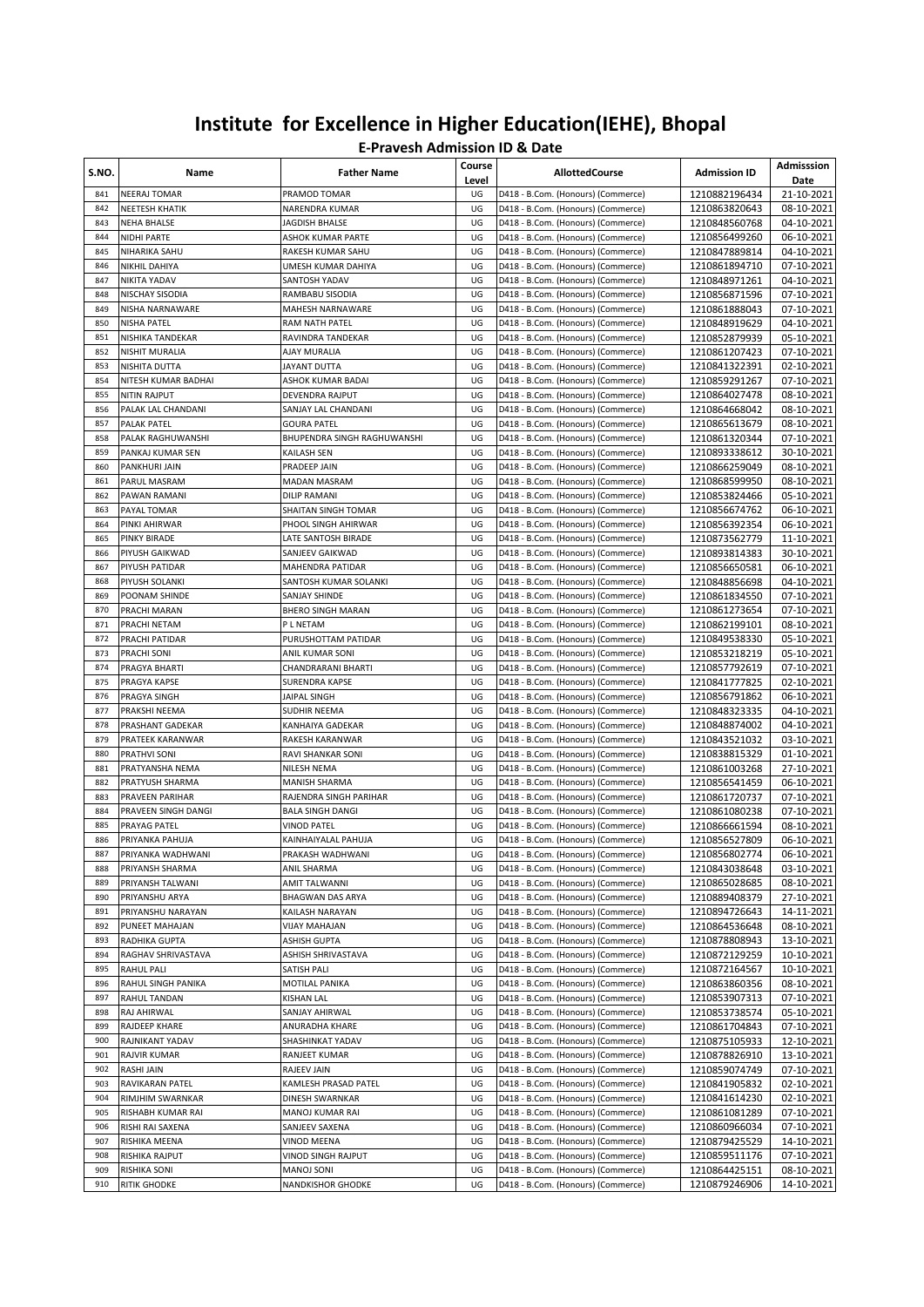| S.NO.      | Name                              | <b>Father Name</b>                               | Course<br>Level | <b>AllottedCourse</b>                                                    | <b>Admission ID</b>            | Admisssion<br>Date       |
|------------|-----------------------------------|--------------------------------------------------|-----------------|--------------------------------------------------------------------------|--------------------------------|--------------------------|
| 911        | <b>RIYA GARG</b>                  | DARSHAN GARG                                     | UG              | D418 - B.Com. (Honours) (Commerce)                                       | 1210840269238                  | 02-10-2021               |
| 912        | <b>RIYA JAIN</b>                  | LATE ANIL KUMAR JAIN                             | UG              | D418 - B.Com. (Honours) (Commerce)                                       | 1210865964335                  | 08-10-2021               |
| 913        | ROHIT KALAWAT                     | SANTOSH                                          | UG              | D418 - B.Com. (Honours) (Commerce)                                       | 1210864538448                  | 08-10-2021               |
| 914<br>915 | ROMSHA BATHAM<br>SAHIL WADHWANI   | RAVINDRA BATHAM<br><b>GHANSHYAM DAS WADHWANI</b> | UG<br>UG        | D418 - B.Com. (Honours) (Commerce)                                       | 1210878722287                  | 13-10-2021               |
| 916        | SAI CHAUHAN                       | TARACHAND CHAUHAN                                | UG              | D418 - B.Com. (Honours) (Commerce)<br>D418 - B.Com. (Honours) (Commerce) | 1210872406158<br>1210861341274 | 10-10-2021<br>07-10-2021 |
| 917        | <b>SAJAL JAIN</b>                 | SHAILENDRA JAIN                                  | UG              | D418 - B.Com. (Honours) (Commerce)                                       | 1210889813779                  | 28-10-2021               |
| 918        | SAKSHI BHAGAT                     | SURENDRA BHAGAT                                  | UG              | D418 - B.Com. (Honours) (Commerce)                                       | 1210861763864                  | 07-10-2021               |
| 919        | SAKSHI DANGI                      | JAGDEESH                                         | UG              | D418 - B.Com. (Honours) (Commerce)                                       | 1210858612285                  | 07-10-2021               |
| 920        | SAKSHI PATEL                      | <b>VINOD KUMAR PATEL</b>                         | UG              | D418 - B.Com. (Honours) (Commerce)                                       | 1210852905891                  | 05-10-2021               |
| 921        | SAMAR KUMAR SHAH                  | RAM PRAKASH SHAH                                 | UG              | D418 - B.Com. (Honours) (Commerce)                                       | 1210870281868                  | 12-10-2021               |
| 922        | SAMARTH SHRIVASTAVA               | SANJIV SHRIVASTAVA                               | UG              | D418 - B.Com. (Honours) (Commerce)                                       | 1210860916684                  | 07-10-2021               |
| 923        | SANJANA BANSAL                    | HARGOVIND                                        | UG              | D418 - B.Com. (Honours) (Commerce)                                       | 1210878880569                  | 13-10-2021               |
| 924        | SANJANA MEENA                     | <b>BALRAM MEENA</b>                              | UG              | D418 - B.Com. (Honours) (Commerce)                                       | 1210893436757                  | 30-10-2021               |
| 925        | SANSKRITI CHOUHAN                 | KAMLESH CHOUHAN                                  | UG              | D418 - B.Com. (Honours) (Commerce)                                       | 1210867243157                  | 08-10-2021               |
| 926        | SANYA SHARMA                      | ANUPAM SHARMA                                    | UG              | D418 - B.Com. (Honours) (Commerce)                                       | 1210889699675                  | 27-10-2021               |
| 927        | SAPNA SEN                         | <b>BADRI PRASAD SEN</b>                          | UG<br>UG        | D418 - B.Com. (Honours) (Commerce)                                       | 1210856290072                  | 06-10-2021               |
| 928<br>929 | SARADHA V<br>SARTHAK JAIN         | VENKATARAMANI N<br>SANJAY JAIN                   | UG              | D418 - B.Com. (Honours) (Commerce)<br>D418 - B.Com. (Honours) (Commerce) | 1210841376505<br>1210857298263 | 02-10-2021<br>07-10-2021 |
| 930        | SATWIK SHARMA                     | SUDHIR KUMAR SHARMA                              | UG              | D418 - B.Com. (Honours) (Commerce)                                       | 1210862335220                  | 07-10-2021               |
| 931        | SAURAV RAJ                        | SHAMBHU SHARMA                                   | UG              | D418 - B.Com. (Honours) (Commerce)                                       | 1210858294676                  | 08-10-2021               |
| 932        | SAVIO SELVARAJ                    | RAJESH SELVARAJ                                  | UG              | D418 - B.Com. (Honours) (Commerce)                                       | 1210865485107                  | 08-10-2021               |
| 933        | SEHBAN ALI                        | AFROZ                                            | UG              | D418 - B.Com. (Honours) (Commerce)                                       | 1210871886417                  | 09-10-2021               |
| 934        | SHAILENDRA KUMAR KOKODE           | RAGHU KOKODE                                     | UG              | D418 - B.Com. (Honours) (Commerce)                                       | 1210871744700                  | 09-10-2021               |
| 935        | SHAILENDRA KUMAR VISHWAKARMA      | HINCHHAPATI PRASAD                               | UG              | D418 - B.Com. (Honours) (Commerce)                                       | 1210841153837                  | 02-10-2021               |
| 936        | SHANTANU BHAGAT                   | R N RAM                                          | UG              | D418 - B.Com. (Honours) (Commerce)                                       | 1210844167601                  | 04-10-2021               |
| 937        | SHARAD KUSHWAH                    | <b>KAMAR SINGH</b>                               | UG              | D418 - B.Com. (Honours) (Commerce)                                       | 1210867590893                  | 08-10-2021               |
| 938        | SHASHANK MARAVI                   | SHRI SHYAM SINGH MARAVI                          | UG              | D418 - B.Com. (Honours) (Commerce)                                       | 1210869650016                  | 08-10-2021               |
| 939        | SHASHANK MAYUR ASTHANA            | P C ASTHANA                                      | UG              | D418 - B.Com. (Honours) (Commerce)                                       | 1210856522826                  | 07-10-2021               |
| 940        | <b>SHATS MINJ</b>                 | ABNEJAR MINJ                                     | UG              | D418 - B.Com. (Honours) (Commerce)                                       | 1210857123987                  | 07-10-2021               |
| 941<br>942 | <b>SHIKHA</b><br>SHIVAM MARSKOLE  | SANTOSH PANDA<br>RAMESH KUMAR MARSKOLE           | UG<br>UG        | D418 - B.Com. (Honours) (Commerce)                                       | 1210848442961                  | 04-10-2021<br>07-10-2021 |
| 943        | SHIVAM PATIL                      | <b>SURESH PATIL</b>                              | UG              | D418 - B.Com. (Honours) (Commerce)<br>D418 - B.Com. (Honours) (Commerce) | 1210861972936<br>1210870509968 | 09-10-2021               |
| 944        | SHIVANI SAHU                      | PRADEEP SAHU                                     | UG              | D418 - B.Com. (Honours) (Commerce)                                       | 1210866101668                  | 08-10-2021               |
| 945        | SHOURIMA MISHRA                   | VIGYA MISHRA                                     | UG              | D418 - B.Com. (Honours) (Commerce)                                       | 1210876165341                  | 12-10-2021               |
| 946        | SHRAVANI CHOUHAN CHOUDHARY        | ISHWAR SINGH CHOUHAN CHOUDHARY                   | UG              | D418 - B.Com. (Honours) (Commerce)                                       | 1210859830330                  | 27-10-2021               |
| 947        | SHREYA AGNIHOTRI                  | SANDEEP AGNIHOTRI                                | UG              | D418 - B.Com. (Honours) (Commerce)                                       | 1210872007488                  | 10-10-2021               |
| 948        | SHREYA SARASWAT                   | NARESH CHAND SARASWAT                            | UG              | D418 - B.Com. (Honours) (Commerce)                                       | 1210849042958                  | 04-10-2021               |
| 949        | SHREYA SULLERE                    | DEVENDRA SULLERE                                 | UG              | D418 - B.Com. (Honours) (Commerce)                                       | 1210853640536                  | 05-10-2021               |
| 950        | SHREYANSH ARYA                    | SUDHIR KUMAR ARYA                                | UG              | D418 - B.Com. (Honours) (Commerce)                                       | 1210863928245                  | 08-10-2021               |
| 951        | SHREYAS MALVIYA                   | SANJAY MALVIYA                                   | UG              | D418 - B.Com. (Honours) (Commerce)                                       | 1210868820443                  | 08-10-2021               |
| 952        | SHRI KRISHNA SAGAR                | HEMANT SHRIMALI KAUSHIK                          | UG              | D418 - B.Com. (Honours) (Commerce)                                       | 1210852256419                  | 05-10-2021               |
| 953        | <b>SHRUTI GUPTA</b>               | <b>SHRIKANT GUPTA</b>                            | UG              | D418 - B.Com. (Honours) (Commerce)                                       | 1210848352633                  | 04-10-2021               |
| 954<br>955 | SHRUTI MAGARDE                    | SHADEV MAGARDE                                   | UG<br>UG        | D418 - B.Com. (Honours) (Commerce)                                       | 1210853660295                  | 05-10-2021               |
| 956        | SHUBH GUPTA<br>SHUBHANKAR SHARMA  | <b>VINOD GUPTA</b><br>SHAILENDRA SHARMA          | UG              | D418 - B.Com. (Honours) (Commerce)<br>D418 - B.Com. (Honours) (Commerce) | 1210861844123<br>1210872310271 | 07-10-2021<br>10-10-2021 |
| 957        | SHWETA SINGH                      | SUDHIR SINGH                                     | UG              | D418 - B.Com. (Honours) (Commerce)                                       | 1210893334108                  | 29-10-2021               |
| 958        | SIDDHANT CHOUBEY                  | RAJESH CHOUBEY                                   | UG              | D418 - B.Com. (Honours) (Commerce)                                       | 1210861150552                  | 07-10-2021               |
| 959        | SIDDHI CHHATWANI                  | ASHOK CHHATWANI                                  | UG              | D418 - B.Com. (Honours) (Commerce)                                       | 1210872364211                  | 10-10-2021               |
| 960        | SIDHARTH SINGH SENGAR             | SANJAY SINGH SENGAR                              | UG              | D418 - B.Com. (Honours) (Commerce)                                       | 1210845444912                  | 04-10-2021               |
| 961        | SIMRAN DHAKA                      | ARJUN SINGH DHAKA                                | UG              | D418 - B.Com. (Honours) (Commerce)                                       | 1210878820121                  | 13-10-2021               |
| 962        | SMITA CHIDAR                      | LAXMAN CHIDAR                                    | UG              | D418 - B.Com. (Honours) (Commerce)                                       | 1210862094392                  | 07-10-2021               |
| 963        | SNEHA JAIN                        | RAJEEV JAIN                                      | UG              | D418 - B.Com. (Honours) (Commerce)                                       | 1210853780352                  | 05-10-2021               |
| 964        | SNEHA JAIN                        | SURENDRA KUMAR JAIN                              | UG              | D418 - B.Com. (Honours) (Commerce)                                       | 1210856673486                  | 06-10-2021               |
| 965        | SONALI AHIRWAR                    | MUNNALAL AHIRWAR                                 | UG              | D418 - B.Com. (Honours) (Commerce)                                       | 1210842422719                  | 03-10-2021               |
| 966        | SONALI ANKIL                      | SANJAY ANKIL                                     | UG              | D418 - B.Com. (Honours) (Commerce)                                       | 1210858752147                  | 07-10-2021               |
| 967        | SONALI KAUSHAL<br>SOUMYA GARHEWAL | RAMESH KAUSHAL                                   | UG              | D418 - B.Com. (Honours) (Commerce)                                       | 1210848284996                  | 04-10-2021               |
| 968<br>969 | SOURABH MAHAWAR                   | VIJAY KUMAR GARHEWAL<br>DOULAT RAM MAHAWAR       | UG<br>UG        | D418 - B.Com. (Honours) (Commerce)<br>D418 - B.Com. (Honours) (Commerce) | 1210864738145<br>1210890752613 | 08-10-2021<br>28-10-2021 |
| 970        | SOWMYA SETHIA                     | MANOJ SETHIA                                     | UG              | D418 - B.Com. (Honours) (Commerce)                                       | 1210869599825                  | 08-10-2021               |
| 971        | SRUSHTI JAIN                      | RAJEEV JAIN                                      | UG              | D418 - B.Com. (Honours) (Commerce)                                       | 1210842632853                  | 03-10-2021               |
| 972        | STUTI JAIN                        | JINENDRA JAIN                                    | UG              | D418 - B.Com. (Honours) (Commerce)                                       | 1210861160812                  | 07-10-2021               |
| 973        | STUTI PATERIYA                    | NAVEEN PATERIYA                                  | UG              | D418 - B.Com. (Honours) (Commerce)                                       | 1210858571572                  | 10-10-2021               |
| 974        | <b>STUTI TIWARI</b>               | ANIL TIWARI                                      | UG              | D418 - B.Com. (Honours) (Commerce)                                       | 1210896701852                  | 12-11-2021               |
| 975        | <b>SUHANI TAMRAKAR</b>            | VISHAL TAMRAKAR                                  | UG              | D418 - B.Com. (Honours) (Commerce)                                       | 1210853445600                  | 05-10-2021               |
| 976        | SUNIDHI SINGH PARIHAR             | PRAKASH SINGH PARIHAR                            | UG              | D418 - B.Com. (Honours) (Commerce)                                       | 1210841837454                  | 02-10-2021               |
| 977        | SURAJ KUMAR VISHWAKARMA           | SATYARAJ VISHWAKARMA                             | UG              | D418 - B.Com. (Honours) (Commerce)                                       | 1210846145231                  | 04-10-2021               |
| 978        | <b>SURBHI RAI</b>                 | RAM KUMAR RAI                                    | UG              | D418 - B.Com. (Honours) (Commerce)                                       | 1210859817931                  | 07-10-2021               |
| 979        | SWADHA CHATURVEDI                 | <b>GEET CHATURVEDI</b>                           | UG              | D418 - B.Com. (Honours) (Commerce)                                       | 1210843925410                  | 04-10-2021               |
| 980        | <b>SWATI PANTHI</b>               | SITARAM PANTHI                                   | UG              | D418 - B.Com. (Honours) (Commerce)                                       | 1210853082359                  | 05-10-2021               |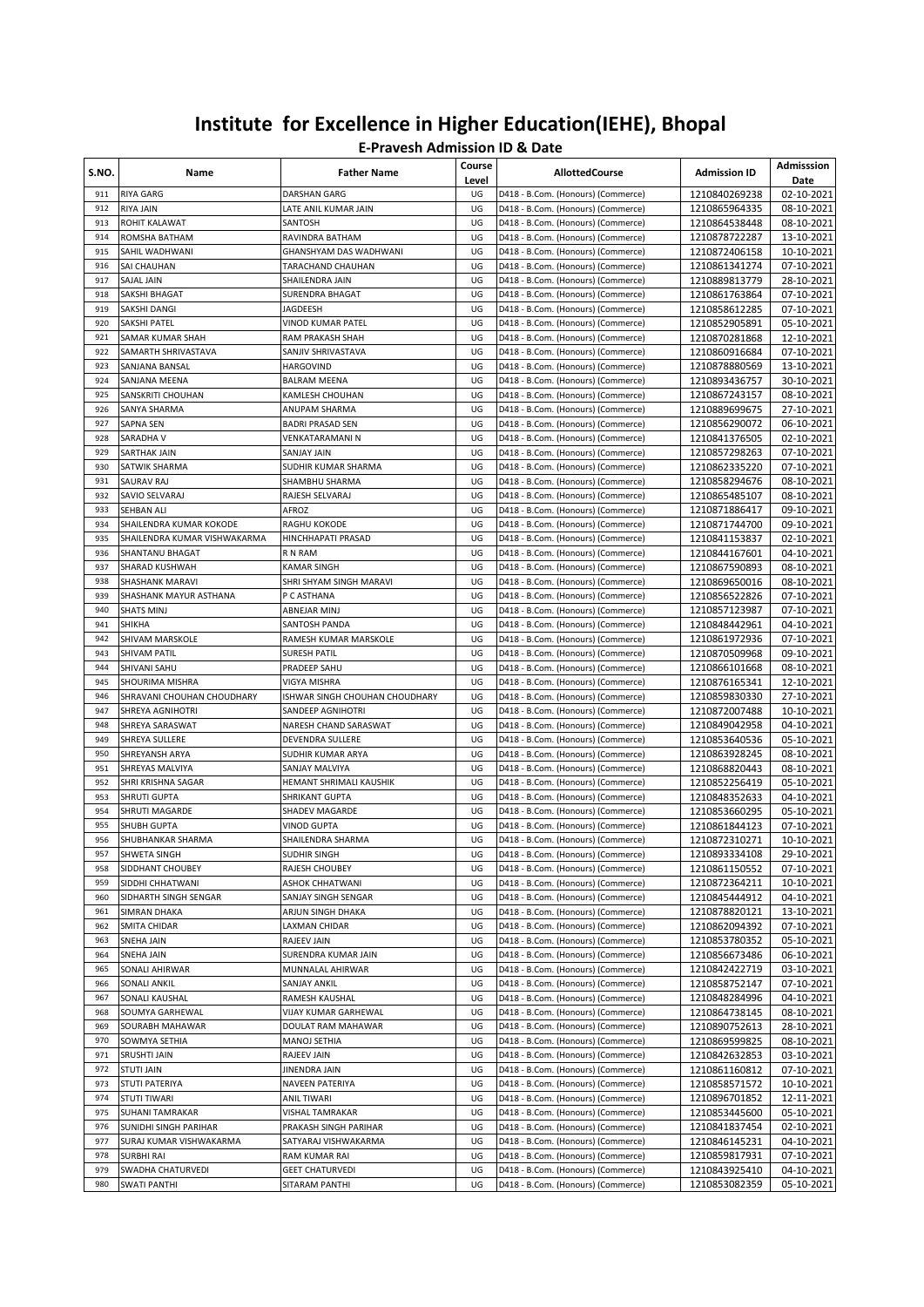| S.NO.        | Name                                            | <b>Father Name</b>                         | Course<br>Level | <b>AllottedCourse</b>                                                                  | <b>Admission ID</b>            | Admisssion<br>Date       |
|--------------|-------------------------------------------------|--------------------------------------------|-----------------|----------------------------------------------------------------------------------------|--------------------------------|--------------------------|
| 981          | <b>TANISHA JAIN</b>                             | SANJAY JAIN                                | UG              | D418 - B.Com. (Honours) (Commerce)                                                     | 1210881591794                  | 27-10-2021               |
| 982          | TANISHKA JAIN                                   | PADAM KUMAR JAIN                           | UG              | D418 - B.Com. (Honours) (Commerce)                                                     | 1210883719346                  | 22-10-2021               |
| 983          | TANISHKA MANNAN                                 | SANJEEV MANNAN                             | UG              | D418 - B.Com. (Honours) (Commerce)                                                     | 1210860636773                  | 07-10-2021               |
| 984<br>985   | TANIYA GHAWARI<br>TANUSHREE NAAVRE              | ANIL GHAWARI<br>RAJESH NAAVRE              | UG<br>UG        | D418 - B.Com. (Honours) (Commerce)<br>D418 - B.Com. (Honours) (Commerce)               | 1210856740757<br>1210871673155 | 09-10-2021<br>09-10-2021 |
| 986          | TANVI SHILARKAR                                 | ANIL P SHILARKAR                           | UG              | D418 - B.Com. (Honours) (Commerce)                                                     | 1210878884445                  | 13-10-2021               |
| 987          | TARUN BHUNERIYA                                 | PREM BHUNERIYA                             | UG              | D418 - B.Com. (Honours) (Commerce)                                                     | 1210871626737                  | 09-10-2021               |
| 988          | TARUN MALVIYA                                   | SUNDAR LAL MALVIYA                         | UG              | D418 - B.Com. (Honours) (Commerce)                                                     | 1210856666286                  | 06-10-2021               |
| 989          | TISHA BAMNELE                                   | MANISH BAMNELE                             | UG              | D418 - B.Com. (Honours) (Commerce)                                                     | 1210861782042                  | 07-10-2021               |
| 990          | TISHA GAVSHINDHE                                | <b>GOPAL GAVSHINDHE</b>                    | UG              | D418 - B.Com. (Honours) (Commerce)                                                     | 1210866189862                  | 08-10-2021               |
| 991          | <b>TIYA GUPTA</b>                               | RAKESH MOHAN GUPTA                         | UG              | D418 - B.Com. (Honours) (Commerce)                                                     | 1210878113383                  | 12-10-2021               |
| 992          | TRUPTI RAVINDRA JAGTAP                          | RAVINDRA JAGTAP                            | UG              | D418 - B.Com. (Honours) (Commerce)                                                     | 1210871678914                  | 09-10-2021               |
| 993          | <b>UDAY MALVIYA</b>                             | MANOHAR MALVIYA                            | UG              | D418 - B.Com. (Honours) (Commerce)                                                     | 1210859000546                  | 07-10-2021               |
| 994          | <b>UDIT BAN</b>                                 | US BAN                                     | UG              | D418 - B.Com. (Honours) (Commerce)                                                     | 1210843075795                  | 03-10-2021               |
| 995          | UMA WADIWA                                      | NUTAN WADIWA                               | UG              | D418 - B.Com. (Honours) (Commerce)                                                     | 1210878800442                  | 13-10-2021               |
| 996          | <b>UNNATI GUPTA</b>                             | PRABHAKAR GUPTA                            | UG              | D418 - B.Com. (Honours) (Commerce)                                                     | 1210855252134                  | 06-10-2021               |
| 997          | <b>UNNATI SHRIVAS</b>                           | <b>ANIL SHRIVAS</b>                        | UG              | D418 - B.Com. (Honours) (Commerce)                                                     | 1210865494439                  | 08-10-2021               |
| 998<br>999   | UTKARSH SINGH YADAV<br>UTSAV SINGH              | PRADEEP SINGH YADAV<br>VANDANA SINGH       | UG<br>UG        | D418 - B.Com. (Honours) (Commerce)<br>D418 - B.Com. (Honours) (Commerce)               | 1210855768063<br>1210857835556 | 06-10-2021<br>07-10-2021 |
| 1000         | VAIDEHI MISHRA                                  | RAJNEESH MISHRA                            | UG              | D418 - B.Com. (Honours) (Commerce)                                                     | 1210847959746                  | 04-10-2021               |
| 1001         | VAISHNAVI HINGWE                                | SUBHASH HINGWE                             | UG              | D418 - B.Com. (Honours) (Commerce)                                                     | 1210860573013                  | 07-10-2021               |
| 1002         | VANSHIKA RAGHUWANSHI                            | ARVIND SINGH RAGHUWANSHI                   | UG              | D418 - B.Com. (Honours) (Commerce)                                                     | 1210845818543                  | 04-10-2021               |
| 1003         | VANSHIKA SAHU                                   | <b>GIRISH SAHU</b>                         | UG              | D418 - B.Com. (Honours) (Commerce)                                                     | 1210843442635                  | 03-10-2021               |
| 1004         | VIDUSHI JAIN                                    | PANKAJ JAIN                                | UG              | D418 - B.Com. (Honours) (Commerce)                                                     | 1210859100474                  | 07-10-2021               |
| 1005         | VIJETA SURYAWANSHI                              | VIJAY SURYAWANSHI                          | UG              | D418 - B.Com. (Honours) (Commerce)                                                     | 1210858710556                  | 07-10-2021               |
| 1006         | VIKALP KUMAR MALVIYA                            | NARESH KUMAR MALVIYA                       | UG              | D418 - B.Com. (Honours) (Commerce)                                                     | 1210841667289                  | 02-10-2021               |
| 1007         | <b>VIKAS DADLANI</b>                            | SUSHIL KUMAR DADLANI                       | UG              | D418 - B.Com. (Honours) (Commerce)                                                     | 1210854591082                  | 06-10-2021               |
| 1008         | <b>VISHAL MERAVI</b>                            | MAKHANLAL                                  | UG              | D418 - B.Com. (Honours) (Commerce)                                                     | 1210854525023                  | 06-10-2021               |
| 1009         | YASH KAROLIYA                                   | SHRIBALLABH KAROLIYA                       | UG              | D418 - B.Com. (Honours) (Commerce)                                                     | 1210875713594                  | 12-10-2021               |
| 1010         | YASH KHER                                       | SHASHANK KHER                              | UG              | D418 - B.Com. (Honours) (Commerce)                                                     | 1210848391445                  | 04-10-2021               |
| 1011<br>1012 | YASH PALIWAL                                    | DHARMENDRA PALIWAL                         | UG<br>UG        | D418 - B.Com. (Honours) (Commerce)                                                     | 1210890144896                  | 27-10-2021<br>03-10-2021 |
| 1013         | YASHA PATIDAR<br>YASHASWI CHATURVEDI            | KHUSHILAL PATIDAR<br>DHARMENDRA CHATURVEDI | UG              | D418 - B.Com. (Honours) (Commerce)<br>D418 - B.Com. (Honours) (Commerce)               | 1210843770771<br>1210852571346 | 05-10-2021               |
| 1014         | YASHIKA CHOUKIKAR                               | ASHOK CHOUKIKAR                            | UG              | D418 - B.Com. (Honours) (Commerce)                                                     | 1210854586875                  | 06-10-2021               |
| 1015         | YASHRAJ CHOUREY                                 | RAJKUMAR CHOUREY                           | UG              | D418 - B.Com. (Honours) (Commerce)                                                     | 1210840719650                  | 02-10-2021               |
| 1016         | YOGESH KUMAR THANWANI                           | PARMANAND THANWANI                         | UG              | D418 - B.Com. (Honours) (Commerce)                                                     | 1210843951676                  | 04-10-2021               |
| 1017         | YOGITA THAWANI                                  | RAMESH THAWANI                             | UG              | D418 - B.Com. (Honours) (Commerce)                                                     | 1210862138450                  | 07-10-2021               |
| 1018         | ABHISHEK RAIKWAR                                | GOVIND RAIKWAR                             | UG              | D436 - B.A. (Honours) (Fashion Designing)                                              | 1210853749013                  | 05-10-2021               |
| 1019         | <b>ADITI MISHRA</b>                             | ASHUTOSH MISHRA                            | UG              | D436 - B.A. (Honours) (Fashion Designing)                                              | 1210878700804                  | 13-10-2021               |
| 1020         | <b>ALEESHA KHAN</b>                             | SAGEER KHAN                                | UG              | D436 - B.A. (Honours) (Fashion Designing)                                              | 1210872312172                  | 10-10-2021               |
| 1021         | <b>ANAM KHAN</b>                                | AQUIL ZAMAN KHAN                           | UG              | D436 - B.A. (Honours) (Fashion Designing)                                              | 1210853954232                  | 05-10-2021               |
| 1022         | ANDAL SINGH THAKUR                              | CHANDAN SINGH THAKUR                       | UG              | D436 - B.A. (Honours) (Fashion Designing)                                              | 1210848046605                  | 04-10-2021               |
| 1023         | ANUSHKA RAWAT                                   | AJAY KUMAR RAWAT                           | UG              | D436 - B.A. (Honours) (Fashion Designing)                                              | 1210844231494                  | 04-10-2021               |
| 1024<br>1025 | <b>BHOOMI SHUKLA</b><br><b>DEEPANSHI KAPOOR</b> | SADA SHIVAM SHUKLA                         | UG<br>UG        | D436 - B.A. (Honours) (Fashion Designing)                                              | 1210879121417                  | 14-10-2021               |
| 1026         | <b>DIPALI SONI</b>                              | ANIL KAPOOR<br>PURAN LAL SONI              | UG              | D436 - B.A. (Honours) (Fashion Designing)<br>D436 - B.A. (Honours) (Fashion Designing) | 1210886845375<br>1210860694766 | 25-10-2021<br>07-10-2021 |
| 1027         | <b>DOLLY GANWANI</b>                            | RAJESH GANWANI                             | UG              | D436 - B.A. (Honours) (Fashion Designing)                                              | 1210856558872                  | 06-10-2021               |
| 1028         | <b>KHUSHI PANDEY</b>                            | SANJAY PANDEY                              | UG              | D436 - B.A. (Honours) (Fashion Designing)                                              | 1210868487133                  | 08-10-2021               |
| 1029         | <b>MAHI VERMA</b>                               | SUBHADRA VERMA                             | UG              | D436 - B.A. (Honours) (Fashion Designing)                                              | 1210860752385                  | 07-10-2021               |
| 1030         | <b>MANSI PATEL</b>                              | VIJAY BAHADUR PATEL                        | UG              | D436 - B.A. (Honours) (Fashion Designing)                                              | 1210868000984                  | 08-10-2021               |
| 1031         | MARIYAM AHMED                                   | NAFEES AHMED                               | UG              | D436 - B.A. (Honours) (Fashion Designing)                                              | 1210853702372                  | 05-10-2021               |
| 1032         | NISHA THAKUR                                    | <b>BADAM SINGH THAKUR</b>                  | UG              | D436 - B.A. (Honours) (Fashion Designing)                                              | 1210860824985                  | 07-10-2021               |
| 1033         | PALAK PUROHIT                                   | <b>BRAJESH PUROHIT</b>                     | UG              | D436 - B.A. (Honours) (Fashion Designing)                                              | 1210853402266                  | 05-10-2021               |
| 1034         | PRACHI PRAJAPATI                                | RAMKISHAN PRAJAPATI                        | UG              | D436 - B.A. (Honours) (Fashion Designing)                                              | 1210848876149                  | 04-10-2021               |
| 1035         | PRIYANKA SINGH PAL                              | RAJESH SINGH PAL                           | UG              | D436 - B.A. (Honours) (Fashion Designing)                                              | 1210845370107                  | 04-10-2021               |
| 1036         | REESHA SIDDIQUI                                 | NAYAB AHMED SIDDIQUI                       | UG              | D436 - B.A. (Honours) (Fashion Designing)                                              | 1210862264826                  | 07-10-2021               |
| 1037         | ROHAN AVHAD                                     | KAILASH AVHAD<br>RADHESHYAM MORE           | UG<br>UG        | D436 - B.A. (Honours) (Fashion Designing)                                              | 1210900961037                  | 25-11-2021               |
| 1038<br>1039 | <b>ROSHNI MORE</b><br>ROSHNI RANA               | LATE G S RANA                              | UG              | D436 - B.A. (Honours) (Fashion Designing)<br>D436 - B.A. (Honours) (Fashion Designing) | 1210872029222<br>1210871791245 | 10-10-2021<br>09-10-2021 |
| 1040         | SANA MALIK                                      | SAJID MALIK                                | UG              | D436 - B.A. (Honours) (Fashion Designing)                                              | 1210845870911                  | 04-10-2021               |
| 1041         | SOMYA SARAF                                     | PRASHANT SARAF                             | UG              | D436 - B.A. (Honours) (Fashion Designing)                                              | 1210853823187                  | 10-10-2021               |
| 1042         | VANSHIKA SHARMA                                 | PRAKASHCHAND SHARMA                        | UG              | D436 - B.A. (Honours) (Fashion Designing)                                              | 1210849140145                  | 07-10-2021               |
| 1043         | YASHIKA SHARMA                                  | VISHAL SHARMA                              | UG              | D436 - B.A. (Honours) (Fashion Designing)                                              | 1210879688574                  | 14-10-2021               |
| 1044         | AKANKSHA SINGH                                  | JAIBHAN SINGH                              | UG              | D480 - B.Sc. (Honours) (Forensic Science)                                              | 1210862099932                  | 07-10-2021               |
| 1045         | ALBA YUSUF                                      | SYED YUSUF HASAN NAQVI                     | UG              | D480 - B.Sc. (Honours) (Forensic Science)                                              | 1210865500407                  | 08-10-2021               |
| 1046         | ANAND KUMAR GUPTA                               | SURYAMANI GUPTA                            | UG              | D480 - B.Sc. (Honours) (Forensic Science)                                              | 1210871667840                  | 09-10-2021               |
| 1047         | ANIKET SHANDILYA                                | ANIL SHANDILYA                             | UG              | D480 - B.Sc. (Honours) (Forensic Science)                                              | 1210894393605                  | 10-11-2021               |
| 1048         | <b>AYUSH BARELE</b>                             | NARMADA BARELE                             | UG              | D480 - B.Sc. (Honours) (Forensic Science)                                              | 1210869856523                  | 09-10-2021               |
| 1049         | AYUSHI GOUR                                     | MAHENDRA GOUR                              | UG<br>UG        | D480 - B.Sc. (Honours) (Forensic Science)                                              | 1210857867180                  | 28-10-2021               |
| 1050         | DEEKSHA JAMBHULKAR                              | KESHAV JAMBHULKAR                          |                 | D480 - B.Sc. (Honours) (Forensic Science)                                              | 1210858186313                  | 07-10-2021               |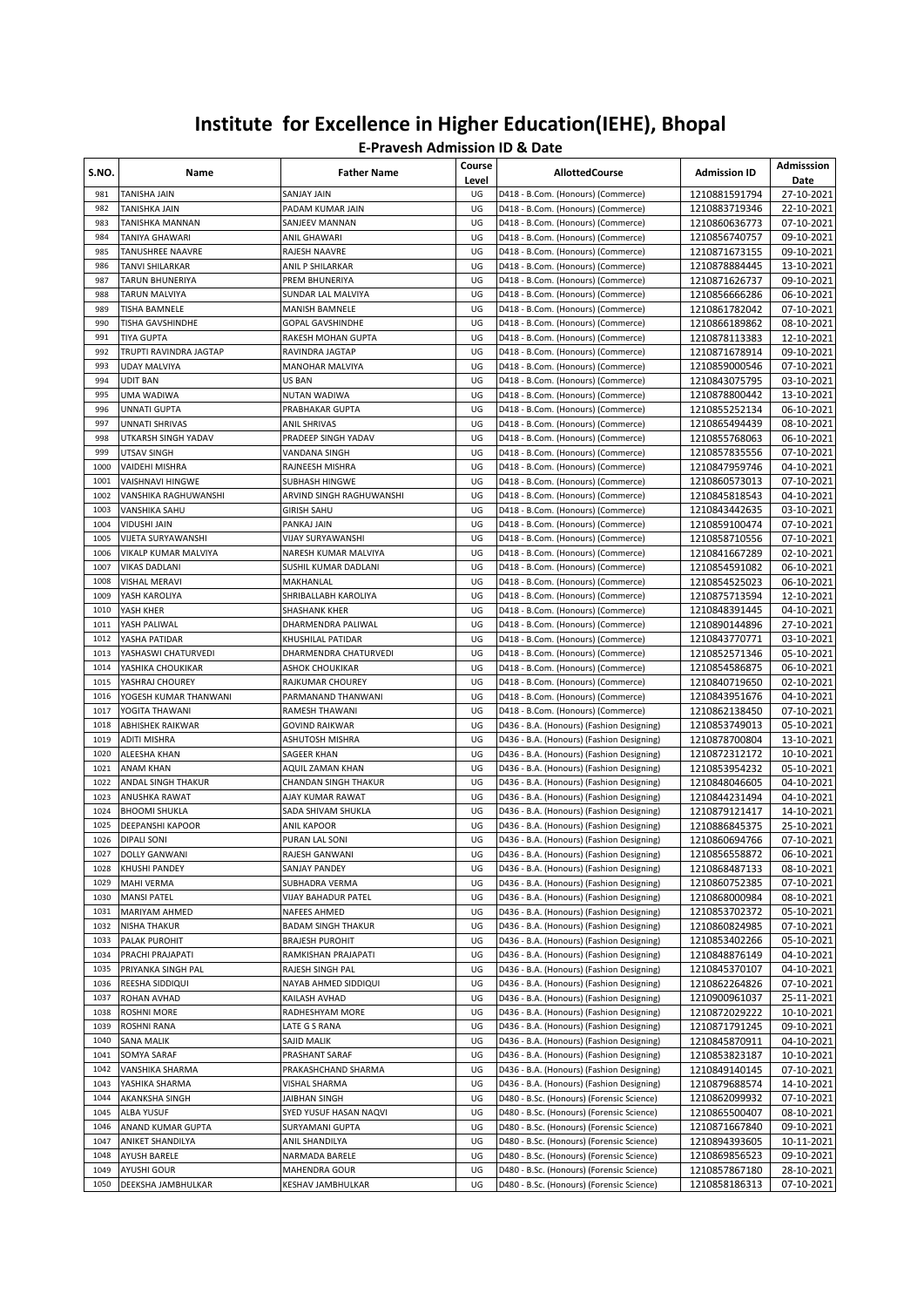| S.NO.        | Name                                      | <b>Father Name</b>                                 | Course<br>Level | <b>AllottedCourse</b>                                                                  | <b>Admission ID</b>            | Admisssion<br>Date       |
|--------------|-------------------------------------------|----------------------------------------------------|-----------------|----------------------------------------------------------------------------------------|--------------------------------|--------------------------|
| 1051         | DEEPTI PRAJAPATI                          | DEVENDRA PRAJAPATI                                 | UG              | D480 - B.Sc. (Honours) (Forensic Science)                                              | 1210867996596                  | 08-10-2021               |
| 1052         | DIVYANSH MALVIYA                          | UMESH KUMAR MALVIYA                                | UG              | D480 - B.Sc. (Honours) (Forensic Science)                                              | 1210838251777                  | 01-10-2021               |
| 1053         | <b>KAMNA GUPTA</b>                        | PRADEEP GUPTA                                      | UG              | D480 - B.Sc. (Honours) (Forensic Science)                                              | 1210862263282                  | 07-10-2021               |
| 1054         | KANISHKA SHUKLA                           | ASHWINI SHUKLA                                     | UG              | D480 - B.Sc. (Honours) (Forensic Science)                                              | 1210870041928                  | 09-10-2021               |
| 1055         | <b>KASHISH TULSIKAR</b>                   | SANJAY TULSIKAR                                    | UG              | D480 - B.Sc. (Honours) (Forensic Science)                                              | 1210874495051                  | 11-10-2021               |
| 1056         | KHUSHI SHARMA                             | <b>VIJAY KUMAR SHARMA</b>                          | UG              | D480 - B.Sc. (Honours) (Forensic Science)                                              | 1210853382759                  | 05-10-2021               |
| 1057         | KUMUD                                     | <b>RAMROOP</b>                                     | UG              | D480 - B.Sc. (Honours) (Forensic Science)                                              | 1210855135261                  | 06-10-2021               |
| 1058         | LISHA PATIL                               | PANKAJ PATIL                                       | UG              | D480 - B.Sc. (Honours) (Forensic Science)                                              | 1210863676599                  | 08-10-2021               |
| 1059         | MANISH KUMAR VARMA                        | JAYPRAKASH VARMA                                   | UG              | D480 - B.Sc. (Honours) (Forensic Science)                                              | 1210857921284                  | 07-10-2021               |
| 1060         | MOHD JUNAID MANSURI                       | SHEKH MOMIN MANSURI                                | UG              | D480 - B.Sc. (Honours) (Forensic Science)                                              | 1210840535049                  | 04-10-2021               |
| 1061         | MOHD MUJEEB UR REHMAN                     | MOHD ASFAQUE UR REHMAN                             | UG<br>UG        | D480 - B.Sc. (Honours) (Forensic Science)                                              | 1210891226369                  | 28-10-2021               |
| 1062<br>1063 | <b>MUSKAN MALVI</b><br><b>NEHA TIWARI</b> | JAGDISH MALVI<br>HARINARAYAN TIWARI                | UG              | D480 - B.Sc. (Honours) (Forensic Science)                                              | 1210870244562<br>1210871922045 | 09-10-2021<br>09-10-2021 |
| 1064         | P KISHAN NAIDU                            | PRAVEEN KUMAR NAIDU                                | UG              | D480 - B.Sc. (Honours) (Forensic Science)                                              |                                |                          |
| 1065         | <b>PALAK GURJAR</b>                       | KAMAL SINGH GURJAR                                 | UG              | D480 - B.Sc. (Honours) (Forensic Science)<br>D480 - B.Sc. (Honours) (Forensic Science) | 1210858986086<br>1210895740409 | 07-10-2021<br>11-11-2021 |
| 1066         | POOJA DWIVEDI                             | SANAT KUMAR DWIVEDI                                | UG              | D480 - B.Sc. (Honours) (Forensic Science)                                              | 1210841747810                  | 02-10-2021               |
| 1067         | PRAGYA MISHRA                             | UMASHANKAR MISHRA                                  | UG              | D480 - B.Sc. (Honours) (Forensic Science)                                              | 1210873432904                  | 11-10-2021               |
| 1068         | RISHITA SAHU                              | DEVENDRA SAHU                                      | UG              | D480 - B.Sc. (Honours) (Forensic Science)                                              | 1210867582067                  | 08-10-2021               |
| 1069         | SANJOSH JAIN                              | SHAILESH JAIN                                      | UG              | D480 - B.Sc. (Honours) (Forensic Science)                                              | 1210885943123                  | 25-10-2021               |
| 1070         | SANKET ROHITAS                            | <b>BALRAM PRASAD ROHITAS</b>                       | UG              | D480 - B.Sc. (Honours) (Forensic Science)                                              | 1210894683578                  | 12-11-2021               |
| 1071         | <b>SARA FAISAL</b>                        | FAISAL KHAN                                        | UG              | D480 - B.Sc. (Honours) (Forensic Science)                                              | 1210849002494                  | 21-10-2021               |
| 1072         | SHAIFALI RATHORE                          | VIJAY SINGH RATHORE                                | UG              | D480 - B.Sc. (Honours) (Forensic Science)                                              | 1210845576026                  | 04-10-2021               |
| 1073         | SHALINI SINGH                             | <b>BACHCHU SINGH</b>                               | UG              | D480 - B.Sc. (Honours) (Forensic Science)                                              | 1210853986422                  | 06-10-2021               |
| 1074         | SHIVANI PATIDAR                           | BRAHMANAND PATIDAR                                 | UG              | D480 - B.Sc. (Honours) (Forensic Science)                                              | 1210870762916                  | 09-10-2021               |
| 1075         | SHREYA PANDEY                             | SATYBHAN PANDEY                                    | UG              | D480 - B.Sc. (Honours) (Forensic Science)                                              | 1210844898243                  | 04-10-2021               |
| 1076         | VARSHA LODHI                              | PUKHRAJ SINGH LODHI                                | UG              | D480 - B.Sc. (Honours) (Forensic Science)                                              | 1210856494448                  | 06-10-2021               |
| 1077         | <b>VIDHI KARADE</b>                       | NITIN KARADE                                       | UG              | D480 - B.Sc. (Honours) (Forensic Science)                                              | 1210867969302                  | 08-10-2021               |
| 1078         | <b>VIDUSHI BHATT</b>                      | NEERAJ BHATT                                       | UG              | D480 - B.Sc. (Honours) (Forensic Science)                                              | 1210843101006                  | 03-10-2021               |
| 1079         | <b>VIJAYKRISHNAN S ACHARY</b>             | SHAJI BALAKRISHNAN ACHARY                          | UG              | D480 - B.Sc. (Honours) (Forensic Science)                                              | 1210862793072                  | 08-10-2021               |
| 1080         | VIPUL KUMAR SHUKLA                        | RAJ KUMAR SHUKLA                                   | UG              | D480 - B.Sc. (Honours) (Forensic Science)                                              | 1210862637830                  | 08-10-2021               |
| 1081         | AKSHAT SHRIVASTAVA                        | SANDEEP SHRIVASTAVA                                | UG              | D510 - B.Sc. (Honours) (Geography)                                                     | 1210856904760                  | 07-10-2021               |
| 1082         | <b>ALOK SINGH</b>                         | ANUJ PRATAP SINGH                                  | UG              | D510 - B.Sc. (Honours) (Geography)                                                     | 1210841806675                  | 02-10-2021               |
| 1083         | ANUPMA ANUP DWIVEDI                       | ANUP DWIVEDI                                       | UG              | D510 - B.Sc. (Honours) (Geography)                                                     | 1210866241894                  | 08-10-2021               |
| 1084         | <b>AYUSH SUJANE</b>                       | ALKESH SUJANE                                      | UG              | D510 - B.Sc. (Honours) (Geography)                                                     | 1210878784833                  | 13-10-2021               |
| 1085         | <b>BHUMI PANDOLE</b>                      | KAMLESH PRASAD PANDOLE                             | UG              | D510 - B.Sc. (Honours) (Geography)                                                     | 1210878846234                  | 13-10-2021               |
| 1086         | DAMINI AMBULKAR                           | AJAB RAO AMBULKAR                                  | UG              | D510 - B.Sc. (Honours) (Geography)                                                     | 1210869146972                  | 13-10-2021               |
| 1087         | <b>DEVANSH PATEL</b>                      | <b>BASANT PATEL</b>                                | UG              | D510 - B.Sc. (Honours) (Geography)                                                     | 1210892262190                  | 29-10-2021               |
| 1088         | DEVENDRA SINGH RAGHUWANSHI                | GOVIIND SINGH RAGHUWANSHI                          | UG              | D510 - B.Sc. (Honours) (Geography)                                                     | 1210838923062                  | 01-10-2021               |
| 1089         | <b>HIMANSHU</b>                           | <b>DEVAJI</b>                                      | UG              | D510 - B.Sc. (Honours) (Geography)                                                     | 1210878877485                  | 13-10-2021               |
| 1090         | JANHAVI KESHARVANI                        | <b>BASANT LAL GUPTA</b>                            | UG              | D510 - B.Sc. (Honours) (Geography)                                                     | 1210861858530                  | 07-10-2021               |
| 1091         | JIGYASHA TEMBHARE                         | SANTOSH TEMBHARE                                   | UG              | D510 - B.Sc. (Honours) (Geography)                                                     | 1210864489524                  | 08-10-2021               |
| 1092         | <b>KAIRVEE VERMA</b>                      | DR HARISH CHANDRA VERMA                            | UG              | D510 - B.Sc. (Honours) (Geography)                                                     | 1210863223335                  | 22-10-2021               |
| 1093         | <b>MAYANK NARWARIYA</b>                   | KHEMCHAND NARWARIYA                                | UG              | D510 - B.Sc. (Honours) (Geography)                                                     | 1210861725500                  | 07-10-2021               |
| 1094         | PARAS JAIN                                | <b>SUNIL JAIN</b>                                  | UG              | D510 - B.Sc. (Honours) (Geography)                                                     | 1210879046897                  | 14-10-2021               |
| 1095         | PRACHI SAHU                               | ASHOK SAHU                                         | UG              | D510 - B.Sc. (Honours) (Geography)                                                     | 1210861881173                  | 09-10-2021               |
| 1096         | PRAVEEN BISEN                             | NARENDRA BISEN                                     | UG              | D510 - B.Sc. (Honours) (Geography)                                                     | 1210872101319                  | 10-10-2021               |
|              | 1097 PRAVEEN KATARE                       | ARVIND KATARE                                      | UG              | D510 - B.Sc. (Honours) (Geography)                                                     | 1210878557389                  | 14-10-2021               |
| 1098         | PRAVIT PRASAD                             | RAJESH KUMAR DHURIYA<br>OM PRAKASH YADAV           | UG              | D510 - B.Sc. (Honours) (Geography)<br>D510 - B.Sc. (Honours) (Geography)               | 1210869946318                  | 09-10-2021               |
| 1099<br>1100 | RIYA YADAV                                |                                                    | UG              |                                                                                        | 1210862031539                  | 07-10-2021               |
|              | RUDRADEV SINGH CHAUHAN                    | VINOD KUMAR SINGH CHAUHAN<br>RAGHUVEER SINGH LODHI | UG              | D510 - B.Sc. (Honours) (Geography)                                                     | 1210871574417                  | 09-10-2021               |
| 1101<br>1102 | SANJANA LODHI<br>SARA USMANI              | KHALEEL ULLAH USMANI                               | UG<br>UG        | D510 - B.Sc. (Honours) (Geography)<br>D510 - B.Sc. (Honours) (Geography)               | 1210865554645<br>1210863826728 | 08-10-2021<br>08-10-2021 |
| 1103         | <b>SAURABH SEN</b>                        | SANTOSH KUMAR SEN                                  | UG              | D510 - B.Sc. (Honours) (Geography)                                                     | 1210841884383                  | 02-10-2021               |
| 1104         | SIDDHARTH PUROHIT                         | SANTOSH PUROHIT                                    | UG              | D510 - B.Sc. (Honours) (Geography)                                                     | 1210868392906                  | 08-10-2021               |
| 1105         | <b>SNEHA KEER</b>                         | RAMNARAYAN KEER                                    | UG              | D510 - B.Sc. (Honours) (Geography)                                                     | 1210868444314                  | 08-10-2021               |
| 1106         | YUVRAJ SINGH BHADORIA                     | RAMBIR SINGH BHADORIA                              | UG              | D510 - B.Sc. (Honours) (Geography)                                                     | 1210862311451                  | 07-10-2021               |
| 1107         | <b>AMAN KHATRI</b>                        | LALIT KHATRI                                       | PG              | C005 - M. A. (Economics)                                                               | 2210872564086                  | 10-10-2021               |
| 1108         | AMBIKA MISTRY                             | SUBHASH CHANDRA MISTRY                             | PG              | C005 - M. A. (Economics)                                                               | 2210869739652                  | 09-10-2021               |
| 1109         | ANIDHA PARSAI                             | NIDHEESH KUMAR PARSAI                              | PG              | C005 - M. A. (Economics)                                                               | 2210874187655                  | 11-10-2021               |
| 1110         | ANSHI SAXENA                              | SUNIL SAXENA                                       | PG              | C005 - M. A. (Economics)                                                               | 2210860352674                  | 14-10-2021               |
| 1111         | <b>AVTANSH SHARMA</b>                     | N K SHARMA                                         | PG              | C005 - M. A. (Economics)                                                               | 2210860054164                  | 07-10-2021               |
| 1112         | <b>AYUSH MANWANI</b>                      | MR NEWAND MANWANI                                  | PG              | C005 - M. A. (Economics)                                                               | 2210874149931                  | 11-10-2021               |
| 1113         | DHANISHTHHA GURU                          | NEERAJ GURU                                        | PG              | C005 - M. A. (Economics)                                                               | 2210862293054                  | 07-10-2021               |
| 1114         | HARSHITA DAMANI                           | RAJ KUMAR DAMANI                                   | PG              | C005 - M. A. (Economics)                                                               | 2210871930952                  | 10-10-2021               |
| 1115         | HARSHITA MULANI                           | RAJKUMAR MULANI                                    | PG              | C005 - M. A. (Economics)                                                               | 2210859988207                  | 07-10-2021               |
| 1116         | KHUSHI VERMA                              | SURESH CHANDRA VERMA                               | PG              | C005 - M. A. (Economics)                                                               | 2210849235983                  | 26-10-2021               |
| 1117         | <b>KHYATI SINGHAI</b>                     | NILESH SINGHAI                                     | PG              | C005 - M. A. (Economics)                                                               | 2210858330364                  | 07-10-2021               |
| 1118         | KOSHEE NAMDEV                             | R K NAMDEV                                         | PG              | C005 - M. A. (Economics)                                                               | 2210868812525                  | 08-10-2021               |
| 1119         | <b>MONIKA TIWARI</b>                      | KAILASH TIWARI                                     | PG              | C005 - M. A. (Economics)                                                               | 2210871518359                  | 09-10-2021               |
| 1120         | NAMRATA PANDEY                            | MANOJ PANDEY                                       | PG              | C005 - M. A. (Economics)                                                               | 2210871869487                  | 10-10-2021               |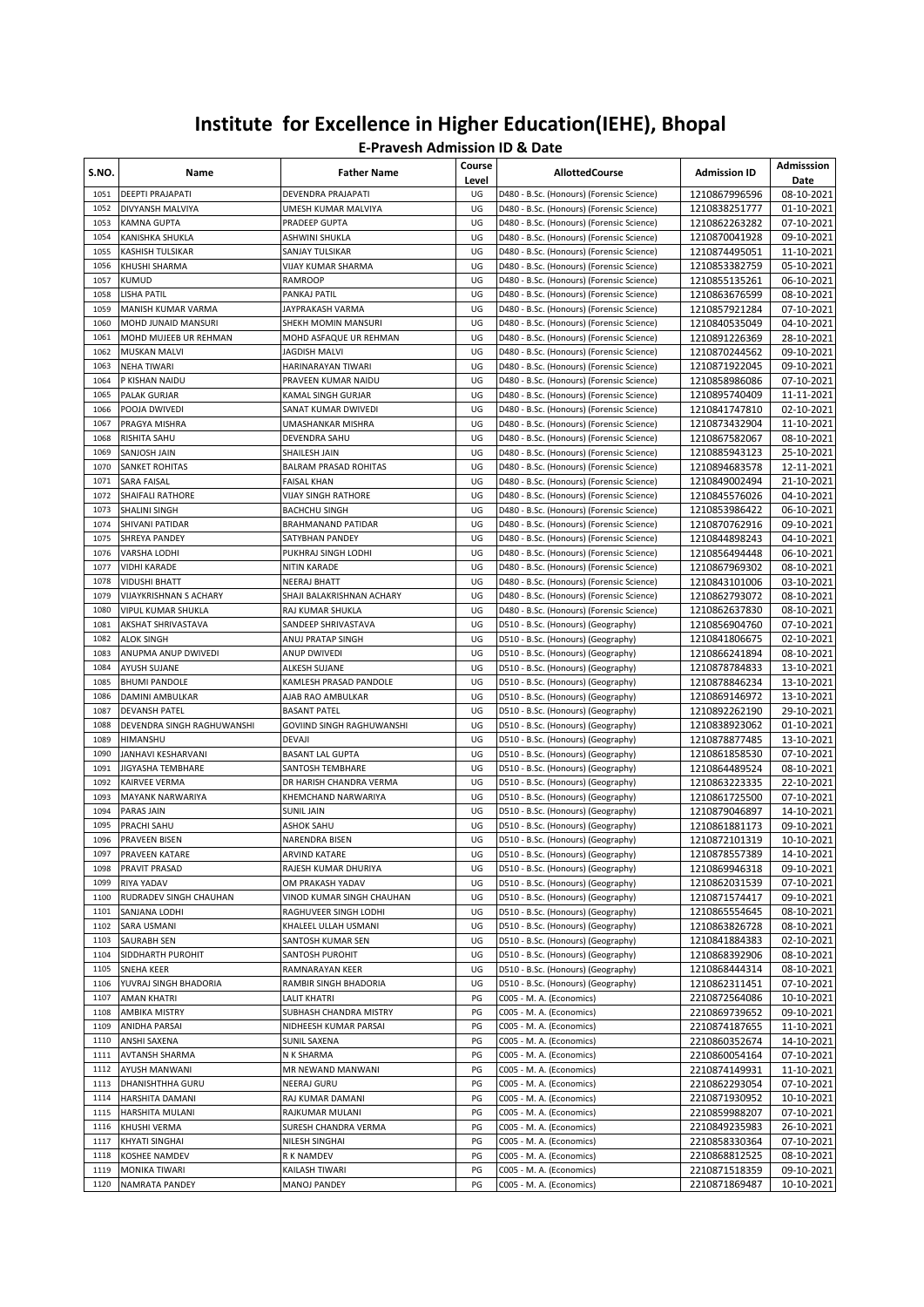| S.NO.        | Name                               | <b>Father Name</b>                     | Course<br>Level | <b>AllottedCourse</b>                                                        | <b>Admission ID</b>            | Admisssion<br>Date       |
|--------------|------------------------------------|----------------------------------------|-----------------|------------------------------------------------------------------------------|--------------------------------|--------------------------|
| 1121         | PAYAS GOKHALE                      | ARUN GOKHALE                           | PG              | C005 - M. A. (Economics)                                                     | 2210862267027                  | 07-10-2021               |
| 1122         | POORVI SONI                        | M L SONI                               | PG              | C005 - M. A. (Economics)                                                     | 2210870053430                  | 09-10-2021               |
| 1123         | PRADIP KUMAR SINGH                 | SHRIS B SINGH                          | PG              | C005 - M. A. (Economics)                                                     | 2210903818949                  | 27-11-2021               |
| 1124         | RAGHAV GUPTA                       | NIL                                    | PG              | C005 - M. A. (Economics)                                                     | 2210887763251                  | 26-10-2021               |
| 1125         | SNEHA MAXIMA KHALKHO               | KULRANJAN KHALKHO                      | PG              | C005 - M. A. (Economics)                                                     | 2210859615767                  | 07-10-2021               |
| 1126<br>1127 | SOMESH BHANDARI<br>SURUCHI DIWAN   | <b>GIRISH BHANDARI</b><br>RAJESH DIWAN | PG<br>PG        | C005 - M. A. (Economics)<br>C005 - M. A. (Economics)                         | 2210861175182<br>2210878921126 | 07-10-2021<br>14-10-2021 |
| 1128         | <b>UDIT SURJE</b>                  | RAMESHWAR SURJE                        | PG              | C005 - M. A. (Economics)                                                     | 2210877288031                  | 12-10-2021               |
| 1129         | AARTI MISHRA                       | RAVI SHANKAR MIHSRA                    | PG              | C006 - M. A. (English)                                                       | 2210849270964                  | 05-10-2021               |
| 1130         | AARUSHI DUBEY                      | YOGEHS DUBEY                           | PG              | C006 - M. A. (English)                                                       | 2210871252965                  | 09-10-2021               |
| 1131         | ABHIDHA SHRIVASTAVA                | RAJESH SHRIVASTAVA                     | PG              | C006 - M. A. (English)                                                       | 2210871884620                  | 09-10-2021               |
| 1132         | ABHISHEK SINGH CHANDEL             | ASHOK SINGH CHANDEL                    | PG              | C006 - M. A. (English)                                                       | 2210871411647                  | 09-10-2021               |
| 1133         | ADITI SHARMA                       | SANJAY SHARMA                          | PG              | C006 - M. A. (English)                                                       | 2210856044924                  | 06-10-2021               |
| 1134         | AGNIESZKA MAZUMDAR                 | KUMAR DEEP MAZUMDAR                    | PG              | C006 - M. A. (English)                                                       | 2210856620510                  | 26-10-2021               |
| 1135         | AJIN JENNY THOMAS                  | LATE JENNY THOMAS                      | PG              | C006 - M. A. (English)                                                       | 2210871909343                  | 09-10-2021               |
| 1136         | ALISHA SIRAJ QAZI                  | SIRAJUDDIN QAZI                        | PG              | C006 - M. A. (English)                                                       | 2210872328390                  | 10-10-2021               |
| 1137         | APARNA PUROHIT                     | <b>MANOJ PUROHIT</b>                   | PG              | C006 - M. A. (English)                                                       | 2210871680144                  | 09-10-2021               |
| 1138         | GAJENDRA SINGH MEWARA              | NANDKISHORE MEWARA                     | PG              | C006 - M. A. (English)                                                       | 2210852648875                  | 05-10-2021               |
| 1139         | KUMARI KIRAN GUPTA                 | SURESH GUPTA                           | PG              | C006 - M. A. (English)                                                       | 2210850420133                  | 05-10-2021               |
| 1140         | <b>OJASVI MOGIA</b>                | KAILASH MOGIA                          | PG              | C006 - M. A. (English)                                                       | 2210856963105                  | 07-10-2021               |
| 1141         | PARNICA KHARE                      | PRAVEEN KHARE                          | PG              | C006 - M. A. (English)                                                       | 2210856719328                  | 06-10-2021               |
| 1142         | PREET NIGAM                        | DINESH NIGAM                           | PG              | C006 - M. A. (English)                                                       | 2210856625966                  | 06-10-2021               |
| 1143         | SANGHMITRA MASHANE                 | SANJEEV MASHANE                        | PG              | C006 - M. A. (English)                                                       | 2210853422416                  | 05-10-2021               |
| 1144         | SHIKHA KUMRE                       | DINESH KUMAR KUMRE                     | PG              | C006 - M. A. (English)                                                       | 2210855951654                  | 06-10-2021               |
| 1145         | SURABHI DUTTA                      | SUSHIL DUTTA                           | PG              | C006 - M. A. (English)                                                       | 2210871362389                  | 09-10-2021               |
| 1146<br>1147 | VARUN BRAHMANE<br>AMAN DHAKAD      | NAMDEO RAO BRAHMANE<br>SHIVLAL DHAKAD  | PG<br>PG        | C006 - M. A. (English)                                                       | 2210871711338<br>2210868256076 | 09-10-2021<br>08-10-2021 |
| 1148         | AMISHA GADHWANSHI                  | LATE PAWAN KISHORE GADHWANSHI          | PG              | C009 - M. A. (History)<br>C009 - M. A. (History)                             | 2210868677630                  | 11-10-2021               |
| 1149         | ANIKET MALVIYA                     | SUNIL MALVIYA                          | PG              | C009 - M. A. (History)                                                       | 2210850519767                  | 06-10-2021               |
| 1150         | ANJALI SAH                         | RAMESH SAH                             | PG              | C009 - M. A. (History)                                                       | 2210877425372                  | 12-10-2021               |
| 1151         | <b>AVINASH THAKUR</b>              | SHRIKRISHAN THAKUR                     | PG              | C009 - M. A. (History)                                                       | 2210875214839                  | 12-10-2021               |
| 1152         | <b>BANDHVI SINGH</b>               | YASH VARDHAN SINGH                     | PG              | C009 - M. A. (History)                                                       | 2210862243700                  | 07-10-2021               |
| 1153         | KAMINI SARJAL                      | SAMPURAN DAS SARJAL                    | PG              | C009 - M. A. (History)                                                       | 2210856150980                  | 06-10-2021               |
| 1154         | MIHIR PASWAN                       | MANOJ KUMAR PASWAN                     | PG              | C009 - M. A. (History)                                                       | 2210878181189                  | 13-10-2021               |
| 1155         | RAHUL PANICKER                     | DILMAYAKUMARI                          | PG              | C009 - M. A. (History)                                                       | 2210877739034                  | 12-10-2021               |
| 1156         | SHAH HUSSAIN                       | MOHAMMAD ALI SHAH                      | PG              | C009 - M. A. (History)                                                       | 2210853932392                  | 06-10-2021               |
| 1157         | SUSHIL YADAV                       | KANWAR LAL YADAV                       | PG              | C009 - M. A. (History)                                                       | 2210889083081                  | 27-10-2021               |
| 1158         | V VISHNUKANT                       | M VELMURUGAN                           | PG              | C009 - M. A. (History)                                                       | 2210851290257                  | 05-10-2021               |
| 1159         | YASHRAJ KHALKHO                    | KULRANJAN KHALKHO                      | PG              | C009 - M. A. (History)                                                       | 2210859362606                  | 07-10-2021               |
| 1160         | ADITYA PARIHAR                     | ARVIND KUMAR PARIHAR                   | PG              | C018 - M. A. (Political Science)                                             | 2210858691815                  | 07-10-2021               |
| 1161         | ANSHU KUMARI                       | <b>UDAY KUMAR SINGH</b>                | PG              | C018 - M. A. (Political Science)                                             | 2210856516521                  | 06-10-2021               |
| 1162         | ANUKRITI PARSAI                    | <b>SANJAY PARSAI</b>                   | PG              | C018 - M. A. (Political Science)                                             | 2210861366787                  | 07-10-2021               |
| 1163         | ANUSHA DHIMAN<br>BHAWANA           | PRAMOD KUMAR DHIMAN                    | PG<br>PG        | C018 - M. A. (Political Science)                                             | 2210848191780                  | 04-10-2021               |
| 1164<br>1165 | DEEPIKA BARGAH                     | RAMDAS<br>RAJENDRA BARGAH              | PG              | C018 - M. A. (Political Science)<br>C018 - M. A. (Political Science)         | 2210874566935                  | 11-10-2021<br>07-10-2021 |
| 1166         | DIKSHA JAIN                        | DEEPAK JAIN                            | PG              | C018 - M. A. (Political Science)                                             | 2210857699077<br>2210871782085 | 09-10-2021               |
| 1167         | HIBA AZIZ KHAN                     | ABRAR MOHD KHAN                        | PG              | C018 - M. A. (Political Science)                                             | 2210861147379                  | 07-10-2021               |
| 1168         | ISHA DEHARIYA                      | SANJAY DEHARIYA                        | PG              | C018 - M. A. (Political Science)                                             | 2210851547312                  | 05-10-2021               |
| 1169         | KOMAL CHAKRAVARTI                  | LAKHAN LAL                             | PG              | C018 - M. A. (Political Science)                                             | 2210856766668                  | 06-10-2021               |
| 1170         | MANSHI TIWARI                      | RAM GOPAL TIWARI                       | PG              | C018 - M. A. (Political Science)                                             | 2210853484024                  | 05-10-2021               |
| 1171         | RASHI RATHORE                      | SURESH RATHORE                         | PG              | C018 - M. A. (Political Science)                                             | 2210859959047                  | 07-10-2021               |
| 1172         | SAUMYA SILAWAT                     | PREM NARAYAN SILAWAT                   | PG              | C018 - M. A. (Political Science)                                             | 2210857884696                  | 07-10-2021               |
| 1173         | SHIFA KHAN                         | SHAKIR AHMAD                           | PG              | C018 - M. A. (Political Science)                                             | 2210876010782                  | 12-10-2021               |
| 1174         | SHIVAJI YADAV                      | RABINDRA YADAV                         | PG              | C018 - M. A. (Political Science)                                             | 2210860292582                  | 07-10-2021               |
| 1175         | SHIVENDRA PAL SINGH                | SHANKAR SINGH UIKEY                    | PG              | C018 - M. A. (Political Science)                                             | 2210855096802                  | 06-10-2021               |
| 1176         | VANSHITA SINGH                     | ANIL SINGH                             | PG              | C018 - M. A. (Political Science)                                             | 2210854700476                  | 06-10-2021               |
| 1177         | YASHNA SINGH                       | R N GOND                               | PG              | C018 - M. A. (Political Science)                                             | 2210849193712                  | 04-10-2021               |
| 1178         | ANSHUL MALVIYA                     | NEERAJMALVIYA                          | PG              | C021 - M. A. (Public Administration)                                         | 2210856577716                  | 06-10-2021               |
| 1179         | ARNAVI SHARMA                      | ATUL SHARMA                            | PG              | C021 - M. A. (Public Administration)                                         | 2210856962606                  | 27-10-2021               |
| 1180         | ARSHITA DHOKE                      | R G DHOKE                              | PG              | C021 - M. A. (Public Administration)                                         | 2210853207731                  | 05-10-2021               |
| 1181<br>1182 | <b>GAURI SHARMA</b>                | VIPON BHAKHRI                          | PG              | C021 - M. A. (Public Administration)                                         | 2210856631519                  | 06-10-2021               |
| 1183         | <b>GUNANSHA UPRIT</b>              | ASHUTOSH UPRIT                         | PG<br>PG        | C021 - M. A. (Public Administration)<br>C021 - M. A. (Public Administration) | 2210872943362                  | 11-10-2021               |
| 1184         | MANMEET SINGH<br>NANCY RAGHUWANSHI | SUKHVINDER SINGH<br>SAVITA RAGHUWANSHI | PG              | C021 - M. A. (Public Administration)                                         | 2210860486879<br>2210857317466 | 07-10-2021<br>07-10-2021 |
| 1185         | SANSKAR NIRWAN                     | RAMESH NIRWAN                          | PG              | C021 - M. A. (Public Administration)                                         | 2210860900054                  | 07-10-2021               |
| 1186         | SEJAL SINHA                        | JAYANT KUMAR                           | PG              | C021 - M. A. (Public Administration)                                         | 2210860687450                  | 07-10-2021               |
| 1187         | SHIVANI DAHALWAR                   | NARMADA PRASAD DAHALWAR                | PG              | C021 - M. A. (Public Administration)                                         | 2210853432555                  | 05-10-2021               |
| 1188         | ABHILASH PARTE                     | RAMPRASAD PARTE                        | PG              | C025 - M. A. (Social Work (M.S.W))                                           | 2210878891630                  | 14-10-2021               |
| 1189         | AMAN TYAGI                         | VISHAMBHAR DAYAL                       | PG              | C025 - M. A. (Social Work (M.S.W))                                           | 2210856341487                  | 08-10-2021               |
| 1190         | ANSHUL SHARMA                      | NEERAJ SHARMA                          | PG              | C025 - M. A. (Social Work (M.S.W))                                           | 2210862814324                  | 12-10-2021               |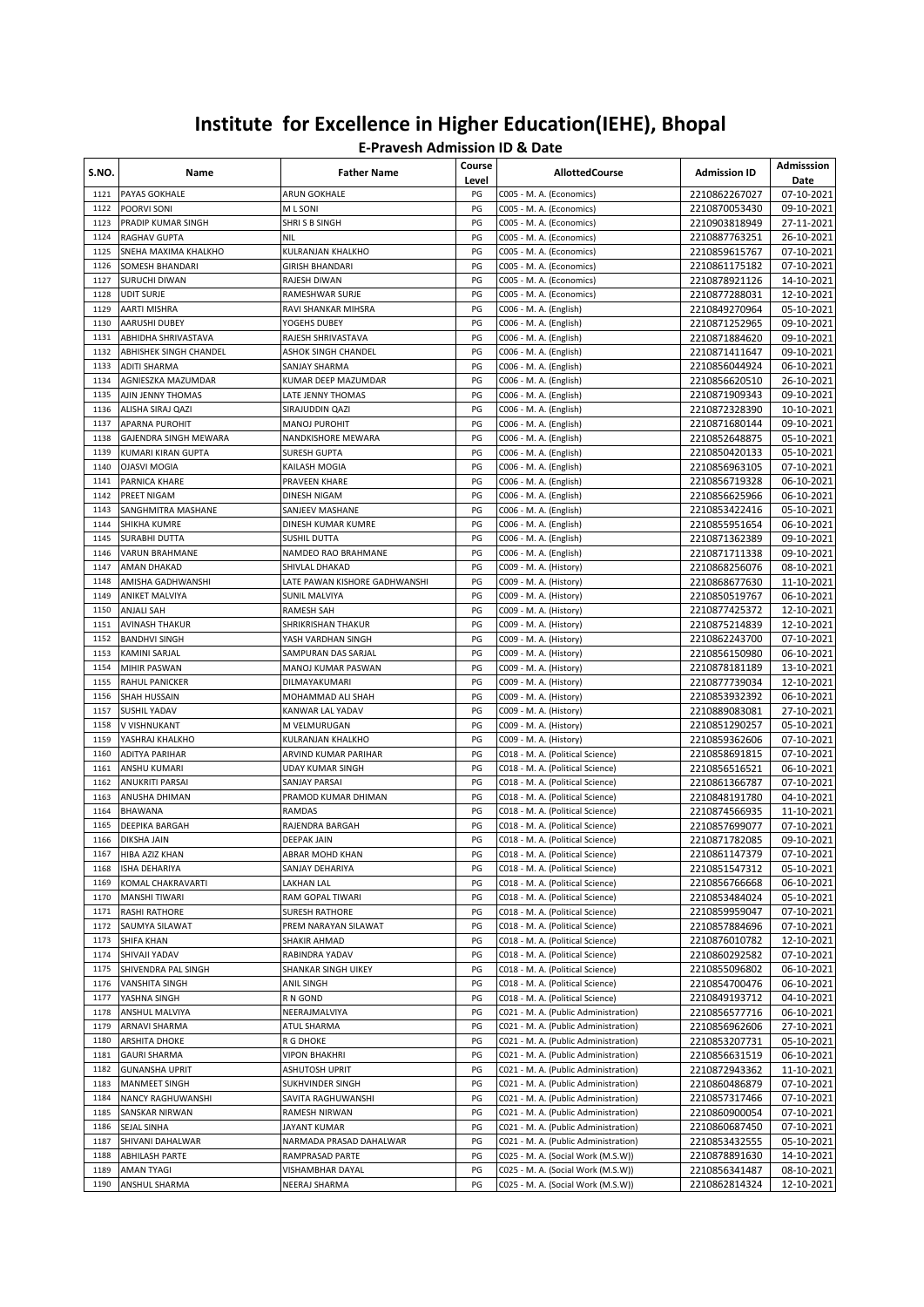| S.NO.        | Name                                          | <b>Father Name</b>                       | Course<br>Level | <b>AllottedCourse</b>                                                    | <b>Admission ID</b>            | Admisssion<br>Date       |
|--------------|-----------------------------------------------|------------------------------------------|-----------------|--------------------------------------------------------------------------|--------------------------------|--------------------------|
| 1191         | <b>ASHUTOSH GAUR</b>                          | HEMRAJ GAUR                              | PG              | C025 - M. A. (Social Work (M.S.W))                                       | 2210849277388                  | 05-10-2021               |
| 1192         | KAJAL THARWANI                                | JAYA THARWANI                            | PG              | C025 - M. A. (Social Work (M.S.W))                                       | 2210863894978                  | 08-10-2021               |
| 1193         | PRAGYA RAI                                    | VIVEK KUMAR RAI                          | PG              | C025 - M. A. (Social Work (M.S.W))                                       | 2210856834634                  | 06-10-2021               |
| 1194         | PRANJAL UPENDRA                               | UPENDRA SHRIVASTAVA                      | PG              | C025 - M. A. (Social Work (M.S.W))                                       | 2210861618662                  | 07-10-2021               |
| 1195         | <b>ROHAN PAWAR</b>                            | <b>B S PAWAR</b>                         | PG              | C025 - M. A. (Social Work (M.S.W))                                       | 2210879826164                  | 14-10-2021               |
| 1196         | <b>SHIVAM PANDEY</b>                          | UPENDRA KUMAR PANDEY                     | PG              | C025 - M. A. (Social Work (M.S.W))                                       | 2210861544182                  | 07-10-2021               |
| 1197         | SHRUTI SAXENA                                 | GIRJESH NARYANA SAXENA                   | PG              | C025 - M. A. (Social Work (M.S.W))                                       | 2210893189966                  | 29-10-2021               |
| 1198<br>1199 | <b>SUNIL JAGTAP</b><br><b>VIVEK BUNKAR</b>    | SANDU JAGTAP<br>DHANNALAL BUNKAR         | PG<br>PG        | C025 - M. A. (Social Work (M.S.W))<br>C025 - M. A. (Social Work (M.S.W)) | 2210878067907                  | 14-10-2021               |
| 1200         | AMARSHI BOHARE                                | AMRESH BOHARE                            | PG              | C042 - M. Sc. (Biotechnology)                                            | 2210874506507<br>2210849481214 | 13-10-2021<br>05-10-2021 |
| 1201         | CHETNA GAYAKWAD                               | <b>SURESH GAYAKWAD</b>                   | PG              | C042 - M. Sc. (Biotechnology)                                            | 2210859538234                  | 29-10-2021               |
| 1202         | <b>DEEKSHA CHAHAR</b>                         | VIKRAN SINGH CHAHAR                      | PG              | C042 - M. Sc. (Biotechnology)                                            | 2210871731672                  | 09-10-2021               |
| 1203         | <b>MUSKAN TALREJA</b>                         | PRAHLAD TALREJA                          | PG              | C042 - M. Sc. (Biotechnology)                                            | 2210853287121                  | 05-10-2021               |
| 1204         | <b>NIKITA KADU</b>                            | SUNIL KADU                               | PG              | C042 - M. Sc. (Biotechnology)                                            | 2210853330748                  | 05-10-2021               |
| 1205         | PAYAL SHARMA                                  | SITARAM SHARMA                           | PG              | C042 - M. Sc. (Biotechnology)                                            | 2210855468967                  | 06-10-2021               |
| 1206         | POOJA PRAJAPATI                               | KISHAN PRAJAPATI                         | PG              | C042 - M. Sc. (Biotechnology)                                            | 2210893547753                  | 30-10-2021               |
| 1207         | SHIVANI PRAJAPATI                             | KHUSHI LAL PRAJAPATI                     | PG              | C042 - M. Sc. (Biotechnology)                                            | 2210874541911                  | 11-10-2021               |
| 1208         | SONAM DORIYA                                  | SANTOSH DORIYA                           | PG              | C042 - M. Sc. (Biotechnology)                                            | 2210869948001                  | 10-10-2021               |
| 1209         | UTKRISHTH SAHANI                              | S K SAHANI                               | PG              | C042 - M. Sc. (Biotechnology)                                            | 2210853961453                  | 05-10-2021               |
| 1210         | <b>VIBHUTI PANDAGRE</b>                       | RAJU PANDAGRE                            | PG              | C042 - M. Sc. (Biotechnology)                                            | 2210853265418                  | 05-10-2021               |
| 1211         | <b>WAJIHA KHAN</b>                            | <b>WAJID KHAN</b>                        | PG              | C042 - M. Sc. (Biotechnology)                                            | 2210853830827                  | 05-10-2021               |
| 1212         | ZIRHA SALEEM                                  | MOHAMMAD SALEEM                          | PG              | C042 - M. Sc. (Biotechnology)                                            | 2210856671378                  | 06-10-2021               |
| 1213         | <b>AMOLIKA ROY</b>                            | OSHIM ROY                                | PG              | C044 - M. Sc. (Chemistry)                                                | 2210853934750                  | 05-10-2021               |
| 1214         | <b>ANUSHKA SINGH</b>                          | PRAMOD KUMAR SINGH                       | PG              | C044 - M. Sc. (Chemistry)                                                | 2210900957148                  | 25-11-2021               |
| 1215         | <b>ANUSHRI KORI</b>                           | BHOLARAM                                 | PG              | C044 - M. Sc. (Chemistry)                                                | 2210856079728                  | 06-10-2021               |
| 1216         | DHIRENDRA GADWAL                              | SHIKHARCHAND GADWAL                      | PG              | C044 - M. Sc. (Chemistry)                                                | 2210849726935                  | 05-10-2021               |
| 1217<br>1218 | <b>FATEMA HUSSAIN</b>                         | NISAR HUSSAIN                            | PG              | C044 - M. Sc. (Chemistry)                                                | 2210853283305                  | 05-10-2021               |
| 1219         | <b>GAURAV NANDI</b><br><b>HARSHIT BHASKAR</b> | <b>GAUTAM NANDI</b><br>M P BHASKAR       | PG<br>PG        | C044 - M. Sc. (Chemistry)<br>C044 - M. Sc. (Chemistry)                   | 2210852610361<br>2210893230103 | 05-10-2021<br>29-10-2021 |
| 1220         | JAGRATI SAXENA                                | BHAGWAT SWAROOP SAXENA                   | PG              | C044 - M. Sc. (Chemistry)                                                | 2210853315553                  | 05-10-2021               |
| 1221         | <b>MAAZ MOHSIN</b>                            | TALHA USMANI                             | PG              | C044 - M. Sc. (Chemistry)                                                | 2210868151001                  | 08-10-2021               |
| 1222         | NAMRA AZIM                                    | MOHAMMAD AZIM                            | PG              | C044 - M. Sc. (Chemistry)                                                | 2210889712224                  | 27-10-2021               |
| 1223         | NIHARIKA PAWAR                                | PREM LAL PAWAR                           | PG              | C044 - M. Sc. (Chemistry)                                                | 2210848888794                  | 05-10-2021               |
| 1224         | SAHASTRABDI SARKAR                            | RATAN CHANDRA SARKAR                     | PG              | C044 - M. Sc. (Chemistry)                                                | 2210857806548                  | 07-10-2021               |
| 1225         | SAJAL ACHARYA                                 | ANIL ACHARYA                             | PG              | C044 - M. Sc. (Chemistry)                                                | 2210889870475                  | 27-10-2021               |
| 1226         | SAKSHI DANGE                                  | RAJENDRA DANGE                           | PG              | C044 - M. Sc. (Chemistry)                                                | 2210860274976                  | 07-10-2021               |
| 1227         | <b>SAKSHI GUPTA</b>                           | <b>BALDEV PRASAD GUPTA</b>               | PG              | C044 - M. Sc. (Chemistry)                                                | 2210874586944                  | 13-10-2021               |
| 1228         | SANYOGITA SHARMA                              | RAMESHCHANDRA SHARMA                     | PG              | C044 - M. Sc. (Chemistry)                                                | 2210854597357                  | 06-10-2021               |
| 1229         | SHIVANSHU TRIPATHI                            | SUSHIL KUMAR TRIPATHI                    | PG              | C044 - M. Sc. (Chemistry)                                                | 2210874627374                  | 11-10-2021               |
| 1230         | SIDRA ANSARI                                  | ABU SAYEED ANSARI                        | PG              | C044 - M. Sc. (Chemistry)                                                | 2210852354971                  | 05-10-2021               |
| 1231         | <b>SIMRAN CHOUKSEY</b>                        | SANJAY CHOUKSEY                          | PG              | C044 - M. Sc. (Chemistry)                                                | 2210857611379                  | 07-10-2021               |
| 1232         | <b>TANYA KORI</b>                             | KUNWAR PAL KORI                          | PG              | C044 - M. Sc. (Chemistry)                                                | 2210879775937                  | 14-10-2021               |
| 1233<br>1234 | <b>TUBA KHAN</b><br>YASMEEN QURESHI           | ASIF KHAN                                | PG<br>PG        | C044 - M. Sc. (Chemistry)                                                | 2210861981932                  | 07-10-2021               |
| 1235         | ADITYA KUSHWAHA                               | SALEEM QURESHI<br>DWARKA PRASAD KUSHWAHA | PG              | C044 - M. Sc. (Chemistry)<br>C050 - M. Sc. (Mathematics)                 | 2210848836534<br>2210859046721 | 04-10-2021<br>07-10-2021 |
| 1236         | <b>AMAN TIWARI</b>                            | LEKHRAJ TIWARI                           | PG              | C050 - M. Sc. (Mathematics)                                              | 2210856799751                  | 06-10-2021               |
| 1237         | APOORVA PATHAK                                | BADRI PRASAD PATHAK                      | $\mathsf{PG}$   | C050 - M. Sc. (Mathematics)                                              | 2210856556675                  | 06-10-2021               |
| 1238         | ARADHANA VERMA                                | DINESH CHANDRA VERMA                     | PG              | C050 - M. Sc. (Mathematics)                                              | 2210866880344                  | 08-10-2021               |
| 1239         | ASTHA KESHARWANI                              | PRADEEP KUMAR KESHARWANI                 | PG              | C050 - M. Sc. (Mathematics)                                              | 2210853888671                  | 05-10-2021               |
| 1240         | <b>BEAUTY CHOUDHARY</b>                       | PANNALAL CHOUDHARY                       | PG              | C050 - M. Sc. (Mathematics)                                              | 2210870445861                  | 09-10-2021               |
| 1241         | DIVYANSHI SAHU                                | KRISHNARAO SAHU                          | PG              | C050 - M. Sc. (Mathematics)                                              | 2210874052716                  | 11-10-2021               |
| 1242         | <b>GIRDHARI AHIRWAR</b>                       | HARNAM SINGH                             | PG              | C050 - M. Sc. (Mathematics)                                              | 2210857415179                  | 07-10-2021               |
| 1243         | <b>MANISH KUSHWAHA</b>                        | RAM CHARAN                               | PG              | C050 - M. Sc. (Mathematics)                                              | 2210863129515                  | 08-10-2021               |
| 1244         | NAMONARAYAN RAWAT                             | AJAY SINGH RAWAT                         | PG              | C050 - M. Sc. (Mathematics)                                              | 2210856342506                  | 07-10-2021               |
| 1245         | POORVI NAYAK                                  | KRISHNASWAROOP NAYAK                     | PG              | C050 - M. Sc. (Mathematics)                                              | 2210861318703                  | 07-10-2021               |
| 1246         | RAJ NANDNI SHRIVASTAVA                        | KALPANA SHRIVASTAVA                      | PG              | C050 - M. Sc. (Mathematics)                                              | 2210849735626                  | 05-10-2021               |
| 1247         | <b>SAKSHI</b>                                 | RAJESH                                   | PG              | C050 - M. Sc. (Mathematics)                                              | 2210861914376                  | 07-10-2021               |
| 1248         | SAMIYA KHAN                                   | SHEEBA HASAN                             | PG              | C050 - M. Sc. (Mathematics)                                              | 2210848680213                  | 06-10-2021               |
| 1249         | SHIVANI MEHARBAN                              | SURENDRA KUMAR MEHARBAN                  | PG              | C050 - M. Sc. (Mathematics)                                              | 2210864440414                  | 08-10-2021               |
| 1250         | <b>SHRUTI PATEL</b>                           | ASHOK KUMAR PATEL                        | PG              | C050 - M. Sc. (Mathematics)                                              | 2210865268504                  | 08-10-2021               |
| 1251<br>1252 | SHUBHAM JOSHI                                 | SANJAY JOSHI                             | PG              | C050 - M. Sc. (Mathematics)                                              | 2210862089701                  | 07-10-2021               |
| 1253         | SOMYA MODI                                    | MUKESH MODI<br>DILIP CHOUDHARY           | PG              | C050 - M. Sc. (Mathematics)                                              | 2210858802059                  | 09-10-2021               |
| 1254         | SURBHI CHOUDHARY<br>YESISH PATLE              | KHEMRAJ PATLE                            | PG<br>PG        | C050 - M. Sc. (Mathematics)<br>C050 - M. Sc. (Mathematics)               | 2210859282864<br>2210859226866 | 07-10-2021<br>07-10-2021 |
| 1255         | DEEPAK BHAMBHANI                              | KISHORE BHAMBHANI                        | PG              | C054 - M. Sc. (Physics)                                                  | 2210871854678                  | 09-10-2021               |
| 1256         | MANTASHA ANSARI                               | MUJAMMIL ANSARI                          | PG              | C054 - M. Sc. (Physics)                                                  | 2210856826458                  | 06-10-2021               |
| 1257         | NAMISHA LAUD                                  | RUPESH KUMAR LAUD                        | PG              | C054 - M. Sc. (Physics)                                                  | 2210849023258                  | 04-10-2021               |
| 1258         | NAVNEET SONI                                  | HARI NARAYAN                             | PG              | C054 - M. Sc. (Physics)                                                  | 2210860620494                  | 07-10-2021               |
| 1259         | NIDA MIRZA                                    | <b>GUFRAN MIRZA</b>                      | PG              | C054 - M. Sc. (Physics)                                                  | 2210859118801                  | 07-10-2021               |
| 1260         | NIKITA VISHWAKARMA                            | GOURISHANKAR VISHWAKARMA                 | PG              | C054 - M. Sc. (Physics)                                                  | 2210848676957                  | 04-10-2021               |